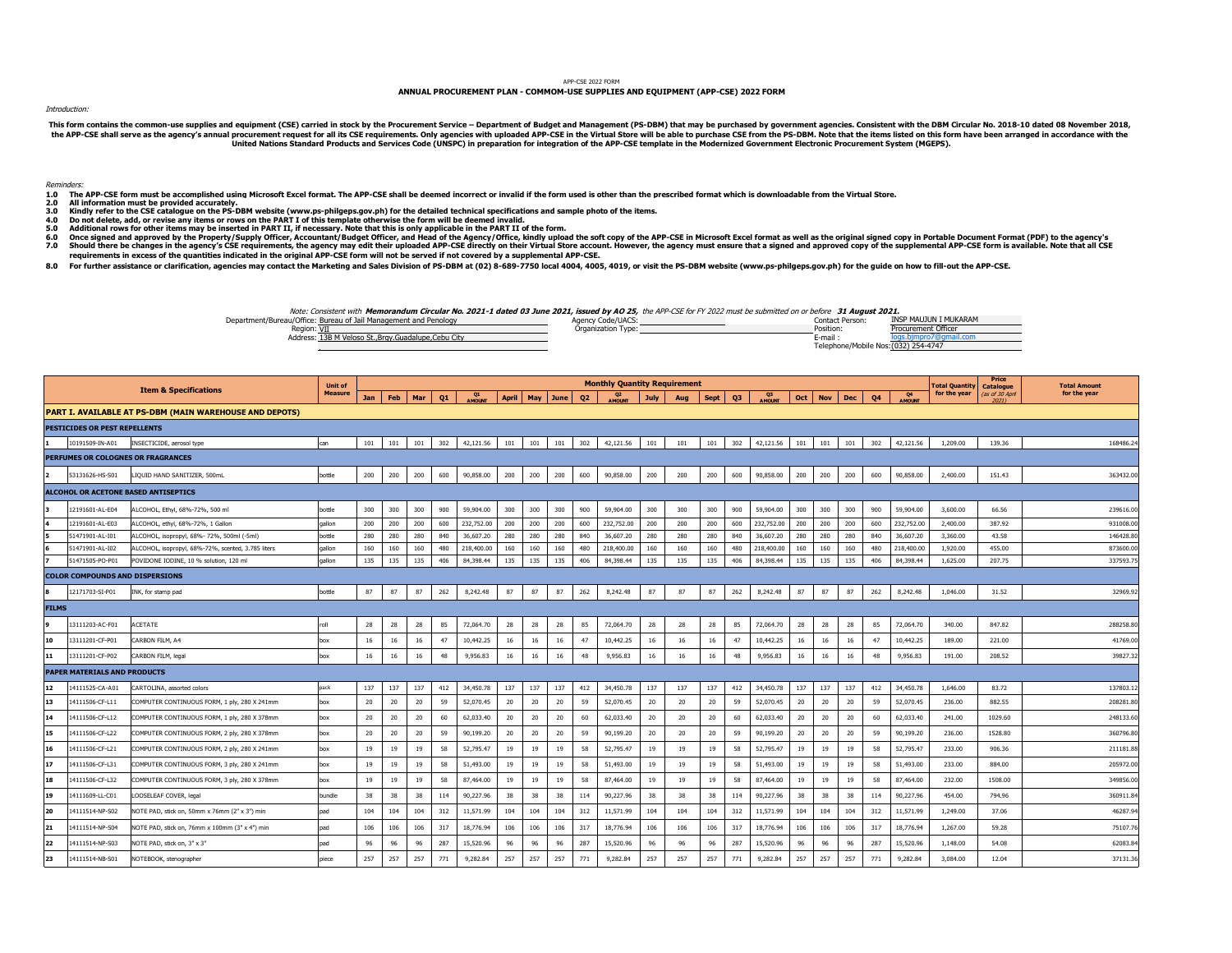|    | 14111507-PP-M01                        | PAPER, MULTICOPY, A4, 80 asm                      | reams  | 200            | 200            | 200            | 600          | 81,996.00  | 200          | 200            | 200            | 600            | 81,996.00  | 200            | 200            | 200         | 600         | 81,996.00  | 200        | 200            | 200            | 600            | 81,996.00  | 2,400.00  | 136.66  | 327984.00 |
|----|----------------------------------------|---------------------------------------------------|--------|----------------|----------------|----------------|--------------|------------|--------------|----------------|----------------|----------------|------------|----------------|----------------|-------------|-------------|------------|------------|----------------|----------------|----------------|------------|-----------|---------|-----------|
| 25 | 14111507-PP-M02                        | PAPER, MULTICOPY, Legal, 80gsm                    | eams   | 350            | 350            | 350            | 1050         | 134,095.50 | 350          | 350            | 350            | 1050           | 134.095.50 | 350            | 350            | 350         | 1050        | 134,095.50 | 350        | 350            | 350            | 1050           | 134.095.50 | 4,200,00  | 127.71  | 536382.00 |
|    | 14111507-PP-C01                        | PAPER, Multi-Purpose, A4, 70 asm                  | eams   | 172            | 172            | 172            | 516          | 50.726.73  | 172          | 172            | 172            | 516            | 50,726,73  | 172            | 172            | 172         | 516         | 50,726,73  | 172        | 172            | 172            | 516            | 50,726,73  | 2.065.00  | 98.26   | 202906.90 |
|    | 14111507-PP-C02                        | PAPER, multi-purpose, legal, 70gsm                | eams   | 197            | 197            | 197            | 591          | 70.009.86  | 197          | 197            | 197            | 591            | 70.009.86  | 197            | 197            | 197         | 591         | 70.009.86  | 197        | 197            | 197            | 591            | 70.009.86  | 2.364.00  | 118.46  | 280039.44 |
|    | 14111531-PP-R01                        | PAD PAPER, ruled                                  | ad     | 102            | 102            | 102            | 307          | 8.939.84   | 102          | 102            | 102            | 307            | 8.939.84   | 102            | 102            | 102         | 307         | 8.939.84   | 102        | 102            | 102            | 307            | 8.939.84   | 1.228.00  | 29.12   | 35759.36  |
|    | 14111503-PA-P01                        | PAPER, parchment                                  | hox    | 39             | 39             | 39             | 117          | 11,447.34  | 39           | 39             | 39             | 117            | 11,447.34  | 39             | 39             | 39          | 117         | 11,447.34  | 39         | 39             | 39             | 117            | 11,447.34  | 467.00    | 98.05   | 45789.35  |
|    | 14111818-TH-P02                        | Thermal Paper, 55GSM (-5%) ,1/2 Core, 216mm x 30m |        | 22             | 22             | 22             | 66           | 3,672.24   | 22           | 22             | 22             | 66             | 3,672.24   | 22             | 22             | 22          | 66          | 3,672.24   | $22\,$     | 22             | 22             | 66             | 3,672.24   | 264.00    | 55.64   | 14688.96  |
|    | 14111531-RE-B01                        | RECORD BOOK, 300 PAGES, size: 214mm x 278mm min   | book   | 205            | 205            | 205            | 614          | 43,404.40  | 205          | 205            | 205            | 614            | 43,404.40  | 205            | 205            | 205         | 614         | 43,404.40  | 205        | 205            | 205            | 614            | 43,404.40  | 2,455.00  | 70.72   | 173617.60 |
| 32 | 14111531-RE-B02                        | RECORD BOOK, 500 PAGES, size: 214mm x 278mm min   | hook   | 180            | 180            | 180            | 540          | 55.011.32  | 180          | 180            | 180            | 540            | 55.011.32  | 180            | 180            | 180         | 540         | 55.011.32  | 180        | 180            | 180            | 540            | 55.011.32  | 2.159.00  | 101.92  | 220045.28 |
|    | 14111704-TT-P02                        | TOILET TISSUE PAPER, 2-ply, 100% recycled         | pack   | 227            | 227            | 227            | 682          | 59,224.88  | 227          | 227            | 227            | 682            | 59,224.88  | 227            | 227            | 227         | 682         | 59,224.88  | 227        | 227            | 227            | 682            | 59,224.88  | 2,728.00  | 86.84   | 236899.52 |
|    | 14111704-IFPT01                        | <b>TISSUE, interfolded paper towel</b>            | pack   | 200            | 200            | 200            | 600          | 20,904.00  | 200          | 200            | 200            | 600            | 20,904.00  | 200            | 200            | 200         | 600         | 20,904.00  | 200        | 200            | 200            | 600            | 20,904.00  | 2,400.00  | 34.84   | 83616.00  |
|    | 14111704-TT-P04                        | TOILET TISSUE PAPER, Interfolded Paper Towel      | pack   | 160            | 160            | 160            | 480          | 16,224.00  | 160          | $160\,$        | $160\,$        | 480            | 16,224.00  | $160\,$        | 160            | 160         | 480         | 16,224.00  | 160        | 160            | 160            | 480            | 16,224.00  | 1,920.00  | 33.80   | 64896.00  |
|    | BATTERIES AND CELLS AND ACCESSORIES    |                                                   |        |                |                |                |              |            |              |                |                |                |            |                |                |             |             |            |            |                |                |                |            |           |         |           |
|    | 26111702-BT-A02                        | BATTERY, dry Cell, size AA                        | pack   | 123            | 123            | 123            | 368          | 13,358.40  | 123          | 123            | 123            | 368            | 13,358,40  | 123            | 123            | 123         | 368         | 13,358.40  | 123        | 123            | 123            | 368            | 13,358,40  | 1,472.00  | 36.30   | 53433.60  |
|    | 26111702-BT-A01                        | BATTERY, dry Cell, size AAA                       | pack   | 119            | 119            | 119            | 358          | 7,058.41   | 119          | 119            | 119            | 358            | 7,058.41   | 119            | 119            | 119         | 358         | 7.058.41   | 119        | 119            | 119            | 358            | 7,058.41   | 1.431.00  | 19.73   | 28233.63  |
|    | 26111702-BT-A03                        | BATTERY, dry Cell, size D                         | pack   | 52             | 52             | 52             | 156          | 15.031.25  | 52           | 52             | 52             | 156            | 15,031.25  | 52             | 52             | 52          | 156         | 15,031.25  | 52         | 52             | 52             | 156            | 15,031.25  | 625.00    | 96.20   | 60125.00  |
|    |                                        | MANUFACTURING COMPONENTS AND SUPPLIES             |        |                |                |                |              |            |              |                |                |                |            |                |                |             |             |            |            |                |                |                |            |           |         |           |
|    | 31201610-GL-J01                        | GLUE, all purpose                                 |        | 59             | 59             | 59             | 178          | 12,744.88  | 59           | 59             | 59             | 178            | 12,744.88  | 59             | 59             | 59          | 178         | 12,744.88  | 59         | 59             | 59             | 178            | 12,744.88  | 713.00    | 71.50   | 50979.50  |
|    | 31151804-SW-H01                        | STAPLE WIRE, heavy duty, binder type, 23/13       | hox    | 90             | 90             | 90             | 269          | 5.310.50   | 90           | 90             | 90             | 269            | 5.310.50   | 90             | 90             | 90          | 269         | 5.310.50   | 90         | 90             | 90             | 269            | 5.310.50   | 1.075.00  | 19.76   | 21242.0   |
|    | 31151804-SW-S01                        | STAPI F WIRF, standard                            |        | 118            | 118            | 118            | 353          | 7.899.53   | 118          | 118            | 118            | 353            | 7.899.53   | 118            | 118            | 118         | 353         | 7,899.53   | 118        | 118            | 118            | 353            | 7,899.53   | 1.410.00  | 22.41   | 31598.10  |
| 42 | 31201502-TA-F01                        | TAPF, electrical                                  | roll   | 110            | 110            | 110            | 331          | 6,170.44   | 110          | 110            | 110            | 331            | 6.170.44   | 110            | 110            | 110         | 331         | 6.170.44   | 110        | 110            | 110            | 331            | 6.170.44   | 1.322.00  | 18.67   | 24681.7   |
| 43 | 31201503-TA-M01                        | FAPE, masking, 24mm                               |        | 130            | 130            | 130            | 390          | 21.307.65  | 130          | 130            | 130            | 390            | 21.307.65  | 130            | 130            | 130         | 390         | 21.307.65  | 130        | 130            | 130            | 390            | 21.307.65  | 1.561.00  | 54.60   | 85230.60  |
|    | 31201503-TA-M02                        | TAPE, MASKING, 48mm                               |        | 142            | 142            | 142            | 425          | 45,305.00  | 142          | 142            | 142            | 425            | 45,305.00  | 142            | 142            | 142         | 425         | 45,305.00  | 142        | 142            | 142            | 425            | 45,305.00  | 1,700.00  | 106.60  | 181220.00 |
|    | 31201517-TA-P01                        | FAPE, packaging, 48mm                             |        | 138            | 138            | 138            | 414          | 9,251.45   | 138          | 138            | 138            | 414            | 9,251.45   | 138            | 138            | 138         | 414         | 9,251.45   | 138        | 138            | 138            | 414            | 9,251.45   | 1,655.00  | 22.36   | 37005.80  |
|    | 31201512-TA-T01                        | TAPE, transparent, 24mm                           |        | 132            | 132            | 132            | 397          | 4,008.25   | 132          | 132            | 132            | 397            | 4,008.25   | 132            | 132            | 132         | 397         | 4,008.25   | 132        | 132            | 132            | 397            | 4,008.25   | 1,589.00  | 10.09   | 16033.01  |
|    | 31201512-TA-T02                        | APE, transparent, 48mm                            |        | 140            | 140            | 140            | 420          | 8,377.42   | 140          | 140            | 140            | 420            | 8,377.42   | 140            | 140            | 140         | 420         | 8,377.42   | 140        | 140            | 140            | 420            | 8,377.42   | 1,678.00  | 19.97   | 33509.66  |
|    | 31151507-TW-P01                        | <b>TWINE, plastic</b>                             | roll   | 65             | 65             | 65             | 196          | 11,385.92  | 65           | 65             | 65             | 196            | 11,385.92  | 65             | 65             | 65          | 196         | 11,385.92  | 65         | 65             | 65             | 196            | 11,385.92  | 782.00    | 58.24   | 45543.68  |
|    |                                        | HEATING AND VENTILATION AND AIR CIRCULATION       |        |                |                |                |              |            |              |                |                |                |            |                |                |             |             |            |            |                |                |                |            |           |         |           |
|    | 40101604-EF-G01                        | ELECTRIC FAN, industrial, ground type             | unit   | $\Omega$       | $\mathbf{0}$   | $\mathbf{0}$   | $\mathbf{0}$ | 0.00       | $\mathbf{0}$ | $\overline{0}$ | $\mathbf{0}$   | $\mathbf{0}$   | 0.00       | $\Omega$       | $\Omega$       | $^{\circ}$  | $^{\circ}$  | 0.00       | $\Omega$   | $\mathbf{0}$   | $\mathbf{0}$   | $\overline{0}$ | 0.00       | 0.00      | 1109.68 | 0.00      |
|    | 40101604-EF-C01                        | ELECTRIC FAN, ceiling mount, orbit type           | ınit   | $\Omega$       | $\overline{0}$ | $\overline{0}$ | $\mathbf{0}$ | 0.00       | $\mathbf{0}$ | $\overline{0}$ | $\overline{0}$ | $\overline{0}$ | 0.00       | $\overline{0}$ | $\overline{0}$ | $^{\circ}$  | $^{\circ}$  | 0.00       | $^{\circ}$ | $\overline{0}$ | $\overline{0}$ | $\bf{0}$       | 0.00       | 0.00      | 1369.68 | 0.00      |
|    |                                        |                                                   |        |                |                |                |              |            |              |                |                |                |            | $\overline{0}$ | $\overline{0}$ | $\mathbf 0$ | $\pmb{0}$   | 0.00       | $^{\circ}$ | $\mathbf 0$    |                |                |            |           |         |           |
| 51 | 40101604-EF-S01                        | ELECTRIC FAN, stand type                          | unit   | $\overline{0}$ | $\overline{0}$ | $\mathbf 0$    | $\mathbf{0}$ | 0.00       | $^{\circ}$   | $\bf{0}$       | $\mathbf 0$    | $\overline{0}$ | 0.00       |                |                |             |             |            |            |                | $\mathbb O$    | $\mathbf 0$    | 0.00       | 0.00      | 856.86  | 0.00      |
|    | 40101604-EF-W01                        | ELECTRIC FAN, wall mount, plastic blade           | unit   | $\mathbf 0$    | $\Omega$       |                | $\mathbf{0}$ | 0.00       | $\mathbf{0}$ |                | $\mathbf 0$    | $\overline{0}$ | 0.00       | $\overline{0}$ | $\overline{0}$ |             | $\mathbf 0$ | 0.00       | $^{\circ}$ | $\mathbf 0$    | $\mathbf 0$    | $\pmb{0}$      | 0.00       | 0.00      | 674.96  | 0.00      |
|    |                                        | <b>MEDICAL THERMOMETERS AND ACCESSORIES</b>       |        |                |                | $\mathbf 0$    |              |            |              | $\,$ 0         |                |                |            |                |                | $\mathbf 0$ |             |            |            |                |                |                |            |           |         |           |
|    |                                        |                                                   |        |                |                |                |              |            |              |                |                |                |            |                |                |             |             |            |            |                |                |                |            |           |         |           |
|    | 41112224-TG-T02                        | THERMOGUN                                         | piece  | 25             | 25             | 25             | 76           | 191,196.20 | 25           | 25             | 25             | 76             | 191,196.20 | 25             | 25             | 25          | 76          | 191,196.20 | 25         | 25             | 25             | 76             | 191,196.20 | 302.00    | 2532.40 | 764784.80 |
|    |                                        | <b>LIGHTING AND FIXTURES AND ACCESSORIES</b>      |        |                |                |                |              |            |              |                |                |                |            |                |                |             |             |            |            |                |                |                |            |           |         |           |
|    | 39101628-LT-L01                        | LINEAR TUBE, Light Emitting Diode (LED), 18 watts | piece  | 54             | 54             | 54             | 162          | 33,342.84  | 54           | 54             | 54             | 162            | 33,342.84  | 54             | 54             | 54          | 162         | 33,342.84  | 54         | 54             | 54             | 162            | 33,342.84  | 648.00    | 205.82  | 133371.36 |
| 55 | 39101628-LB-L01                        | LIGHT BULB, Light Emitting Diode (LED)            | piece  | 155            | 155            | 155            | 465          | 38.163.32  | 155          | 155            | 155            | 465            | 38,163,32  | 155            | 155            | 155         | 465         | 38,163.32  | 155        | 155            | 155            | 465            | 38,163.32  | 1.858.00  | 82.16   | 152653.28 |
|    |                                        | MEASURING AND OBSERVING AND TESTING EQUIPMENT     |        |                |                |                |              |            |              |                |                |                |            |                |                |             |             |            |            |                |                |                |            |           |         |           |
|    | 41111604-RU-P02                        | RULER, plastic, 450mm                             | piece  | 54             | 54             | 54             | 162          | 2,864.16   | 54           | 54             | 54             | 162            | 2,864.16   | 54             | 54             | 54          | 162         | 2,864.16   | 54         | 54             | 54             | 162            | 2,864.16   | 648.00    | 17.68   | 11456.6   |
|    | <b>CLEANING EQUIPMENT AND SUPPLIES</b> |                                                   |        |                |                |                |              |            |              |                |                |                |            |                |                |             |             |            |            |                |                |                |            |           |         |           |
|    | 47131812-AF-A01                        | AIR FRESHENER, aerosol type                       | can    | 123            | 123            | 123            | 368          | 33.155.85  | 123          | 123            | 123            | 368            | 33,155.85  | 123            | 123            | 123         | 368         | 33,155.85  | 123        | 123            | 123            | 368            | 33,155.85  | 1,470.00  | 90.22   | 132623.40 |
|    | 47131604-BR-S01                        | BROOM, soft, tambo                                | niece  | 96             | 96             | 96             | 289          | 39.339.30  | 96           | 96             | 96             | 289            | 39,339,30  | 96             | 96             | 96          | 289         | 39,339,30  | 96         | 96             | 96             | 289            | 39,339,30  | 1.155.00  | 136.24  | 157357.20 |
|    | 47131604-BR-T01                        | BROOM, stick, ting-ting                           | aiece  | 130            | 130            | 130            | 389          | 7.079.80   | 130          | 130            | 130            | 389            | 7.079.80   | 130            | 130            | 130         | 389         | 7.079.80   | 130        | 130            | 130            | 389            | 7.079.80   | 1,556.00  | 18.20   | 28319.20  |
|    | 47131829-TB-C01                        | CLEANER, toilet and urinal                        | bottle | 226            | 226            | 226            | 679          | 28.246.40  | 226          | 226            | 226            | 679            | 28,246.40  | 226            | 226            | 226         | 679         | 28,246.40  | 226        | 226            | 226            | 679            | 28,246.40  | 2.716.00  | 41.60   | 112985.60 |
| 61 | 47131805-CL-P01                        | CLEANSER, scouring powder                         |        | 198            | 198            | 198            | 594          | 14.208.48  | 198          | 198            | 198            | 594            | 14.208.48  | 198            | 198            | 198         | 594         | 14.208.48  | 198        | 198            | 198            | 594            | 14.208.48  | 2.376.00  | 23.92   | 56833.92  |
| 62 | 47131811-DF-B02                        | DETERGENT BAR, 140g                               | aiece  | 6792           | 6792           | 6792           | 20377        | 169.127.03 | 6792         | 6792           | 6792           | 20377          | 169.127.03 | 6792           | 6792           | 6792        | 20377       | 169.127.03 | 6792       | 6792           | 6792           | 20377          | 169.127.03 | 81.507.00 | 8.30    | 676508.10 |
|    | 47131811-DE-P03                        | DETERGENT POWDER, all-purpose, 1kg                | nack   | 221            | 221            | 221            | 662          | 35.814.48  | 221          | 221            | 221            | 662            | 35,814.48  | 221            | 221            | 221         | 662         | 35,814.48  | 221        | 221            | 221            | 662            | 35.814.48  | 2.649.00  | 54.08   | 143257.92 |
|    | 47131803-DS-A01                        | DISINFECTANT SPRAY, aerosol type                  | can    | 225            | 225            | 225            | 676          | 87,209.20  | 225          | 225            | 225            | 676            | 87,209.20  | 225            | 225            | 225         | 676         | 87,209.20  | 225        | 225            | 225            | 676            | 87,209.20  | 2,705.00  | 128.96  | 348836.80 |
|    | 47131601-DU-P01                        | DUST PAN, non-rigid plastic                       | piece  | 79             | 79             | 79             | 237          | 5,890.92   | 79           | 79             | 79             | 237            | 5,890.92   | 79             | 79             | 79          | 237         | 5,890.92   | 79         | 79             | 79             | 237            | 5,890.92   | 949.00    | 24.83   | 23563.67  |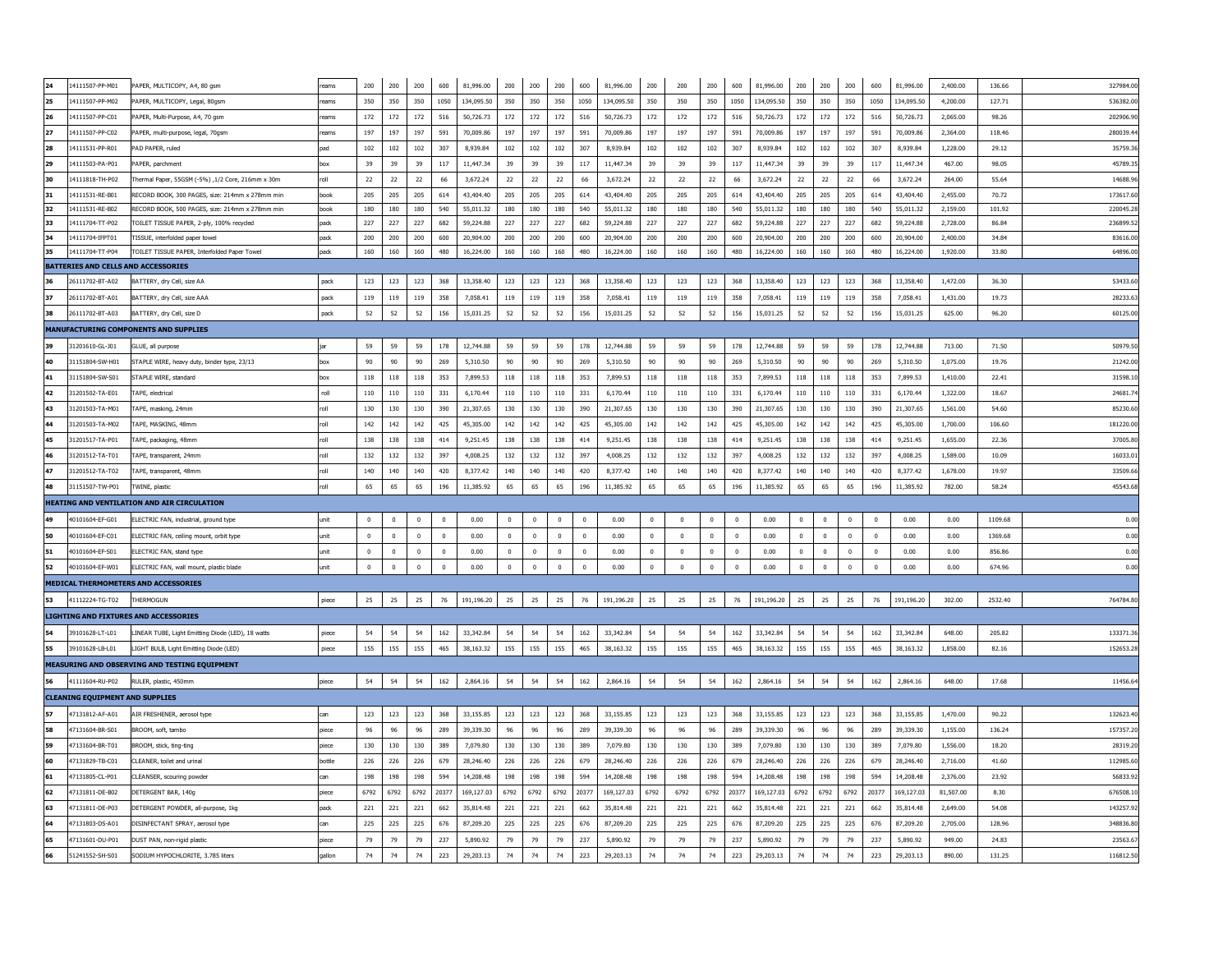|     | 73101612-HS-L01 | LIQUID HAND SOAP, 500mL                                                              | bottle | 179                     | 179                     | 179                     | 536          | 55,212.30  | 179            | 179                     | 179                     | 536            | 55,212.30  | 179                     | 179                     | 179                     | 536         | 55,212.30  | 179            | 179                     | 179                     | 536          | 55,212.30  | 2,145.00 | 102.96    | 220849.20  |
|-----|-----------------|--------------------------------------------------------------------------------------|--------|-------------------------|-------------------------|-------------------------|--------------|------------|----------------|-------------------------|-------------------------|----------------|------------|-------------------------|-------------------------|-------------------------|-------------|------------|----------------|-------------------------|-------------------------|--------------|------------|----------|-----------|------------|
|     | 47131802-FW-P02 | FLOOR WAX, paste type, red                                                           | can    | 86                      | 86                      | 86                      | 259          | 80,305.28  | 86             | 86                      | 86                      | 259            | 80,305,28  | 86                      | 86                      | 86                      | 259         | 80,305,28  | 86             | 86                      | 86                      | 259          | 80.305.28  | 1.037.00 | 309.76    | 321221.12  |
|     | 47131830-FC-A01 | FURNITURE CLEANER, aerosol type                                                      | can    | 61                      | 61                      | 61                      | 182          | 21,891.87  | 61             | 61                      | 61                      | 182            | 21,891.87  | 61                      | 61                      | 61                      | 182         | 21,891.87  | 61             | 61                      | 61                      | 182          | 21,891.87  | 729.00   | 120.12    | 87567.48   |
| 70  | 47121804-MP-B01 | MOP BUCKET, heavy duty, hard plastic                                                 | unit   | 24                      | 24                      | 24                      | 73           | 167.024.00 | 24             | 24                      | 24                      | 73             | 167,024.00 | 24                      | 24                      | 24                      | 73          | 167,024.00 | 24             | 24                      | 24                      | 73           | 167.024.00 | 292.00   | 2288.00   | 668096.00  |
|     | 47131613-MP-H02 | MOPHANDLE, heavy duty, screw type                                                    | biece  | 46                      | 46                      | 46                      | 138          | 17,222.40  | 46             | 46                      | 46                      | 138            | 17,222.40  | 46                      | 46                      | 46                      | 138         | 17,222.40  | 46             | 46                      | 46                      | 138          | 17,222.40  | 552.00   | 124.80    | 68889.60   |
| 72  | 47131619-MP-R01 | MOPHEAD, made of ravon                                                               | piece  | 47                      | 47                      | 47                      | 140          | 17,357.34  | 47             | 47                      | 47                      | 140            | 17,357.34  | 47                      | 47                      | 47                      | 140         | 17,357.34  | 47             | 47                      | 47                      | 140          | 17,357.34  | 561.00   | 123.76    | 69429.36   |
|     | 47131501-RG-C01 | RAGS, all cotton                                                                     | bundle | 97                      | 97                      | 97                      | 292          | 15,728.90  | 97             | 97                      | 97                      | 292            | 15,728.90  | 97                      | 97                      | 97                      | 292         | 15,728.90  | 97             | 97                      | 97                      | 292          | 15,728.90  | 1.169.00 | 53.82     | 62915.58   |
|     | 47131602-SC-N01 | <b>SCOURING PAD</b>                                                                  | pack   | 93                      | 93                      | 93                      | 280          | 31,449.60  | 93             | 93                      | 93                      | 280            | 31,449.60  | 93                      | 93                      | 93                      | 280         | 31,449.60  | 93             | 93                      | 93                      | 280          | 31,449.60  | 1,120,00 | 112.32    | 125798.40  |
|     | 47121701-TB-P04 | TRASHBAG, GPP specs, black, 940mmx1016mm                                             | pack   | 203                     | 203                     | 203                     | 610          | 82,188.47  | 203            | 203                     | 203                     | 610            | 82,188.47  | 203                     | 203                     | 203                     | 610         | 82,188.47  | 203            | 203                     | 203                     | 610          | 82,188.47  | 2,441.00 | 134.68    | 328753.88  |
|     | 47121702-WB-P01 | WASTEBASKET, non-rigid plastic                                                       | piece  | 117                     | 117                     | 117                     | 352          | 9,827.94   | $117\,$        | 117                     | 117                     | 352            | 9,827.94   | 117                     | 117                     | 117                     | 352         | 9,827.94   | 117            | 117                     | 117                     | 352          | 9,827.94   | 1,406.00 | 27.96     | 39311.76   |
|     |                 | INFORMATION AND COMMUNICATION TECHNOLOGY (ICT) EQUIPMENT AND DEVICES AND ACCESSORIES |        |                         |                         |                         |              |            |                |                         |                         |                |            |                         |                         |                         |             |            |                |                         |                         |              |            |          |           |            |
|     | 43211507-DSK001 | DESKTOP FOR BASIC USERS                                                              |        | $\mathbf 0$             | $\overline{\mathbf{0}}$ | $\mathbf{0}$            | $\mathbf{0}$ | 0.00       | $\mathbf{0}$   | $\mathbf 0$             | $\overline{0}$          | $\overline{0}$ | 0.00       | $\mathbf 0$             | $\mathbf 0$             | $^{\circ}$              | $\mathbf 0$ | 0.00       | $^{\circ}$     | $\mathbf 0$             | $\,0\,$                 | $\mathbf{0}$ | 0.00       | 0.00     | 24,793.60 | 0.00       |
|     | 43211507-DSK002 | DESKTOP FOR MID-RANGE USERS                                                          | unit   | $\mathbf 0$             | $\mathbf 0$             | $\pmb{0}$               | $\mathbf 0$  | 0.00       | $\mathbf 0$    | $\mathbf 0$             | $\mathbf 0$             | $\mathbf 0$    | 0.00       | $\pmb{0}$               | $\pmb{0}$               | $\mathbf 0$             | $\mathbf 0$ | 0.00       | $\mathbf 0$    | $\pmb{0}$               | $\mathbf 0$             | $\,$ 0       | 0.00       | 0.00     | 42,390.40 | 0.00       |
|     | 43211503-LAP001 | LAPTOP FOR MID-RANGE USERS                                                           | unit   | $\mathbf 0$             | $\overline{\mathbf{0}}$ | $\mathbf{0}$            | $\mathbf{0}$ | 0.00       | $\mathbf 0$    | $\bf{0}$                | $\mathbf 0$             | $\mathbf 0$    | 0.00       | $\mathbf 0$             | $\mathbf{0}$            | $^{\circ}$              | $\mathbf 0$ | 0.00       | $^{\circ}$     | $\mathbf 0$             | $\overline{0}$          | $\mathbf{0}$ | 0.00       | 0.00     | 41,392.00 | 0.00       |
|     | 43201827-HD-X02 | EXTERNAL HARD DRIVE, 1 TB                                                            | piece  | 15                      | 15                      | 15                      | 46           | 118,896.93 | 15             | 15                      | 15                      | 46             | 118,896.93 | 15                      | 15                      | 15                      | 46          | 118,896.93 | 15             | 15                      | 15                      | 46           | 118.896.93 | 183.00   | 2598.84   | 475587.72  |
|     | 43202010-FD-U01 | FLASH DRIVE, 16 GB                                                                   | piece  | 27                      | $27$                    | $27\,$                  | 80           | 13,311.48  | $27\,$         | 27                      | $27$                    | 80             | 13,311.48  | 27                      | 27                      | $27\,$                  | 80          | 13,311.48  | 27             | 27                      | $27$                    | 80           | 13,311.48  | 318.00   | 167.44    | 53245.92   |
|     | 43211708-MO-O01 | MOUSE, OPTICAL, USB connection type                                                  | unit   | 20                      | 20                      | 20                      | 59           | 6,566,70   | 20             | 20                      | 20                      | 59             | 6.566.70   | 20                      | 20                      | 20                      | 59          | 6,566,70   | 20             | 20                      | 20                      | 59           | 6,566,70   | 236.00   | 111.30    | 26266.80   |
|     | 43211708-MO-O02 | MOUSE, WIRELESS, USB                                                                 | unit   | 18                      | $18\,$                  | 18                      | 54           | 8,277.50   | 18             | $18\,$                  | 18                      | 54             | 8,277.50   | 18                      | 18                      | 18                      | 54          | 8,277.50   | 18             | $18\,$                  | $18\,$                  | 54           | 8,277.50   | 215.00   | 154.00    | 33110.00   |
|     | 43212102-PR-D02 | PRINTER, impact, dot matrix, 24 pins, 136 columns                                    | unit   | 5                       | 5                       | 5                       | 15           | 571,514.55 | 5              | 5                       | 5                       | 15             | 571.514.55 | 5                       | 5                       | 5                       | 15          | 571,514.55 | -5             | 5                       | 5                       | 15           | 571.514.55 | 60.00    | 38100.97  | 2286058.20 |
|     | 43212102-PR-D01 | PRINTER, impact, dot matrix, 9 pins, 80 columns                                      | unit   | $\overline{2}$          | $\overline{2}$          | <sup>2</sup>            | 6            | 50,553.36  | $\overline{2}$ | $\overline{2}$          | $\overline{2}$          | 6              | 50,553.36  | $\overline{2}$          | $\overline{2}$          | $\overline{2}$          | 6           | 50,553.36  | $\overline{2}$ | $\overline{2}$          | $\overline{2}$          | 6            | 50,553.36  | 22.00    | 9191.52   | 202213.4   |
|     | 43212105-PR-L01 | PRINTER, laser, monochrome                                                           | unit   | $\overline{\mathbf{3}}$ | $\overline{\mathbf{3}}$ | $\overline{\mathbf{3}}$ | -8           | 5,799.04   | 3              | $\overline{\mathbf{3}}$ | $\overline{\mathbf{3}}$ | $\mathbf{8}$   | 5.799.04   | $\overline{\mathbf{3}}$ | $\overline{\mathbf{3}}$ | $\overline{\mathbf{3}}$ | 8           | 5.799.04   | $\overline{3}$ | $\overline{\mathbf{3}}$ | $\overline{\mathbf{3}}$ | $\mathbf{g}$ | 5.799.04   | 32.00    | 724.88    | 23196.16   |
|     | 43212105-PR-L02 | PRINTER, laser, colored                                                              | unit   | $\ddot{4}$              | $\overline{4}$          | $\overline{4}$          | $12\,$       | 96,762.75  | $\overline{4}$ | $\overline{4}$          | $\overline{a}$          | 12             | 96,762.75  | $\overline{a}$          | $\overline{4}$          | $\overline{4}$          | $12\,$      | 96,762.75  | $\overline{4}$ | $\overline{4}$          | $\overline{4}$          | $12\,$       | 96,762.75  | 49.00    | 7899.00   | 387051.00  |
|     |                 | OFFICE EQUIPMENT AND ACCESSORIES AND SUPPLIES                                        |        |                         |                         |                         |              |            |                |                         |                         |                |            |                         |                         |                         |             |            |                |                         |                         |              |            |          |           |            |
|     |                 |                                                                                      |        |                         |                         |                         |              |            |                |                         |                         |                |            |                         |                         |                         |             |            |                |                         |                         |              |            |          |           |            |
|     | 44121710-CH-W01 | CHALK, white ename                                                                   | box    | 46                      | 46                      | 46                      | 137          | 4.045.86   | 46             | 46                      | 46                      | 137            | 4.045.86   | 46                      | 46                      | 46                      | 137         | 4.045.86   | 46             | $46\,$                  | 46                      | 137          | 4,045.86   | 546.00   | 29.64     | 16183.4    |
|     | 44122105-BF-C01 | CLIP, backfold, 19mm                                                                 | box    | 73                      | 73                      | 73                      | 220          | 1,929.39   | 73             | 73                      | 73                      | 220            | 1.929.39   | 73                      | 73                      | 73                      | 220         | 1,929.39   | 73             | 73                      | 73                      | 220          | 1.929.39   | 881.00   | 8.76      | 7717.5     |
|     | 44122105-BE-C02 | CLIP, backfold, 25mm                                                                 | hox    | 49                      | 49                      | 49                      | 148          | 2.244.95   | 49             | 49                      | 49                      | 148            | 2.244.95   | 49                      | 49                      | 49                      | 148         | 2.244.95   | 49             | 49                      | 49                      | 148          | 2.244.95   | 590.00   | 15.22     | 8979.80    |
|     | 44122105-BE-C03 | CLIP, backfold, 32mm                                                                 | hox    | 60                      | 60                      | 60                      | 181          | 4.047.16   | 60             | 60                      | 60                      | 181            | 4.047.16   | 60                      | 60                      | 60                      | 181         | 4.047.16   | 60             | 60                      | 60                      | 181          | 4.047.16   | 724.00   | 22.36     | 16188.64   |
|     | 44122105-BF-C04 | CLIP, backfold, 50mm                                                                 | box    | 52                      | 52                      | 52                      | 157          | 8,544.90   | 52             | 52                      | 52                      | 157            | 8,544.90   | 52                      | 52                      | 52                      | 157         | 8,544.90   | 52             | 52                      | 52                      | 157          | 8,544.90   | 626.00   | 54.60     | 34179.60   |
|     | 44121801-CT-R02 | CORRECTION TAPE, 8m                                                                  | piece  | 146                     | 146                     | 146                     | 438          | 5,115.84   | 146            | 146                     | 146                     | 438            | 5,115.84   | 146                     | 146                     | 146                     | 438         | 5,115.84   | 146            | 146                     | 146                     | 438          | 5,115.84   | 1,752.00 | 11.68     | 20463.36   |
|     | 44111515-DF-B01 | DATA FILE BOX                                                                        | piece  | 114                     | 114                     | 114                     | 341          | 26,325.20  | 114            | 114                     | 114                     | 341            | 26,325.20  | 114                     | 114                     | 114                     | 341         | 26,325.20  | 114            | 114                     | 114                     | 341          | 26,325.20  | 1,364.00 | 77.20     | 105300.80  |
|     | 44122011-DF-F01 | <b>DATA FOLDER</b>                                                                   | piece  | 113                     | 113                     | 113                     | 340          | 23,320.44  | 113            | 113                     | 113                     | 340            | 23,320.44  | 113                     | 113                     | 113                     | 340         | 23,320.44  | 113            | 113                     | 113                     | 340          | 23,320.44  | 1,359.00 | 68.64     | 93281.7    |
|     | 44121506-EN-D01 | ENVELOPE, documentary, A4                                                            | box    | 20                      | 20                      | 20                      | 59           | 39,712.31  | 20             | 20                      | 20                      | 59             | 39.712.31  | 20                      | 20                      | 20                      | 59          | 39,712.31  | 20             | 20                      | 20                      | 59           | 39.712.31  | 236.00   | 673.09    | 158849.2   |
|     | 44121506-EN-D02 | ENVELOPE, DOCUMENTARY, for legal size document                                       | XOC    | 126                     | 126                     | 126                     | 377          | 349,771.11 | 126            | 126                     | $126\,$                 | 377            | 349,771.11 | 126                     | 126                     | 126                     | 377         | 349.771.11 | 126            | 126                     | 126                     | 377          | 349.771.11 | 1,509.00 | 927.16    | 1399084.4  |
|     | 44121506-EN-X01 | ENVELOPE, expanding, kraft, legal                                                    | box    | 139                     | 139                     | 139                     | 416          | 306,989.80 | 139            | 139                     | 139                     | 416            | 306,989.80 | 139                     | 139                     | 139                     | 416         | 306.989.80 | 139            | 139                     | 139                     | 416          | 306,989.80 | 1.663.00 | 738.40    | 1227959.20 |
|     | 44121506-EN-X02 | ENVELOPE, expanding, plastic                                                         | viece  | 190                     | 190                     | 190                     | 569          | 17,341.19  | 190            | 190                     | 190                     | 569            | 17,341.19  | 190                     | 190                     | 190                     | 569         | 17,341.19  | 190            | 190                     | 190                     | 569          | 17,341.19  | 2,275.00 | 30.49     | 69364.     |
| 100 | 44121506-EN-M02 | ENVELOPE, mailing                                                                    | box    | 20                      | 20                      | $20\,$                  | 59           | 22,408.35  | 20             | 20                      | 20                      | 59             | 22,408.35  | 20                      | 20                      | $20\,$                  | 59          | 22,408.35  | $20\,$         | 20                      | 20                      | 59           | 22,408.35  | 237.00   | 378.20    | 89633.     |
| 101 | 44121504-EN-W02 | ENVELOPE, mailing, with window                                                       | box    | 18                      | 18                      | 18                      | 53           | 22,768.20  | 18             | 18                      | 18                      | 53             | 22,768.20  | 18                      | 18                      | 18                      | 53          | 22,768.20  | 18             | 18                      | 18                      | 53           | 22,768.20  | 210.00   | 433.68    | 91072.8    |
| 102 | 44111912-ER-B01 | ERASER, FELT, for blackboard/whiteboard                                              | piece  | 47                      | 47                      | 47                      | 140          | 1,442.00   | 47             | 47                      | 47                      | 140            | 1,442.00   | 47                      | 47                      | 47                      | 140         | 1,442,00   | 47             | 47                      | 47                      | 140          | 1,442.00   | 560.00   | 10.30     | 5768.0     |
| 103 | 44122118-FA-P01 | FASTENER, metal, non-sharp edges                                                     | hox    | 60                      | 60                      | 60                      | 179          | 14,930.39  | 60             | 60                      | 60                      | 179            | 14.930.39  | 60                      | 60                      | 60                      | 179         | 14,930.39  | 60             | 60                      | 60                      | 179          | 14,930.39  | 716.00   | 83.41     | 59721.5    |
| 104 | 44111515-FO-X01 | FILE ORGANIZER, expanding, plastic, legal                                            | piece  | 79                      | 79                      | 79                      | 236          | 20,283.93  | 79             | 79                      | 79                      | 236            | 20,283.93  | 79                      | 79                      | 79                      | 236         | 20,283.93  | 79             | 79                      | 79                      | 236          | 20,283.93  | 943.00   | 86.04     | 81135.7    |
| 105 | 44122018-FT-D01 | FILE TAB DIVIDER, bristol board, for A4                                              | set    | 64                      | 64                      | 64                      | 191          | 2,123.05   | 64             | 64                      | 64                      | 191            | 2.123.05   | 64                      | 64                      | 64                      | 191         | 2.123.05   | 64             | 64                      | 64                      | 191          | 2.123.05   | 763.00   | 11.13     | 8492.1     |
| 106 | 44122018-FT-D02 | FILE TAB DIVIDER, legal                                                              | set    | 117                     | 117                     | 117                     | 350          | 4.980.50   | 117            | 117                     | 117                     | 350            | 4.980.50   | 117                     | 117                     | 117                     | 350         | 4,980.50   | 117            | 117                     | 117                     | 350          | 4.980.50   | 1,400.00 | 14.23     | 19922.00   |
| 107 | 44122011-FO-F01 | FOLDER, fancy, with slide, A4                                                        | oundle | 20                      | 20                      | 20                      | 59           | 15,886.00  | 20             | 20                      | 20                      | 59             | 15,886.00  | 20                      | 20                      | 20                      | 59          | 15,886.00  | 20             | 20                      | 20                      | 59           | 15,886.00  | 235.00   | 270.40    | 63544.00   |
| 108 | 44122011-FO-F02 | FOLDER, fancy, with slide, legal                                                     | bundle | 39                      | 39                      | 39                      | 118          | 36,801.84  | 39             | 39                      | 39                      | 118            | 36,801.84  | 39                      | 39                      | 39                      | 118         | 36,801.84  | 39             | 39                      | 39                      | 118          | 36,801.84  | 472.00   | 311.88    | 147207.3   |
| 109 | 44122011-FO-L01 | FOLDER, L-type, A4                                                                   | pack   | 45                      | 45                      | 45                      | 134          | 22,971.62  | 45             | 45                      | 45                      | 134            | 22,971.62  | 45                      | 45                      | 45                      | 134         | 22,971.62  | 45             | 45                      | 45                      | 134          | 22,971.62  | 536.00   | 171.43    | 91886.48   |
| 110 | 44122011-FO-L02 | FOLDER, L-type, legal                                                                | pack   | 52                      | 52                      | 52                      | 155          | 37,641.39  | 52             | 52                      | 52                      | 155            | 37,641.39  | 52                      | 52                      | 52                      | 155         | 37,641.39  | 52             | 52                      | 52                      | 155          | 37,641.39  | 619.00   | 243.24    | 150565.56  |
| 111 | 44122027-FO-P01 | FOLDER, pressboard                                                                   | box    | 22                      | 22                      | 22                      | 67           | 63,588.72  | 22             | 22                      | 22                      | 67             | 63,588.72  | 22                      | 22                      | 22                      | 67          | 63,588.72  | 22             | 22                      | 22                      | 67           | 63,588.72  | 267.00   | 952.64    | 254354.88  |
| 112 | 44122011-FO-T03 | FOLDER, with tab, A4                                                                 | pack   | 50                      | 50                      | 50                      | 149          | 41,640.75  | 50             | 50                      | 50                      | 149            | 41,640.75  | 50                      | 50                      | 50                      | 149         | 41,640.75  | 50             | 50                      | 50                      | 149          | 41,640.75  | 597.00   | 279.00    | 166563.00  |
| 113 | 44122011-FO-T04 | FOLDER, with tab, legal                                                              | pack   | 96                      | 96                      | 96                      | 289          | 92.953.38  | 96             | 96                      | 96                      | 289            | 92,953.38  | 96                      | 96                      | 96                      | 289         | 92.953.38  | 96             | 96                      | 96                      | 289          | 92,953.38  | 1.157.00 | 321.36    | 371813.52  |
| 114 | 44122008-IT-T01 | INDEX TAB, self-adhesive, transparent                                                | box    | 56                      | 56                      | 56                      | 168          | 9.508.07   | 56             | 56                      | 56                      | 168            | 9,508.07   | 56                      | 56                      | 56                      | 168         | 9,508.07   | 56             | 56                      | 56                      | 168          | 9,508.07   | 671.00   | 56.68     | 38032.28   |
|     |                 |                                                                                      |        |                         |                         |                         |              |            |                |                         |                         |                |            |                         |                         |                         |             |            |                |                         |                         |              |            |          |           |            |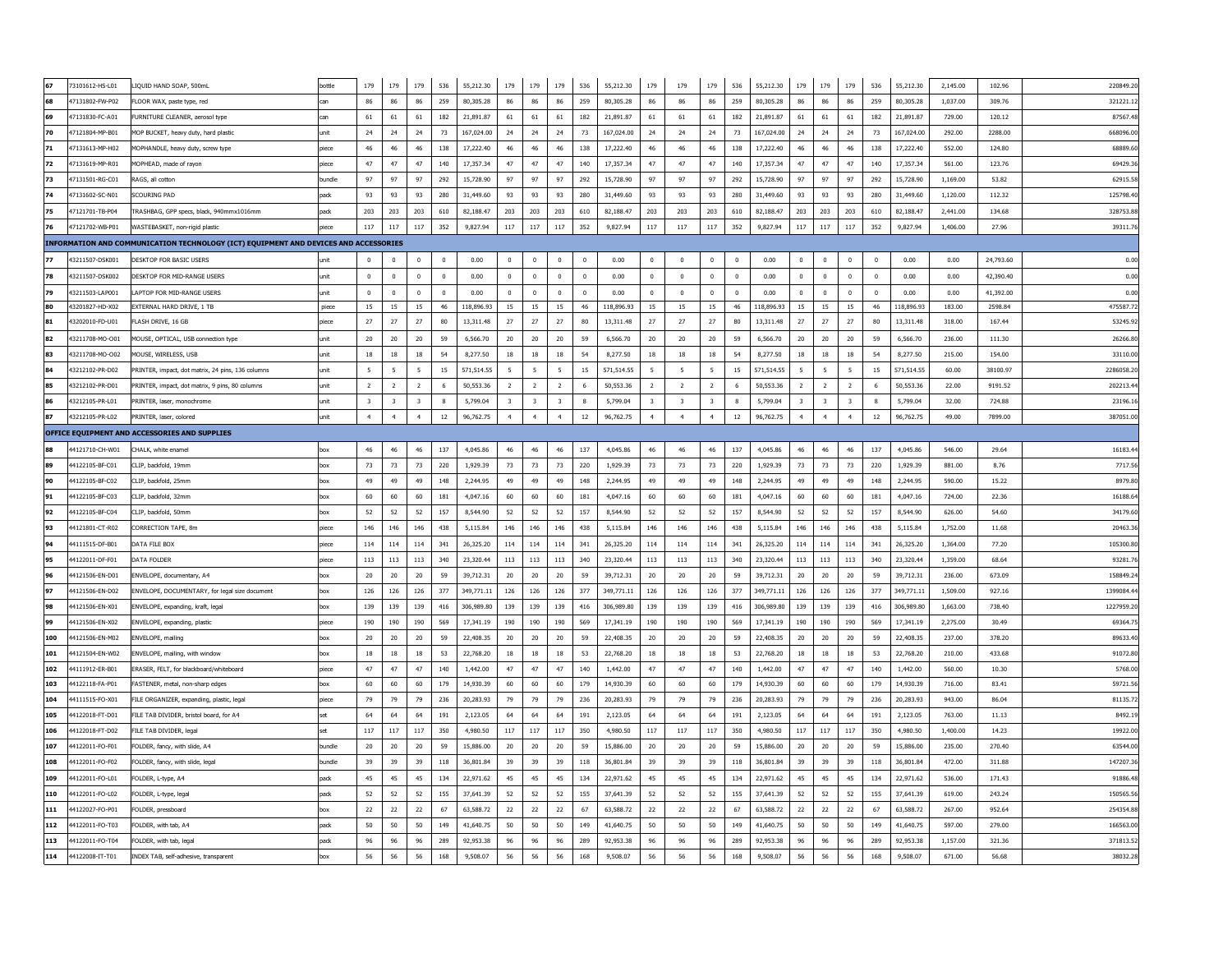| 115 | 44111515-MF-B02 | MAGAZINE FILE BOX, large                           | piece  | 52             | 52             | 52             | 156                     | 6,489.60  | 52             | 52             | 52             | 156                     | 6,489.60  | 52             | $52\,$         | 52             | 156                      | 6,489.60  | 52             | 52             | 52             | 156                     | 6,489.60  | 624.00   | 41.60   | 25958.40  |
|-----|-----------------|----------------------------------------------------|--------|----------------|----------------|----------------|-------------------------|-----------|----------------|----------------|----------------|-------------------------|-----------|----------------|----------------|----------------|--------------------------|-----------|----------------|----------------|----------------|-------------------------|-----------|----------|---------|-----------|
| 116 | 4121716-MA-F01  | MARKER, fluorescent                                |        | 63             | 63             | 63             | 188                     | 6.892.08  | 63             | 63             | 63             | 188                     | 6.892.08  | 63             | 63             | 63             | 188                      | 6.892.08  | 63             | 63             | 63             | 188                     | 6.892.08  | 752.00   | 36.66   | 27568.33  |
| 117 | 4121708-MW-B01  | MARKER, whitehoard, black                          | niece  | 180            | 180            | 180            | 541                     | 7.235.24  | 180            | 180            | 180            | 541                     | 7.235.24  | 180            | 180            | 180            | 541                      | 7.235.24  | 180            | 180            | 180            | 541                     | 7.235.24  | 2.163.00 | 13.38   | 28940.94  |
| 118 | 4121708-MW-B02  | MARKER, whiteboard, blue                           | piece  | 162            | 162            | 162            | 485                     | 6,485.96  | 162            | 162            | 162            | 485                     | 6.485.96  | 162            | 162            | 162            | 485                      | 6,485.96  | 162            | 162            | 162            | 485                     | 6,485.96  | 1,939.00 | 13.38   | 25943.82  |
| 119 | 4121708-MW-B03  | MARKER, whiteboard, red                            | piece  | 161            | 161            | 161            | 484                     | 6,469.23  | 161            | 161            | 161            | 484                     | 6.469.23  | 161            | 161            | 161            | 484                      | 6,469.23  | 161            | 161            | 161            | 484                     | 6.469.23  | 1.934.00 | 13.38   | 25876.92  |
| 120 | 4121708-MP-B01  | MARKER, permanent, black, bullet type              | oiece  | 166            | 166            | 166            | 499                     | 4,478.78  | 166            | 166            | 166            | 499                     | 4,478.78  | 166            | 166            | 166            | 499                      | 4,478.78  | 166            | 166            | 166            | 499                     | 4,478.78  | 1,995.00 | 8.98    | 17915.10  |
| 121 | 4121708-MP-B02  | AARKER, permanent, blue, bullet type               | piece  | 171            | 171            | 171            | 513                     | 4,604.50  | 171            | 171            | 171            | 513                     | 4,604.50  | 171            | 171            | 171            | 513                      | 4,604.50  | 171            | 171            | 171            | 513                     | 4,604.50  | 2,051.00 | 8.98    | 18417.98  |
| 122 | 4121708-MP-B03  | AARKER, permanent, red, bullet type                | piece  | 165            | 165            | 165            | 494                     | 4,438.37  | 165            | 165            | 165            | 494                     | 4,438.37  | 165            | 165            | 165            | 494                      | 4,438.37  | 165            | 165            | 165            | 494                     | 4,438.37  | 1,977.00 | 8.98    | 17753.46  |
| 123 | 4122104-PC-G01  | APER CLIP, vinyl/plastic coated, 33mm              | ЮX     | 88             | 88             | 88             | 265                     | 2.054.46  | 88             | 88             | 88             | 265                     | 2,054.46  | 88             | 88             | 88             | 265                      | 2,054.46  | 88             | 88             | 88             | 265                     | 2,054.46  | 1,059.00 | 7.76    | 8217.8    |
| 124 | 4122104-PC-J02  | APER CLIP, vinyl/plastic coated, 50mm              | XOC    | 89             | 89             | 89             | 268                     | 3.693.04  | 89             | 89             | 89             | 268                     | 3,693.04  | 89             | 89             | 89             | 268                      | 3.693.04  | 89             | 89             | 89             | 268                     | 3,693,04  | 1,072.00 | 13.78   | 14772.1   |
| 125 | 4121706-PE-L01  | PENCIL, lead, with eraser                          |        | 134            | 134            | 134            | 402                     | 8,352.38  | 134            | 134            | 134            | 402                     | 8.352.38  | 134            | 134            | 134            | 402                      | 8.352.38  | 134            | 134            | 134            | 402                     | 8.352.38  | 1,607.00 | 20.79   | 33409.5   |
| 126 | 4122037-RB-P10  | RING BINDER, plastic, 32mm                         | oundle | $\bf{0}$       | $\mathbf{0}$   | $\mathbf 0$    | $\bf{0}$                | 0.00      | $\mathbf 0$    | $\mathbf 0$    | $\mathbf{0}$   | $\mathbf 0$             | 0.00      | $\mathbf 0$    | $\mathbf 0$    | $\mathbf 0$    | $\mathbf 0$              | 0.00      | $\mathbf 0$    | $\mathbf 0$    | $\mathbf 0$    | $\mathbf{0}$            | 0.00      | 0.00     | 239.79  | 0.00      |
| 127 | 4122101-RU-B01  | RUBBER BAND, No. 18                                |        | 35             | 35             | 35             | 106                     | 10.605.30 | 35             | 35             | 35             | 106                     | 10,605.30 | 35             | 35             | 35             | 106                      | 10.605.30 | 35             | 35             | 35             | 106                     | 10.605.30 | 424.00   | 100.05  | 42421.20  |
| 128 | 4121905-SP-F01  | STAMP PAD, felt                                    | ieco   | 64             | 64             | 64             | 193                     | 6,754.09  | 64             | 64             | 64             | 193                     | 6,754.09  | 64             | 64             | 64             | 193                      | 6.754.09  | 64             | 64             | 64             | 193                     | 6.754.09  | 773.00   | 34.95   | 27016.3   |
| 129 | 4121612-BL-H01  | BLADE, for general purpose cutter / utility knife  |        | 58             | 58             | 58             | 174                     | 2.571.27  | 58             | 58             | 58             | 174                     | 2.571.27  | 58             | 58             | 58             | 174                      | 2.571.27  | 58             | 58             | 58             | 174                     | 2,571.27  | 694.00   | 14.82   | 10285.0   |
| 130 | 4121612-CU-H01  | CUTTER/UTILITY KNIFE, for general purpose          | iece   | 53             | 53             | 53             | 159                     | 5.323.73  | 53             | 53             | 53             | 159                     | 5.323.73  | 53             | 53             | 53             | 159                      | 5.323.73  | 53             | 53             | 53             | 159                     | 5.323.73  | 637.00   | 33.43   | 21294.9   |
| 131 | 4103202-DS-M01  | DATING AND STAMPING MACHINE                        |        | $\Omega$       | $\Omega$       | $\Omega$       | $\sqrt{ }$              | 0.00      | $\Omega$       | $\mathbf 0$    | $\sqrt{ }$     | $\Omega$                | 0.00      | $\Omega$       | $\Omega$       | $\Omega$       | $\Omega$                 | 0.00      | $\Omega$       | $\Omega$       | $\Omega$       | $\mathbf 0$             | 0.00      | 0.00     | 453.96  | 0.00      |
| 132 | 4121619-PS-M01  | PENCIL SHARPENER, manual, single cutter head       | biece  | $\mathbf 0$    | $\Omega$       | $\mathbf{0}$   | $\mathbf{0}$            | 0.00      | $\mathbf 0$    | $\mathbf 0$    | $\Omega$       | $\mathbf 0$             | 0.00      | $\overline{0}$ | $\mathbf 0$    | $\mathbf 0$    | $\overline{0}$           | 0.00      | $\mathbf{0}$   | $\mathbf 0$    | $\overline{0}$ | $\mathbf 0$             | 0.00      | 0.00     | 202.67  | 0.00      |
| 133 | 4101602-PU-P01  | PUNCHER, paper, heavy duty                         | iece   | $\Omega$       | $\Omega$       | $\Omega$       | $\Omega$                | 0.00      | $\mathbf{0}$   | $\overline{0}$ | $\Omega$       | $\mathbf{0}$            | 0.00      | $\Omega$       | $^{\circ}$     | $\mathbf{0}$   | $\overline{0}$           | 0.00      | $\Omega$       | $\overline{0}$ | $\overline{0}$ | $\pmb{0}$               | 0.00      | 0.00     | 150.80  | 0.00      |
| 134 | 4121618-SS-S01  | SCISSORS, symmetrical                              |        | 61             | 61             | 61             | 184                     | 7,452.90  | 61             | 61             | 61             | 184                     | 7,452.90  | 61             | 61             | 61             | 184                      | 7,452.90  | 61             | 61             | 61             | 184                     | 7,452.90  | 735.00   | 40.56   | 29811.6   |
| 135 | 4121615-ST-S01  | STAPLER, standard type                             | iece   | 46             | 46             | 46             | 137                     | 19,199.70 | 46             | 46             | 46             | 137                     | 19,199.70 | 46             | 46             | 46             | 137                      | 19,199.70 | 46             | 46             | 46             | 137                     | 19,199.70 | 547.00   | 140.40  | 76798.8   |
| 136 | 4121615-ST-B01  | STAPLER, heavy duty, binder type                   | ınit   | 23             | 23             | 23             | 69                      | 62.624.07 | 23             | 23             | 23             | 69                      | 62.624.07 | 23             | 23             | 23             | 69                       | 62.624.07 | 23             | 23             | 23             | 69                      | 62.624.07 | 274.00   | 914.22  | 250496.2  |
| 137 | 4121613-SR-P01  | STAPLE REMOVER, plier type                         | iece   | 36             | 36             | 36             | 108                     | 2.689.20  | 36             | 36             | 36             | 108                     | 2.689.20  | 36             | 36             | 36             | 108                      | 2.689.20  | 36             | 36             | 36             | 108                     | 2.689.20  | 432.00   | 24.90   | 10756.80  |
| 138 | 4121605-TD-T01  | TAPE DISPENSER, table top                          | piece  | 29             | 29             | 29             | 86                      | 5,505.15  | 29             | 29             | 29             | 86                      | 5.505.15  | 29             | 29             | 29             | 86                       | 5.505.15  | 29             | 29             | 29             | 86                      | 5.505.15  | 343.00   | 64.20   | 22020.6   |
| 139 | 4101602-PB-M01  | BINDING AND PUNCHING MACHINE, 50mm binding capacit | unit   | $\Omega$       | $\Omega$       | $\Omega$       | $\Omega$                | 0.00      | $\mathbf{0}$   | $\overline{0}$ | $\Omega$       | $\Omega$                | 0.00      | $\Omega$       | $\Omega$       | $\mathbf 0$    | $\Omega$                 | 0.00      | $\Omega$       | $\Omega$       | $\Omega$       | $\Omega$                | 0.00      | 0.00     | 9534.72 | 0.00      |
|     |                 |                                                    |        |                |                |                |                         |           |                |                |                |                         |           |                |                |                |                          |           |                |                |                |                         |           |          |         |           |
| 140 | 4101807-CA-C01  | CALCULATOR, compact                                | unit   | 21             | 21             | 21             | 64                      | 22.111.69 | 21             | 21             | 21             | 64                      | 22.111.69 | 21             | 21             | 21             | 64                       | 22.111.69 | 21             | 21             | 21             | 64                      | 22.111.69 | 255.00   | 346.85  | 88446.7   |
| 141 | 4101714-FX-M01  | <b>FACSIMILE MACHINE</b>                           | unit   | $\Omega$       | $\Omega$       | $\Omega$       | $\Omega$                | 0.00      | $\Omega$       | $\overline{0}$ | $\Omega$       | $\Omega$                | 0.00      | $\Omega$       | $\Omega$       | $\Omega$       | $\Omega$                 | 0.00      | $\Omega$       | $\Omega$       | $\Omega$       | $\Omega$                | 0.00      | 0.00     | 5642.00 | 0.00      |
| 142 | 4101601-PT-M01  | PAPER TRIMMER / CUTTING MACHINE, table top         | unit   | $\Omega$       | $\Omega$       | $\mathbf{0}$   | $\Omega$                | 0.00      | $\mathbf 0$    | $\overline{0}$ | $\Omega$       | $\Omega$                | 0.00      | $\overline{0}$ | $\Omega$       | $\mathbf 0$    | $\Omega$                 | 0.00      | $\Omega$       | $\overline{0}$ | $\overline{0}$ | $\Omega$                | 0.00      | 0.00     | 9297.60 | 0.00      |
| 143 | 44101603-PS-M01 | PAPER SHREDDER                                     | unit   | $\Omega$       | $\theta$       | $\mathbf 0$    | $\theta$                | 0.00      | $\mathbf 0$    | $\mathbf 0$    | $\Omega$       | $\Omega$                | 0.00      | $\mathbf 0$    | $\Omega$       | $\mathbf 0$    | $\Omega$                 | 0.00      | $\mathbf 0$    | $\mathbf 0$    | $\Omega$       | $\theta$                | 0.00      | 0.00     | 5699.20 | 0.00      |
|     |                 | PRINTER OR FACSIMILE OR PHOTOCOPIER SUPPLIES       |        |                |                |                |                         |           |                |                |                |                         |           |                |                |                |                          |           |                |                |                |                         |           |          |         |           |
| 144 | 4103109-BR-D05  | DRUM CART, BROTHER DR-3455, Black                  | Cart   | $\overline{1}$ | $\overline{1}$ | $\overline{1}$ | $\overline{4}$          | 26.052.00 | $\mathbf{1}$   | <sup>1</sup>   | $\overline{1}$ | $\sim$                  | 26,052,00 | $\overline{1}$ | <sup>1</sup>   | <sup>1</sup>   | $\overline{4}$           | 26,052.00 | $\mathbf{1}$   | $\overline{1}$ | $\overline{1}$ | $\overline{4}$          | 26,052.00 | 15.00    | 6947.20 | 104208.0  |
| 145 | 44103105-BR-B04 | INK CART, BROTHER LC67B, Black                     | Cart   | 14             | 14             | 14             | 43                      | 39,357.50 | 14             | 14             | 14             | 43                      | 39,357.50 | 14             | 14             | 14             | 43                       | 39,357.50 | 14             | 14             | 14             | 43                      | 39,357.50 | 173.00   | 910.00  | 157430.0  |
| 146 | 4103105-BR-B05  | INK CART, BROTHER LC67HYBK, Black                  | Cart   | 13             | 13             | 13             | 38                      | 61.261.20 | 13             | 13             | 13             | 38                      | 61,261.20 | 13             | 13             | 13             | 38                       | 61,261,20 | 13             | 13             | 13             | 38                      | 61,261.20 | 153.00   | 1601.60 | 245044.8  |
| 147 | 4103109-BR-D06  | Drum Cart, Brother DR-451CL,high yield 30000 pages | Cart   | $\overline{1}$ | $\overline{1}$ | $\overline{1}$ | $\overline{2}$          | 10.140.00 | $\mathbf{1}$   | $\overline{1}$ | $\overline{1}$ | $\overline{2}$          | 10,140,00 | $\overline{1}$ | $\overline{1}$ | $\overline{1}$ | $\overline{2}$           | 10,140.00 | $\mathbf{1}$   | $\overline{1}$ | $\overline{1}$ | $\overline{2}$          | 10.140.00 | 6.00     | 6760.00 | 40560.0   |
| 148 | 4103103-BR-B16  | Toner Cart, Brother TN-456 BLACK, high yield 6500  | Cart   | $\overline{1}$ | $\overline{1}$ | $\overline{1}$ | $\overline{\mathbf{3}}$ | 13.971.10 | $\mathbf{1}$   | $\overline{1}$ | $\overline{1}$ | $\overline{3}$          | 13,971.10 | $\mathbf{1}$   | $\mathbf{1}$   | $\mathbf{1}$   | $\overline{\mathbf{3}}$  | 13.971.10 |                | $\overline{1}$ | $\mathbf{1}$   | $\overline{3}$          | 13,971.10 | 11.00    | 5080.40 | 55884.4   |
| 149 | 4103103-BR-C03  | Toner Cart, Brother TN-456 CYAN, high vield 6500   | Cart   | $\overline{1}$ | $\overline{1}$ | $\overline{1}$ | $\overline{3}$          | 21,424.00 | $\mathbf{1}$   | <sup>1</sup>   | $\overline{1}$ | 3                       | 21,424.00 | $\overline{1}$ | $\mathbf{1}$   | $\mathbf{1}$   | $\overline{\mathbf{3}}$  | 21,424.00 | $\mathbf{1}$   | <sup>1</sup>   | $\overline{1}$ | $\overline{3}$          | 21.424.00 | 10.00    | 8569.60 | 85696.00  |
| 150 | 4103103-BR-M03  | oner Cart, Brother TN-456 MAGENTA, high vield      | Cart   | $\overline{1}$ | $\overline{1}$ | $\overline{1}$ | $\overline{\mathbf{3}}$ | 23,566.40 | $\mathbf{1}$   | $\overline{1}$ | $\overline{1}$ | 3                       | 23,566.40 | $\overline{1}$ | $\overline{1}$ | $\overline{1}$ | $\overline{\mathbf{3}}$  | 23,566,40 | $\mathbf{1}$   | $\overline{1}$ | $\overline{1}$ | $\overline{3}$          | 23,566,40 | 11.00    | 8569.60 | 94265.60  |
| 151 | 4103103-BR-Y03  | Toner Cart, Brother TN-456 YELLOW, high vield 6500 | Cart   | $\overline{1}$ | $\overline{1}$ | $\overline{1}$ | $\overline{3}$          | 21,424.00 | $\mathbf{1}$   | <sup>1</sup>   | $\overline{1}$ | 3                       | 21,424.00 | $\overline{1}$ | $\overline{1}$ | $\mathbf{1}$   | $\overline{\mathbf{3}}$  | 21,424.00 | $\mathbf{1}$   | <sup>1</sup>   | $\mathbf{1}$   | $\overline{\mathbf{3}}$ | 21.424.00 | 10.00    | 8569.60 | 85696.00  |
| 152 | 4103103-SA-B03  | ONER CART, SAMSUNG ML-D2850B, Black                | Cart   | $\Omega$       | $\Omega$       | $\Omega$       | $\overline{1}$          | 5,116.80  | $\Omega$       | $\Omega$       | $\Omega$       | $\overline{1}$          | 5,116,80  | $\Omega$       | $\Omega$       | $\Omega$       | $\overline{1}$           | 5,116,80  | $\Omega$       | $\Omega$       | $\Omega$       | $\overline{1}$          | 5.116.80  | 4.00     | 5116.80 | 20467.20  |
| 153 | 4103105-CA-C04  | INK CART, CANON CL-741, Colored                    | cart   | $\overline{1}$ | $\overline{1}$ | $\overline{1}$ | $\overline{4}$          | 3,461.64  | $\mathbf{1}$   | $\overline{1}$ | $\overline{1}$ | $\overline{a}$          | 3,461.64  | $\overline{1}$ | $\mathbf{1}$   | $\,$ 1         | $\overline{4}$           | 3,461.64  | $\mathbf{1}$   | $\overline{1}$ | $\overline{1}$ | $\overline{4}$          | 3,461.64  | 14.00    | 989.04  | 13846.5   |
| 154 | 4103105-CA-C02  | INK CART, CANON CL-811, Colored                    | cart   | <sup>1</sup>   | <sup>1</sup>   | <sup>1</sup>   | $\overline{4}$          | 3.603.60  | $\mathbf{1}$   | -1             | -1             | $\overline{4}$          | 3,603.60  | 1              | 1              | $\mathbf{1}$   | $\overline{4}$           | 3,603.60  | 1              | <sup>1</sup>   | $\mathbf{1}$   | $\overline{4}$          | 3,603.60  | 14.00    | 1029.60 | 14414.4   |
| 155 | 4103105-CA-B04  | INK CART, CANON PG-740, Black                      | cart   | <sup>1</sup>   | <sup>1</sup>   | <sup>1</sup>   | $\overline{\mathbf{3}}$ | 2,450.50  | $\mathbf{1}$   | <sup>1</sup>   | <sup>1</sup>   | $\overline{\mathbf{3}}$ | 2,450.50  | 1              | 1              | $\overline{1}$ | $\overline{\mathbf{3}}$  | 2,450.50  | 1              | <sup>1</sup>   | 1              | $\overline{\mathbf{3}}$ | 2,450.50  | 13.00    | 754.00  | 9802.00   |
| 156 | 4103105-CA-B02  | INK CART, CANON PG-810, Black                      | cart   |                |                | $\overline{1}$ |                         | 3,315.00  | $\mathbf{1}$   | $\overline{1}$ | $\mathbf{1}$   |                         | 3,315.00  | $\mathbf{1}$   | $\mathbf{1}$   | $\mathbf{1}$   | $\ddot{4}$               | 3,315.00  |                | $\overline{1}$ | $\mathbf{1}$   | $\overline{4}$          | 3,315.00  | 17.00    | 780.00  | 13260.00  |
| 157 | 4103105-EP-B17  | INK CART, EPSON C13T664100 (T6641), Black          | cart   | 64             | 64             | 64             | 192                     | 47,860.80 | 64             | 64             | 64             | 192                     | 47,860.80 | 64             | 64             | 64             | 192                      | 47,860.80 | 64             | 64             | 64             | 192                     | 47,860.80 | 767.00   | 249.60  | 191443.20 |
| 158 | 4103105-EP-C17  | INK CART, EPSON C13T664200 (T6642), Cyan           |        | 52             | 52             | 52             | 155                     | 38,625.60 | 52             | 52             | 52             | 155                     | 38,625.60 | 52             | 52             | 52             | 155                      | 38,625.60 | 52             | 52             | 52             | 155                     | 38,625.60 | 619.00   | 249.60  | 154502.40 |
| 159 | 4103105-EP-M17  | INK CART, EPSON C13T664300 (T6643), Magenta        | cart   | 53             | 53             | 53             | 159                     | 39,748.80 | 53             | 53             | 53             | 159                     | 39,748.80 | 53             | 53             | 53             | 159                      | 39,748.80 | 53             | 53             | 53             | 159                     | 39,748.80 | 637.00   | 249.60  | 158995.2  |
| 160 | 4103105-EP-Y17  | INK CART, EPSON C13T664400 (T6644), Yellow         |        | 53             | 53             | 53             | 159                     | 39,748.80 | 53             | 53             | 53             | 159                     | 39,748.80 | 53             | 53             | 53             | 159                      | 39,748.80 | 53             | 53             | 53             | 159                     | 39,748.80 | 637.00   | 249.60  | 158995.2  |
| 161 | 4103105-HP-B40  | Ink Cartridge, HP C2P04AA (HP62) Black             | cart   | $\overline{2}$ | $\overline{2}$ | <sup>2</sup>   | 5                       | 3.675.36  | 2              | $\overline{2}$ | $\overline{z}$ | -5                      | 3,675.36  | $\overline{2}$ | $\overline{2}$ | $\overline{2}$ | 5                        | 3.675.36  | $\overline{2}$ | $\overline{2}$ | $\overline{2}$ | 5                       | 3,675.36  | 19.00    | 773.76  | 14701.4   |
| 162 | 44103105-HP-T40 | Ink Cartridge, HP C2P06AA (HP62) Tri-color         | cart   | $\mathbf{1}$   | $\mathbf{1}$   | $\overline{1}$ | $\overline{\mathbf{3}}$ | 3.089.32  | $\mathbf{1}$   | <sup>1</sup>   | $\overline{1}$ | $\mathbf{3}$            | 3.089.32  | $\mathbf{1}$   | $\mathbf{1}$   | $\mathbf{1}$   | $\overline{\mathbf{3}}$  | 3.089.32  | $\mathbf{1}$   | <sup>1</sup>   | $\mathbf{1}$   | $\overline{\mathbf{3}}$ | 3.089.32  | 13.00    | 950.56  | 12357.28  |
|     |                 |                                                    |        |                |                |                |                         |           |                |                |                |                         |           |                |                |                |                          |           |                |                |                |                         |           |          |         |           |
| 163 | 44103105-HP-B09 | INK CART, HP C9351AA, (HP21), Black                | cart   | <sup>2</sup>   | $\overline{2}$ | $\overline{2}$ | 5                       | 3,779.10  | $\overline{2}$ | $\overline{2}$ | $\overline{2}$ | 5                       | 3,779.10  | $\overline{2}$ | $\overline{2}$ | $\overline{2}$ | $\overline{\phantom{a}}$ | 3,779.10  | $\overline{2}$ | $\overline{2}$ | $\overline{2}$ | 5                       | 3,779.10  | 19.00    | 795.60  | 15116.40  |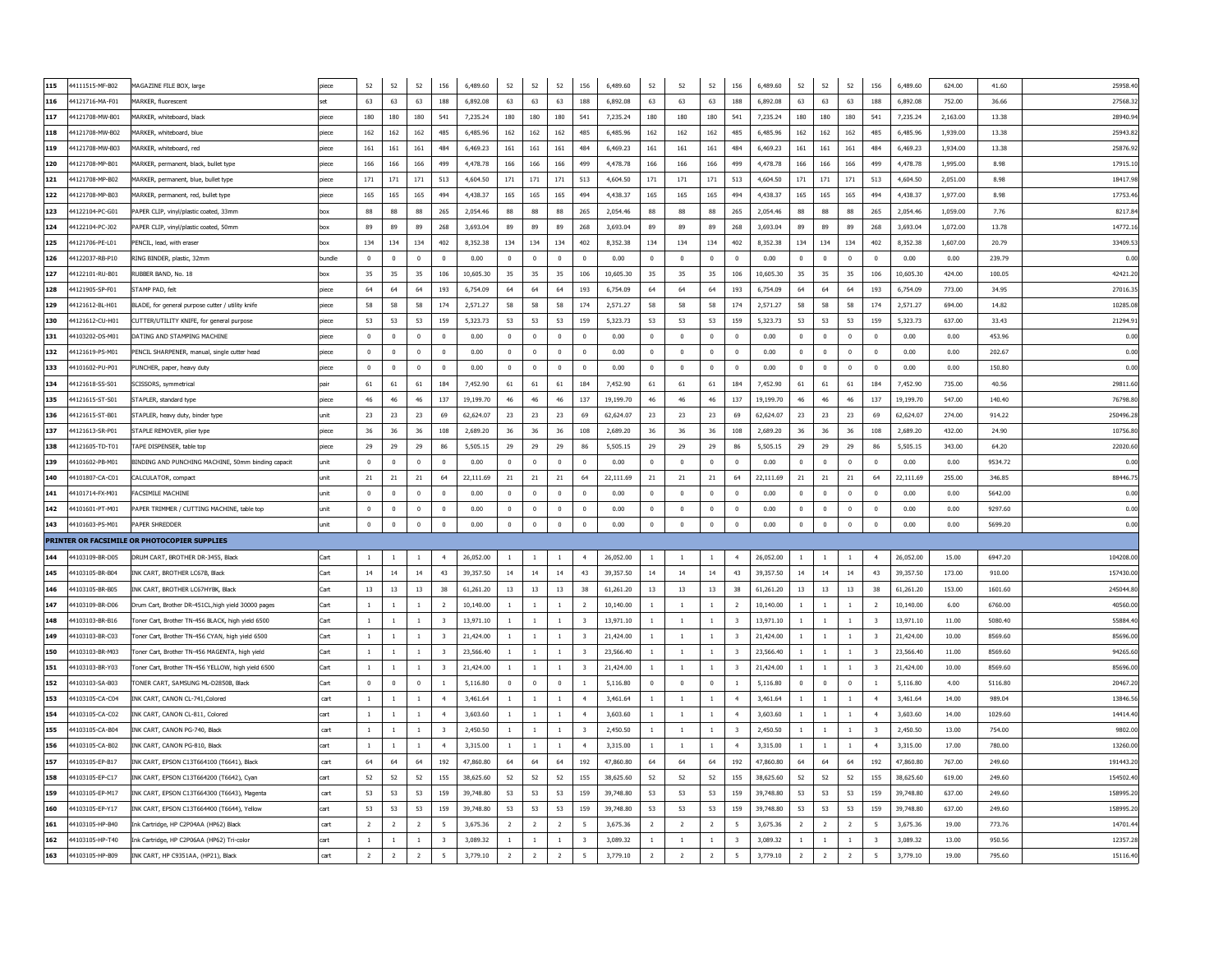| 164 | 44103105-HP-T10 | INK CART, HP C9352AA, (HP22), Tri-color           | cart | $\overline{2}$ | $\overline{2}$  | $\overline{2}$ | 5                       | 4,371.90  | $\overline{2}$ | $\overline{2}$ | $\overline{2}$           | 5 <sup>5</sup>          | 4,371.90  | $\overline{2}$                   | $\overline{2}$ | $\overline{2}$ | $\overline{5}$          | 4,371.90  | $\overline{2}$<br>$\overline{2}$ | $\overline{2}$           | 5                       | 4,371.90  | 19.00 | 920.40  | 17487.60 |
|-----|-----------------|---------------------------------------------------|------|----------------|-----------------|----------------|-------------------------|-----------|----------------|----------------|--------------------------|-------------------------|-----------|----------------------------------|----------------|----------------|-------------------------|-----------|----------------------------------|--------------------------|-------------------------|-----------|-------|---------|----------|
| 165 | 44103105-HP-P48 | Ink Cartridge, HP C9397A (HP72) 69ml Photo Black  | cart | $\overline{1}$ | $\overline{1}$  | $\overline{1}$ | $\overline{3}$          | 6.489.60  | $\mathbf{1}$   | $\overline{1}$ | $\overline{1}$           | $\overline{3}$          | 6.489.60  | $\overline{1}$<br>$\overline{1}$ |                | $1\,$          | $\overline{\mathbf{3}}$ | 6.489.60  | $\mathbf{1}$<br><sup>1</sup>     | $\overline{1}$           | $\overline{\mathbf{3}}$ | 6,489.60  | 13.00 | 1996.80 | 25958.40 |
| 166 | 44103105-HP-C48 | Ink Cartridge, HP C9398A (HP72) 69ml Cyan         | cart | $\overline{1}$ | $\overline{1}$  | $\overline{1}$ | $\overline{3}$          | 6.489.60  | $\mathbf{1}$   | $\overline{1}$ | $\overline{1}$           | $\overline{3}$          | 6.489.60  | <sup>1</sup><br>$\overline{1}$   |                | $\mathbf{1}$   | $\overline{\mathbf{3}}$ | 6.489.60  | $\mathbf{1}$<br><sup>1</sup>     | $\overline{1}$           | $\overline{3}$          | 6.489.60  | 13.00 | 1996.80 | 25958.40 |
| 167 | 44103105-HP-M48 | Ink Cartridge, HP C9399A (HP72) 69ml Magenta      | cart | $\overline{1}$ | $\overline{1}$  | $\mathbf{1}$   | $\overline{3}$          | 6.489.60  | $\mathbf{1}$   | $\overline{1}$ | $\overline{1}$           | 3                       | 6.489.60  | $\overline{1}$                   | $\overline{1}$ | $\mathbf{1}$   | $\overline{3}$          | 6.489.60  | $\mathbf{1}$<br>$\overline{1}$   | $\overline{1}$           | $\overline{3}$          | 6.489.60  | 13.00 | 1996.80 | 25958.40 |
| 168 | 44103105-HP-Y48 | Ink Cartridge, HP C9400A (HP72) 69ml Yellow       | cart | -1             | -1              | 1              | 3                       | 6,489.60  | $\mathbf{1}$   | -1             | -1                       | $\overline{\mathbf{3}}$ | 6.489.60  | $\mathbf{1}$<br><sup>1</sup>     |                | $\mathbf{1}$   | $\overline{\mathbf{3}}$ | 6,489.60  | $\mathbf{1}$<br>-1               | -1                       | $\overline{\mathbf{3}}$ | 6,489.60  | 13.00 | 1996.80 | 25958.40 |
| 169 | 4103105-HP-G48  | Ink Cartridge, HP C9401A (HP72) 69ml Gray         | cart | 1              | $\overline{1}$  | $\mathbf{1}$   | $\overline{3}$          | 6,489.60  | $1\,$          | $\overline{1}$ | $\mathbf{1}$             | $\overline{3}$          | 6,489.60  | $\mathbf{1}$                     | $\overline{1}$ | $1\,$          | $\overline{\mathbf{3}}$ | 6,489.60  | $\,$ 1<br>$\mathbf{1}$           | $\overline{1}$           | $\overline{3}$          | 6,489.60  | 13.00 | 1996.80 | 25958.40 |
| 170 | 4103105-HP-B48  | Ink Cartridge, HP C9403A (HP72) 130ml Matte Black | cart | -1             | -1              | 1              | $\overline{\mathbf{3}}$ | 9,802.00  | $\mathbf{1}$   | <sup>1</sup>   | 1                        | $\overline{\mathbf{3}}$ | 9,802.00  | 1<br>1                           |                | $1\,$          | $\overline{\mathbf{3}}$ | 9,802.00  | -1<br>-1                         | -1                       | $\overline{\mathbf{3}}$ | 9,802.00  | 13.00 | 3016.00 | 39208.00 |
| 171 | 44103105-HP-B17 | INK CART, HP CC640WA, (HP60), Black               | cart | -1             | -1              | 1              | $\overline{2}$          | 1,731.60  | 1              | 1              | 1                        | $\overline{2}$          | 1,731.60  | 1                                | 1              | $1\,$          | $\overline{2}$          | 1,731.60  | 1<br>-1                          | -1                       | $\overline{2}$          | 1,731.60  | 9.00  | 769.60  | 6926.40  |
| 172 | 4103105-HP-T17  | INK CART, HP CC643WA, (HP60), Tri-color           | cart | -1             | -1              | 1              | $\overline{2}$          | 2,059.20  | $\mathbf{1}$   | -1             | 1                        | $\overline{2}$          | 2,059.20  | 1                                | 1              | $\mathbf{1}$   | $\overline{2}$          | 2,059.20  | -1<br>-1                         | -1                       | $\overline{2}$          | 2,059.20  | 9.00  | 915.20  | 8236.80  |
| 173 | 44103105-HP-B35 | INK CART, HP CD887AA, (HP703), Black              | cart | 1              | -1              | $\mathbf{1}$   | $\overline{2}$          | 823.68    | $\mathbf{1}$   | <sup>1</sup>   | 1                        | $\overline{2}$          | 823.68    | 1                                | <sup>1</sup>   | $\mathbf{1}$   | $\overline{2}$          | 823.68    | $\mathbf{1}$<br>1                | -1                       | $\overline{2}$          | 823.68    | 9.00  | 366.08  | 3294.72  |
| 174 | 4103105-HP-T35  | INK CART, HP CD888AA, (HP703), Tri-color          | art  | 1              | -1              | $\mathbf{1}$   | $\overline{2}$          | 823.68    | $\mathbf{1}$   | <sup>1</sup>   | 1                        | $\overline{2}$          | 823.68    | 1                                | <sup>1</sup>   | $\mathbf{1}$   | $\overline{2}$          | 823.68    | 1<br><sup>1</sup>                | <sup>1</sup>             | $\overline{2}$          | 823.68    | 9.00  | 366.08  | 3294.7   |
| 175 | 4103105-HX-C40  | INK CART, HP CD972AA, (HP 920XL), Cyan            | cart | $\mathbf{1}$   | -1              | $\mathbf{1}$   | $\overline{2}$          | 1,443.78  | $\mathbf{1}$   | <sup>1</sup>   | 1                        | $\overline{2}$          | 1,443.78  | $\mathbf{1}$                     | $\mathbf{1}$   | $\mathbf{1}$   | $\overline{2}$          | 1,443.78  | $\,$ 1<br>$\mathbf{1}$           | <sup>1</sup>             | $\overline{2}$          | 1,443.78  | 9.00  | 641.68  | 5775.1   |
| 176 | 4103105-HX-M40  | INK CART, HP CD973AA, (HP 920XL), Magenta         | art  | $\mathbf{1}$   |                 |                | $\overline{2}$          | 1.443.78  | $\mathbf{1}$   | $\overline{1}$ | $\mathbf{1}$             | $\overline{2}$          | 1.443.78  |                                  | $\mathbf{1}$   | $\mathbf{1}$   | $\overline{2}$          | 1,443.78  | $\mathbf{1}$                     | $\mathbf{1}$             | $\overline{2}$          | 1,443.78  | 9.00  | 641.68  | 5775.1   |
| 177 | 44103105-HX-Y40 | INK CART, HP CD974AA, (HP 920XL), Yellow,         | cart | $\mathbf{1}$   |                 | $\mathbf{1}$   | $\overline{2}$          | 1,443.78  | $1\,$          | $\overline{1}$ | $\mathbf{1}$             | $\overline{2}$          | 1,443.78  |                                  | $\mathbf{1}$   | $\,1\,$        | $\overline{2}$          | 1,443.78  | $\,$ 1                           | $\mathbf{1}$             | $\overline{2}$          | 1,443.78  | 9.00  | 641.68  | 5775.1   |
| 178 | 44103105-HX-B40 | INK CART, HP CD975AA, (HP 920XL), Black           |      | $\mathbf{1}$   | $\overline{1}$  | $\overline{1}$ | $\overline{2}$          | 3,030.30  | $\mathbf{1}$   | $\overline{1}$ | $\overline{1}$           | $\overline{2}$          | 3,030.30  |                                  | $\mathbf{1}$   | $\mathbf{1}$   | $\overline{2}$          | 3,030.30  | $\overline{1}$                   | $\overline{1}$           | $\overline{2}$          | 3,030.30  | 9.00  | 1346.80 | 12121.2  |
| 179 | 44103105-HP-B20 | INK CART, HP CH561WA, (HP61), Black               | cart | <sup>1</sup>   | $\overline{1}$  | $\mathbf{1}$   | $\overline{2}$          | 1,701.18  | $\mathbf{1}$   | <sup>1</sup>   | <sup>1</sup>             | $\overline{2}$          | 1,701.18  | $\mathbf{1}$<br>$\overline{1}$   |                | $\,1\,$        | $\overline{2}$          | 1.701.18  | $\mathbf{1}$                     | $\overline{1}$           | $\overline{2}$          | 1,701.18  | 9.00  | 756.08  | 6804.7   |
| 180 | 44103105-HP-T20 | INK CART, HP CH562WA, (HP61), Tricolor            |      | <sup>1</sup>   | $\overline{1}$  | $\overline{1}$ | $\overline{2}$          | 2.096.64  | $\mathbf{1}$   | $\overline{1}$ | $\overline{1}$           | $\overline{2}$          | 2.096.64  | $\overline{1}$                   |                | $\mathbf{1}$   | $\overline{2}$          | 2.096.64  | $\overline{1}$                   | $\overline{1}$           | $\overline{2}$          | 2.096.64  | 9.00  | 931.84  | 8386.5   |
| 181 | 44103105-HP-B49 | Ink Cartridge, HP CH565A (HP82) Black             | cart | $\mathbf{1}$   | $\overline{1}$  | $\mathbf{1}$   | $\overline{2}$          | 4,375.80  | $\mathbf{1}$   | <sup>1</sup>   | $\overline{1}$           | $\overline{2}$          | 4,375.80  | $\overline{1}$<br>$\mathbf{1}$   |                | $\mathbf{1}$   | $\overline{2}$          | 4,375.80  | $\,$ 1<br>$\overline{1}$         | $\overline{1}$           | $\overline{2}$          | 4.375.80  | 9.00  | 1944.80 | 17503.2  |
| 182 | 44103105-HP-C49 | Ink Cartridge, HP CH566A (HP82) Cyan              |      | $\overline{1}$ |                 | $\mathbf{1}$   | $\overline{2}$          | 3,463,20  | $\mathbf{1}$   | $\overline{1}$ | $\overline{1}$           | $\overline{2}$          | 3,463.20  |                                  | $\mathbf{1}$   | $\mathbf{1}$   | $\overline{2}$          | 3,463,20  | $\overline{1}$                   | $\overline{1}$           | $\overline{2}$          | 3,463,20  | 9.00  | 1539.20 | 13852.8  |
| 183 | 44103105-HP-M49 | Ink Cartridge, HP CH567A (HP82) Magenta           | cart | $\overline{1}$ |                 | $\mathbf{1}$   | $\overline{2}$          | 3,463,20  | $\mathbf{1}$   | $\overline{1}$ | $\overline{1}$           | $\overline{2}$          | 3,463.20  |                                  | $\mathbf{1}$   | $\mathbf{1}$   | $\overline{2}$          | 3,463,20  | <sup>1</sup>                     | $\overline{1}$           | $\overline{2}$          | 3,463,20  | 9.00  | 1539.20 | 13852.8  |
| 184 | 44103105-HP-Y49 | Ink Cartridge, HP CH568A (HP82) Yellow            |      | -1             | $\overline{1}$  | $\overline{1}$ | $\overline{2}$          | 3,463.20  | $\mathbf{1}$   | $\overline{1}$ | $\overline{1}$           | $\overline{2}$          | 3,463.20  | $\overline{1}$<br>$\mathbf{1}$   |                | $\,1\,$        | $\overline{2}$          | 3,463.20  | $\overline{1}$                   | $\overline{1}$           | $\overline{2}$          | 3,463.20  | 9.00  | 1539.20 | 13852.8  |
| 185 | 44103105-HX-B43 | INK CART, HP CN045AA, (HP950XL), Black            | cart | $\Omega$       | $\sim$          | $\Omega$       | $\overline{1}$          | 2,233.40  | $\Omega$       | $\mathbf 0$    | $\Omega$                 | $\overline{1}$          | 2,233.40  | $\Omega$                         | $\Omega$       | $\mathbf 0$    | $\overline{1}$          | 2,233.40  | $\Omega$<br>$\mathbf 0$          | $\Omega$                 | $\overline{1}$          | 2,233.40  | 5.00  | 1786.72 | 8933.6   |
| 186 | 44103105-HX-C43 | INK CART, HP CN046AA, (HP951XL), Cyan             | cart | $\Omega$       | $\Omega$        | $\Omega$       | $\overline{1}$          | 1.657.50  | $\Omega$       | $\Omega$       | $\Omega$                 | $\overline{1}$          | 1.657.50  | $\Omega$                         | $\Omega$       | $\Omega$       | $\overline{1}$          | 1.657.50  | $\Omega$<br>$\Omega$             | $\Omega$                 | $\overline{1}$          | 1.657.50  | 5.00  | 1326.00 | 6630.00  |
| 187 | 44103105-HX-M43 | INK CART, HP CN047AA, (HP951XL), Magenta          | cart | $\overline{0}$ | $\mathbf{0}$    | $\mathbf{0}$   | $\mathbf{1}$            | 1.657.50  | $\mathbf{0}$   | $\overline{0}$ | $\overline{0}$           | $\mathbf{1}$            | 1.657.50  | $\overline{0}$                   | $^{\circ}$     | $\overline{0}$ | <sup>1</sup>            | 1.657.50  | $\mathbf 0$<br>$\overline{0}$    | $\overline{0}$           | $\overline{1}$          | 1.657.50  | 5.00  | 1326.00 | 6630.00  |
| 188 | 44103105-HX-Y43 | INK CART, HP CN048AA, (HP951XL). Yellow           | cart | $\mathbf{0}$   | $\overline{0}$  | $^{\circ}$     | $\overline{1}$          | 1.657.50  | $\mathbf{0}$   | $\overline{0}$ | $\overline{0}$           | <sup>1</sup>            | 1.657.50  | $^{\circ}$                       | $\mathbf 0$    | $\mathbf 0$    | <sup>1</sup>            | 1.657.50  | $\overline{0}$<br>$^{\circ}$     | $\overline{0}$           | <sup>1</sup>            | 1.657.50  | 5.00  | 1326.00 | 6630.00  |
| 189 | 44103105-HP-B36 | INK CART, HP CN692AA, (HP704), Black              | cart | $\mathbf{0}$   | $\Omega$        | $^{\circ}$     | $\overline{1}$          | 457.60    | $\mathbf{0}$   | $\overline{0}$ | $\overline{0}$           | -1                      | 457.60    | $\overline{0}$                   | $\mathbf 0$    | $\overline{0}$ | <sup>1</sup>            | 457.60    | $\mathbf{0}$<br>$\overline{0}$   | $\overline{0}$           | -1                      | 457.60    | 5.00  | 366.08  | 1830.4   |
| 190 | 44103105-HP-T36 | INK CART, HP CN693AA, (HP704), Tri-color          | cart | $\mathbf{0}$   | $\Omega$        | $\Omega$       | $\overline{1}$          | 457.60    | $\mathbf{0}$   | $\overline{0}$ | $\overline{0}$           | <sup>1</sup>            | 457.60    | $\Omega$                         | $\mathbf 0$    | $\mathbf 0$    | <sup>1</sup>            | 457.60    | $\overline{0}$<br>$^{\circ}$     | $\overline{0}$           | <sup>1</sup>            | 457.60    | 5.00  | 366.08  | 1830.40  |
| 191 | 44103105-HP-B33 | INK CART, HP CZ107AA, (HP678), Black              | cart | $\mathbf{0}$   | $\Omega$        | $^{\circ}$     | $\mathbf{1}$            | 457.60    | $\mathbf{0}$   | $\overline{0}$ | $\overline{0}$           | $\overline{1}$          | 457.60    | $\overline{0}$                   | $\mathbf 0$    | $\overline{0}$ | <sup>1</sup>            | 457.60    | $\overline{0}$<br>$^{\circ}$     | $\overline{0}$           | <sup>1</sup>            | 457.60    | 5.00  | 366.08  | 1830.40  |
| 192 | 44103105-HP-T33 | INK CART, HP CZ108AA, (HP678), Tricolor           | cart | $\Omega$       | $\Omega$        | $\Omega$       | $\overline{1}$          | 457.60    | $\mathbf{0}$   | $\overline{0}$ | $\Omega$                 | $\overline{1}$          | 457.60    | $\Omega$                         | $\mathbf 0$    | $\mathbf 0$    | <sup>1</sup>            | 457.60    | $\overline{0}$<br>$\Omega$       | $\overline{0}$           | <sup>1</sup>            | 457.60    | 5.00  | 366.08  | 1830.40  |
| 193 | 44103105-HP-B42 | INK CART, HP CZ121A (HP685A), Black               | cart | $\Omega$       | $\Omega$        | $\Omega$       | $\overline{1}$          | 390.00    | $^{\circ}$     | $\overline{0}$ | $\Omega$                 | $\overline{1}$          | 390.00    | $\Omega$                         | $\mathbf 0$    | $\overline{0}$ | <sup>1</sup>            | 390.00    | $^{\circ}$<br>$\overline{0}$     | $\Omega$                 | $\overline{1}$          | 390.00    | 5.00  | 312.00  | 1560.00  |
| 194 | 44103105-HP-C33 | INK CART, HP CZ122A (HP685A), Cyan                | cart | $\overline{0}$ | $\mathbf{0}$    | $^{\circ}$     | $\mathbf{1}$            | 321.10    | $\mathbf 0$    | $\overline{0}$ | $\mathbf 0$              | <sup>1</sup>            | 321.10    | $\mathbf 0$                      | $\mathbf 0$    | $\mathbf 0$    | <sup>1</sup>            | 321.10    | $\mathbf 0$<br>$\mathbf 0$       | $\overline{0}$           | $\overline{1}$          | 321.10    | 5.00  | 256.88  | 1284.4   |
| 195 | 44103105-HP-M33 | INK CART, HP CZ123A (HP685A), Magenta             | cart | $\overline{0}$ | $\mathbf{0}$    | $\mathbf 0$    | $\mathbf{1}$            | 321.10    | $\mathbf 0$    | $\overline{0}$ | $\mathbf 0$              | <sup>1</sup>            | 321.10    | $\mathbf 0$                      | $\mathbf 0$    | $\mathbf 0$    | <sup>1</sup>            | 321.10    | $\mathbf 0$<br>$\overline{0}$    | $\mathbf 0$              | $\overline{1}$          | 321.10    | 5.00  | 256.88  | 1284.4   |
| 196 | 44103105-HP-Y33 | INK CART, HP CZ124A (HP685A), Yellow              | cart | $\overline{0}$ | $\mathbf{0}$    | $\mathbf{0}$   | $\mathbf{1}$            | 321.10    | $\mathbf 0$    | $\overline{0}$ | $\mathbf 0$              | <sup>1</sup>            | 321.10    | $\mathbf 0$                      | $\mathbf 0$    | $\mathbf 0$    | <sup>1</sup>            | 321.10    | $\mathbf 0$<br>$\overline{0}$    | $\overline{0}$           | $\mathbf{1}$            | 321.10    | 5.00  | 256.88  | 1284.4   |
| 197 | 44103105-HP-T43 | Ink Cartridge, HP F6V26AA (HP680) Tri-color       | cart | $\overline{0}$ | $\mathbf{0}$    | $\mathbf 0$    | $\mathbf{1}$            | 507.00    | $\mathbf 0$    | $\overline{0}$ | $\overline{0}$           | $\mathbf{1}$            | 507.00    | $\mathbf 0$                      | $\mathbf 0$    | $\mathbf 0$    | <sup>1</sup>            | 507.00    | $\mathbf 0$<br>$\overline{0}$    | $\overline{0}$           | $\overline{1}$          | 507.00    | 5.00  | 405.60  | 2028.0   |
| 198 | 44103105-HP-B43 | Ink Cartridge, HP F6V27AA (HP680) Black           | cart | $\overline{0}$ | $\mathbf{0}$    | $\mathbf{0}$   | $\mathbf{1}$            | 507.00    | $\mathbf 0$    | $\overline{0}$ | $\mathbf 0$              | $\mathbf{1}$            | 507.00    | $\mathbf 0$                      | $\mathbf 0$    | $\mathbf 0$    | $\overline{1}$          | 507.00    | $\mathbf 0$<br>$\overline{0}$    | $\overline{0}$           | $\mathbf{1}$            | 507.00    | 5.00  | 405.60  | 2028.00  |
| 199 | 44103105-HP-C50 | Ink Cartridge, HP L0S51AA (HP955) Cyan            | cart | $\overline{0}$ | $\mathbf{0}$    | $\mathbf 0$    | $\mathbf{1}$            | 1.244.69  | $\mathbf 0$    | $\overline{0}$ | $\mathbf 0$              | $\mathbf{1}$            | 1.244.69  | $\mathbf 0$                      | $\mathbf 0$    | $\mathbf 0$    | <sup>1</sup>            | 1.244.69  | $\mathbf 0$<br>$\overline{0}$    | $\mathbf 0$              | $\overline{1}$          | 1.244.69  | 5.00  | 995.75  | 4978.7   |
| 200 | 44103105-HP-M50 | Ink Cartridge, HP L0S54AA (HP955) Magenta         | cart | $\mathbf 0$    | $\theta$        | $\mathbf 0$    |                         | 1.244.69  | $\mathbf 0$    | $\mathbf 0$    | $\mathbf 0$              |                         | 1.244.69  | $\mathbf 0$                      | $\mathbf 0$    | $\mathbf 0$    | $\mathbf{1}$            | 1.244.69  | $\mathbf 0$<br>$\mathbf 0$       | $\mathbf 0$              | $\mathbf{1}$            | 1.244.69  | 5.00  | 995.75  | 4978.7   |
| 201 | 44103105-HP-Y50 | Ink Cartridge, HP LOS57AA (HP955) Yellow          | cart | $\mathbf 0$    | $\Omega$        | $\bf{0}$       | $\,1\,$                 | 1,244.69  | $\mathbf 0$    | $\mathbf 0$    | $\mathbf 0$              | $\overline{1}$          | 1,244.69  | $\mathbf 0$                      | $\mathbf 0$    | $\mathbf 0$    | $\overline{1}$          | 1,244.69  | $\mathbf 0$<br>$\mathbf 0$       | $\mathbf 0$              | $\,$ 1                  | 1,244.69  | 5.00  | 995.75  | 4978.75  |
| 202 | 44103105-HP-B50 | Ink Cartridge, HP L0S60AA (HP955) Black           | cart | $\overline{0}$ | $\Omega$        | $\Omega$       | $\mathbf{1}$            | 6,195.75  | $\mathbf{0}$   | $\overline{0}$ | $\overline{0}$           | $\overline{1}$          | 6.195.75  | $\mathbf 0$<br>$\overline{0}$    |                | $^{\circ}$     | <sup>1</sup>            | 6.195.75  | $\mathbf{0}$<br>$\overline{0}$   | $\Omega$                 | $\overline{1}$          | 6.195.75  | 5.00  | 4956.60 | 24783.00 |
| 203 | 44103105-HX-C48 | Ink Cartridge, HP L0S63AA (HP955XL) Cyan          | cart | $\Omega$       | $\Omega$        | $\Omega$       | $\overline{1}$          | 1,515.80  | $\mathbf 0$    | $\mathbf 0$    | $\Omega$                 | $\overline{1}$          | 1,515.80  | $\Omega$                         | $\Omega$       | $\mathbf 0$    | $\overline{1}$          | 1,515.80  | $\mathbf 0$<br>$\mathbf 0$       | $\Omega$                 | $\overline{1}$          | 1,515.80  | 5.00  | 1212.64 | 6063.2   |
| 204 | 44103105-HX-M48 | Ink Cartridge, HP L0S66AA (HP955XL) Magenta       | cart | $\Omega$       | $\Omega$        | $\Omega$       | $\mathbf{1}$            | 1,515.80  | $\mathbf 0$    | $\mathbf 0$    | $\Omega$                 | $\overline{1}$          | 1,515.80  | $\Omega$                         | $\Omega$       | $\mathbf 0$    | $\overline{1}$          | 1,515.80  | $\Omega$<br>$\mathbf 0$          | $\Omega$                 | $\overline{1}$          | 1,515.80  | 5.00  | 1212.64 | 6063.2   |
| 205 | 44103105-HX-Y48 | Ink Cartridge, HP L0S69AA (HP955XL) Yellow        | cart | $\bf{0}$       | $\overline{0}$  | $^{\circ}$     | $\mathbf{1}$            | 1,515.80  | $\bf{0}$       | $\bf{0}$       | $\overline{0}$           | <sup>1</sup>            | 1,515.80  | $\mathbf 0$                      | $\mathbf 0$    | $\mathbf 0$    | <sup>1</sup>            | 1,515.80  | $\bf{0}$<br>$\bf{0}$             | $\overline{0}$           | <sup>1</sup>            | 1,515.80  | 5.00  | 1212.64 | 6063.2   |
| 206 | 44103105-HX-B48 | Ink Cartridge, HP L0S72AA (HP955XL) Black         | cart | $\bf{0}$       | $\overline{0}$  | $^{\circ}$     | $\mathbf{1}$            | 2,055.30  | $\bf{0}$       | $\bf{0}$       | $\mathbf 0$              | $\mathbf{1}$            | 2,055.30  | $\mathbf 0$                      | $\mathbf 0$    | $\overline{0}$ | <sup>1</sup>            | 2,055.30  | $\mathbf{0}$<br>$\bf{0}$         | $\overline{0}$           | <sup>1</sup>            | 2,055.30  | 5.00  | 1644.24 | 8221.20  |
| 207 | 44103105-HP-C51 | Ink Cartridge, HP T6L89AA (HP905) Cyan            | cart | $\overline{0}$ | $\overline{0}$  | $\overline{0}$ | $\mathbf{1}$            | 567.03    | $\mathbf{0}$   | $\bf{0}$       | $\overline{0}$           | <sup>1</sup>            | 567.03    | $\overline{0}$<br>$\overline{0}$ |                | $\pmb{0}$      | <sup>1</sup>            | 567.03    | $^{\circ}$<br>$\bf{0}$           | $\overline{0}$           | <sup>1</sup>            | 567.03    | 5.00  | 453.62  | 2268.1   |
| 208 | 44103105-HP-M51 | Ink Cartridge, HP T6L93AA (HP905) Magenta         | cart | $\overline{0}$ | $\Omega$        | $\Omega$       | <sup>1</sup>            | 567.03    | $\mathbf{0}$   | $\overline{0}$ | $\overline{0}$           | 1                       | 567.03    | $\overline{0}$                   | $\overline{0}$ | $\mathbf{0}$   | <sup>1</sup>            | 567.03    | $\mathbf 0$<br>$\mathbf{0}$      | $\overline{0}$           | <sup>1</sup>            | 567.03    | 5.00  | 453.62  | 2268.1   |
| 209 | 44103105-HP-Y51 | Ink Cartridge, HP T6L97AA (HP905) Yellow          | cart | $\Omega$       | $\Omega$        | $\Omega$       | <sup>1</sup>            | 567.03    | $\overline{0}$ | $\overline{0}$ | $\overline{0}$           | $\mathbf{1}$            | 567.03    | $\Omega$                         | $\Omega$       | $^{\circ}$     | <sup>1</sup>            | 567.03    | $^{\circ}$<br>$\overline{0}$     | $\overline{0}$           | $\overline{1}$          | 567.03    | 5.00  | 453.62  | 2268.1   |
| 210 | 44103105-HP-B51 | Ink Cartridge, HP T6M01AA (HP905) Black           | cart | $\Omega$       | $\Omega$        | $\Omega$       | $\overline{1}$          | 926.60    | $\Omega$       | $\overline{0}$ | $\Omega$                 | $\overline{1}$          | 926.60    | $\Omega$                         | $\Omega$       | $\Omega$       | $\overline{1}$          | 926.60    | $\Omega$<br>$\overline{0}$       | $\Omega$                 | $\overline{1}$          | 926.60    | 5.00  | 741.28  | 3706.40  |
| 211 | 44103112-EP-R05 | RIBBON CART, EPSON C13S015516 (#8750), Black      | cart | -5             | -5              | 5              | 16                      | 1,258.24  | 5              | 5              | 5                        | 16                      | 1,258.24  | 5<br>-5                          |                | 5              | 16                      | 1,258,24  | -5<br>-5                         | 5                        | 16                      | 1,258,24  | 65.00 | 77.43   | 5032.95  |
| 212 | 44103112-EP-R07 | RIBBON CART, EPSON C13S015531 (S015086), Black    | cart | 5              | -5              | 5              | 16                      | 11,965.20 | 5              | 5              | 5                        | $16\,$                  | 11,965.20 | 5<br>-5                          |                | 5              | 16                      | 11,965.20 | 5<br>5                           | -5                       | 16                      | 11,965.20 | 65.00 | 736.32  | 47860.80 |
| 213 | 44103112-EP-R13 | RIBBON CART, EPSON C13S015632, Black              | cart | 5              | $5\overline{2}$ | 5              | $16\,$                  | 1,266.53  | 5              | 5              | $\overline{\phantom{a}}$ | 16                      | 1,266.53  | 5<br>5                           |                | 5              | 16                      | 1,266.53  | 5<br>5                           | $\overline{\phantom{a}}$ | 16                      | 1,266.53  | 65.00 | 77.94   | 5066.10  |
|     |                 |                                                   |      |                |                 |                |                         |           |                |                |                          |                         |           |                                  |                |                |                         |           |                                  |                          |                         |           |       |         |          |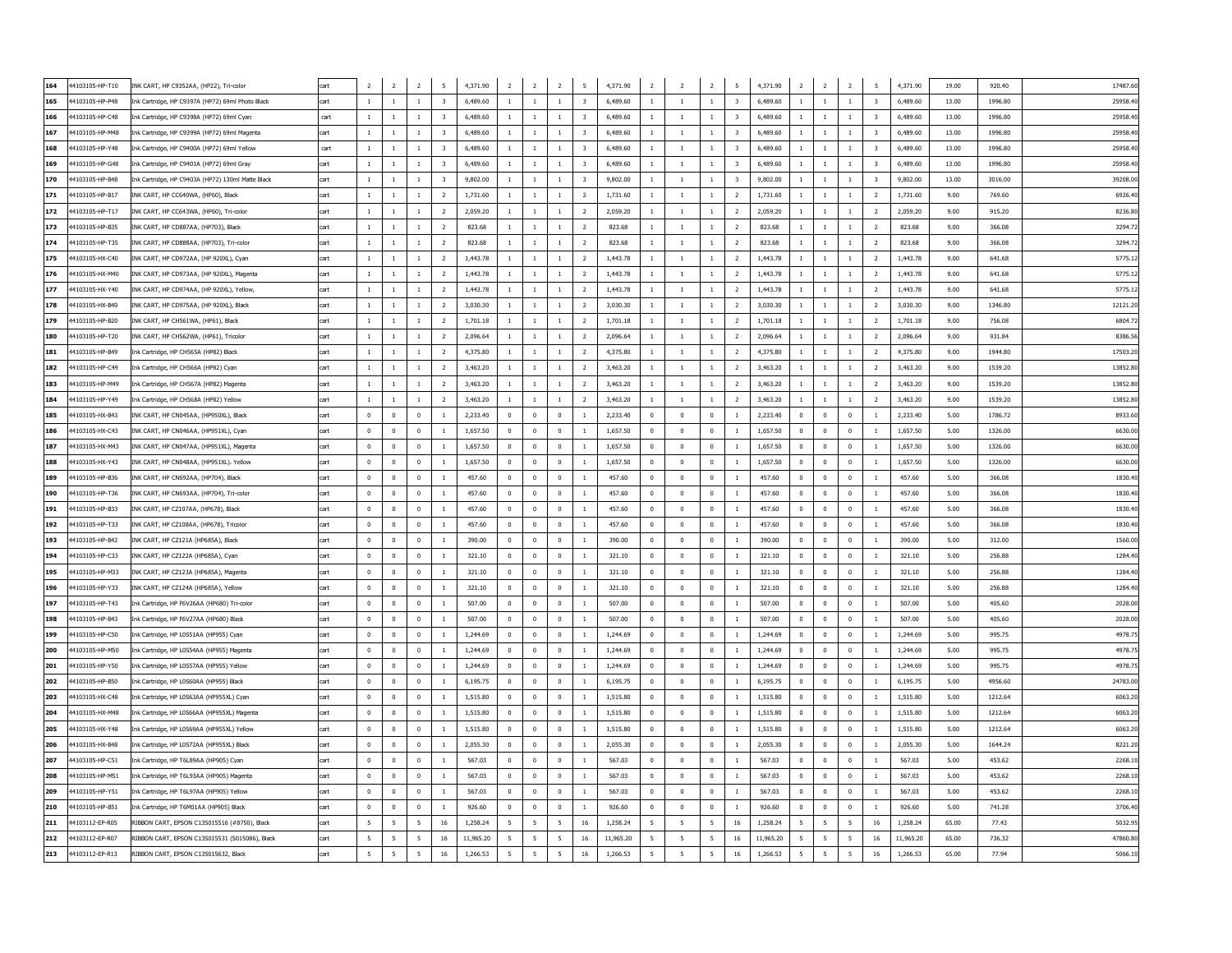| 214 | 4103103-BR-B03  | TONER CART, BROTHER TN-2025, Black                                                    | cart        | $\overline{1}$ |                | $\mathbf{1}$ | $\overline{\mathbf{3}}$ | 7,384.52  | $\mathbf{1}$ | <sup>1</sup>             | <sup>1</sup>            | $\overline{\mathbf{3}}$ | 7,384.52  | $\mathbf{1}$   | <sup>1</sup>            | $\overline{\mathbf{3}}$<br>$\mathbf{1}$ | 7,384.52<br>$\mathbf{1}$   | $\mathbf{1}$            | $\overline{1}$          | $\overline{\mathbf{3}}$ | 7,384.52  | 11.00 | 2685.28  | 29538.08 |
|-----|-----------------|---------------------------------------------------------------------------------------|-------------|----------------|----------------|--------------|-------------------------|-----------|--------------|--------------------------|-------------------------|-------------------------|-----------|----------------|-------------------------|-----------------------------------------|----------------------------|-------------------------|-------------------------|-------------------------|-----------|-------|----------|----------|
| 215 | 44103103-BR-B04 | TONER CART, BROTHER TN-2130, Black                                                    | cart        | <sup>1</sup>   | $\overline{1}$ | $\mathbf{1}$ | $\overline{2}$          | 3,312.40  | $\mathbf{1}$ | $\overline{1}$           | $\mathbf{1}$            | 2                       | 3,312.40  | <sup>1</sup>   | $\overline{1}$          | $\overline{2}$<br>$\mathbf{1}$          | 3,312.40<br>$\mathbf{1}$   | $\mathbf{1}$            | <sup>1</sup>            | $\overline{2}$          | 3,312.40  | 7.00  | 1892.80  | 13249.60 |
| 216 | 44103103-BR-B05 | TONER CART, BROTHER TN-2150, Black                                                    | <b>rart</b> | $\overline{0}$ | $\Omega$       | $\Omega$     | <sup>1</sup>            | 3,356.60  | $\mathbf{0}$ | $\overline{0}$           | $\mathbf{0}$            | 1                       | 3,356.60  | $\mathbf 0$    | $\overline{0}$          | $\mathbf 0$<br><sup>1</sup>             | 3,356.60<br>$\Omega$       | $\overline{0}$          | $\overline{0}$          | -1                      | 3,356.60  | 5.00  | 2685.28  | 13426.40 |
| 217 | 44103103-BR-B09 | TONER CART, BROTHER TN-3320, Black                                                    | cart        | $\Omega$       | $\Omega$       | $\mathbf{0}$ | $\overline{1}$          | 4,459.00  | $^{\circ}$   | $\overline{0}$           | $\overline{0}$          | 1                       | 4,459.00  | $\mathbf 0$    | $\mathbf 0$             | $\mathbf 0$<br><sup>1</sup>             | 4,459.00<br>$\Omega$       | $\overline{0}$          | $\mathbf 0$             | <sup>1</sup>            | 4,459.00  | 5.00  | 3567.20  | 17836.00 |
| 218 | 4103103-BR-B11  | FONER CART, BROTHER TN-3350, Black                                                    | rart        | $\Omega$       | $\Omega$       | $\Omega$     | $\overline{1}$          | 6,253.00  | $\Omega$     | $\Omega$                 | $\Omega$                | $\overline{1}$          | 6.253.00  | $\Omega$       | $\overline{0}$          | $\Omega$<br>$\mathbf{1}$                | 6,253.00<br>$\Omega$       | $\Omega$                | $\Omega$                | $\overline{1}$          | 6,253,00  | 5.00  | 5002.40  | 25012.00 |
| 219 | 4103103-HP-B12  | TONER CART, HP CB435A, Black                                                          | cart        | $\mathbf 0$    | $\mathbf{0}$   | $\mathbf{0}$ | $\overline{1}$          | 4.225.00  | $\mathbf 0$  | $\overline{0}$           | $\mathbf 0$             | $\mathbf{1}$            | 4.225.00  | $\mathbf 0$    | $\mathbf 0$             | $\mathbf 0$<br>$\mathbf{1}$             | 4,225.00<br>$\mathbf 0$    | $\mathbf 0$             | $\mathbf 0$             | $\mathbf{1}$            | 4,225.00  | 5.00  | 3380.00  | 16900.00 |
| 220 | 4103103-HP-B14  | <b>TONER CART, HP CB540A, Black</b>                                                   |             | $\mathbf{0}$   | $\Omega$       | $\mathbf{0}$ | $\overline{1}$          | 4.171.70  | $\bf{0}$     | $\overline{0}$           | $\mathbf 0$             | $\mathbf{1}$            | 4.171.70  | $\mathbf 0$    | $\mathbf 0$             | $\mathbf 0$<br>$\mathbf{1}$             | 4,171.70<br>$\mathbf 0$    | $\mathbf 0$             | $\mathbf 0$             | $\mathbf{1}$            | 4.171.70  | 5.00  | 3337.36  | 16686.80 |
|     |                 |                                                                                       |             |                | $\Omega$       |              |                         |           |              |                          |                         |                         |           |                |                         |                                         |                            |                         |                         |                         |           |       |          |          |
| 221 | 44103103-HP-B18 | TONER CART, HP CE255A, Black                                                          | art         | $\mathbf 0$    |                | $\mathbf{0}$ | $\overline{1}$          | 7,332.00  | $\bf{0}$     | $\overline{0}$           | $\mathbf 0$             | $\mathbf{1}$            | 7.332.00  | $\mathbf 0$    | $\mathbf 0$             | $\mathbf 0$<br>$\mathbf{1}$             | 7,332.00<br>$\mathbf 0$    | $\mathbf 0$             | $\mathbf 0$             | $\mathbf{1}$            | 7.332.00  | 4.00  | 7332.00  | 29328.00 |
| 222 | 4103103-HP-B21  | <b>TONER CART, HP CE278A, Black</b>                                                   |             | $\pmb{0}$      | $\Omega$       | $\mathbf 0$  |                         | 3,952.00  | $\pmb{0}$    | $\pmb{0}$                | $\pmb{0}$               | $\,$ 1                  | 3,952.00  | $\pmb{0}$      | $\pmb{0}$               | $\pmb{0}$<br>$\,1\,$                    | 3,952.00                   | $\bf 0$                 | $\mathbf 0$             | $\mathbf 1$             | 3,952.00  | 4.00  | 3952.00  | 15808.00 |
| 223 | 44103103-HP-B22 | TONER CART, HP CE285A (HP85A), Black                                                  | cart        | $\mathbf 0$    | $\Omega$       | $\mathbf 0$  | $\,1\,$                 | 3,432.00  | $\mathbf 0$  | $\mathbf 0$              | $\pmb{0}$               | $\,$ 1                  | 3,432.00  | $\mathbf 0$    | $\pmb{0}$               | $\pmb{0}$<br>$\,1\,$                    | 3,432.00<br>$\mathbf 0$    | $\pmb{0}$               | $\mathbf 0$             | $\mathbf 1$             | 3,432.00  | 4.00  | 3432.00  | 13728.00 |
| 224 | 4103103-HP-B23  | TONER CART, HP CE310A, Black                                                          |             | $\mathbf 0$    | $\mathbf{0}$   | $\pmb{0}$    | $\mathbf{1}$            | 2,614.56  | $\pmb{0}$    | $\mathbf 0$              | 0                       | $\mathbf{1}$            | 2,614.56  | $\mathbf 0$    | $\mathbf 0$             | $\mathbf 0$<br>$1\,$                    | 2,614.56                   | $\pmb{0}$               | $\mathbf 0$             | $\mathbf{1}$            | 2,614.56  | 4.00  | 2614.56  | 10458.24 |
| 225 | 44103103-HP-C23 | TONER CART, HP CE311A, Cyan                                                           |             | $\mathbf 0$    | $\mathbf{0}$   | $\pmb{0}$    | $\overline{1}$          | 2,542.80  | $\pmb{0}$    | $\mathbf 0$              | $\mathbf 0$             |                         | 2,542.80  | $\mathbf 0$    | $\mathbf 0$             | $\pmb{0}$<br>$1\,$                      | 2,542.80<br>$\mathbf 0$    | $\pmb{0}$               | $\mathbf 0$             | $\,1$                   | 2,542.80  | 4.00  | 2542.80  | 10171.20 |
| 226 | 4103103-HP-Y23  | ONER CART, HP CE312A, Yellow                                                          |             | $\mathbf 0$    | $\mathbf{0}$   | $\mathbf{0}$ |                         | 2,542.80  | $\pmb{0}$    | $\mathbf{0}$             | $^{\circ}$              | <sup>1</sup>            | 2,542.80  | $\mathbf 0$    | $\mathbf 0$             | $\mathbf 0$<br>$\mathbf{1}$             | 2,542.80                   | $^{\circ}$              | $\mathbf 0$             | $\,1$                   | 2,542.80  | 4.00  | 2542.80  | 10171.2  |
| 227 | 44103103-HP-M23 | TONER CART, HP CE313A, Magenta                                                        | cart        | $\overline{0}$ | $\Omega$       | $\mathbf{0}$ | $\overline{1}$          | 2,542.80  | $^{\circ}$   | $\overline{0}$           | $\overline{0}$          | $\overline{1}$          | 2,542.80  | $\mathbf 0$    | $\overline{0}$          | $\overline{0}$<br><sup>1</sup>          | 2,542.80<br>$\Omega$       | $\overline{0}$          | $\overline{0}$          | $\overline{1}$          | 2,542.80  | 4.00  | 2542.80  | 10171.2  |
| 228 | 44103103-HP-B24 | TONER CART, HP CE320A, Black                                                          |             | $\overline{0}$ | $\Omega$       | $\Omega$     | $\overline{1}$          | 2,916.16  | $^{\circ}$   | $\overline{0}$           | $\Omega$                | $\overline{1}$          | 2,916.16  | $\mathbf{0}$   | $\overline{0}$          | $\Omega$<br><sup>1</sup>                | 2,916.16<br>$\Omega$       | $\mathbf{0}$            | $\mathbf{0}$            | $\overline{1}$          | 2,916.16  | 4.00  | 2916.16  | 11664.6  |
| 229 | 44103103-HP-C24 | TONER CART, HP CE321A, Cyan                                                           | cart        | $\overline{0}$ | $\Omega$       | $^{\circ}$   | $\overline{1}$          | 3,072.16  | $^{\circ}$   | $\overline{\phantom{a}}$ | $\overline{\mathbf{0}}$ | <sup>1</sup>            | 3,072.16  | $\bf{0}$       | $\overline{0}$          | $\mathbf 0$<br><sup>1</sup>             | 3,072.16<br>$\mathbf{0}$   | $\mathbf 0$             | $\overline{\mathbf{0}}$ | $\overline{1}$          | 3,072.16  | 4.00  | 3072.16  | 12288.   |
| 230 | 44103103-HP-Y24 | TONER CART, HP CE322A, Yellow                                                         | cart        | $\overline{0}$ | $\Omega$       | $\mathbf{0}$ | $\overline{1}$          | 3,072.16  | $^{\circ}$   | $\overline{0}$           | $\Omega$                | <sup>1</sup>            | 3,072.16  | $\mathbf{0}$   | $\overline{0}$          | $\mathbf 0$<br><sup>1</sup>             | 3,072.16<br>$\Omega$       | $\mathbf 0$             | $\mathbf{0}$            | $\overline{1}$          | 3,072.16  | 4.00  | 3072.16  | 12288.   |
| 231 | 44103103-HP-M24 | TONER CART, HP CE323A, Magenta                                                        | cart        | $\Omega$       | $\Omega$       | $\mathbf{0}$ | $\overline{1}$          | 3.072.16  | $\Omega$     | $\overline{0}$           | $\overline{0}$          | $\overline{1}$          | 3,072.16  | $\overline{0}$ | $\Omega$                | $\overline{0}$<br><sup>1</sup>          | 3.072.16<br>$\Omega$       | $\overline{0}$          | $\overline{0}$          | $\overline{1}$          | 3.072.16  | 4.00  | 3072.16  | 12288.   |
| 232 | 44103103-HP-B25 | TONER CART, HP CE390A, Black                                                          | cart        | $\Omega$       | $\Omega$       | $\Omega$     | $\overline{1}$          | 8,476.00  | $\Omega$     | $\Omega$                 | $\Omega$                | $\overline{1}$          | 8,476.00  | $\overline{0}$ | $\Omega$                | $\Omega$<br>$\overline{1}$              | 8.476.00<br>$\Omega$       | $\Omega$                | $\overline{0}$          | $\overline{1}$          | 8,476.00  | 4.00  | 8476.00  | 33904.0  |
| 233 | 44103103-HP-B26 | TONER CART, HP CE400A, Black                                                          | cart        | $\Omega$       | $\Omega$       | $\Omega$     | $\overline{1}$          | 6,900.40  | $\Omega$     | $\Omega$                 | $\overline{0}$          | $\overline{1}$          | 6.900.40  | $\overline{0}$ | $\Omega$                | $\overline{0}$<br>$\overline{1}$        | 6,900.40<br>$\Omega$       | $\overline{0}$          | $\overline{0}$          | $\overline{1}$          | 6,900.40  | 4.00  | 6900.40  | 27601.6  |
| 234 | 44103103-HP-C26 | TONER CART, HP CE401A, Cyan                                                           | rart        | $\Omega$       | $\Omega$       | $\Omega$     | $\overline{1}$          | 10.193.04 | $\Omega$     | $\Omega$                 | $\Omega$                | $\overline{1}$          | 10.193.04 | $\Omega$       | $\Omega$                | $\Omega$<br>$\overline{1}$              | 10.193.04<br>$\Omega$      | $\Omega$                | $\Omega$                | $\overline{1}$          | 10,193.04 | 4.00  | 10193.04 | 40772.1  |
| 235 | 44103103-HP-Y26 | TONER CART, HP CE402A, Yellow                                                         | cart        | $\Omega$       | $\Omega$       | $\Omega$     | $\overline{1}$          | 10.193.04 | $\Omega$     | $\Omega$                 | $\Omega$                | $\overline{1}$          | 10.193.04 | $\Omega$       | $\Omega$                | $\Omega$<br>$\mathbf{1}$                | 10.193.04<br>$\Omega$      | $\Omega$                | $\Omega$                | $\overline{1}$          | 10,193.04 | 4.00  | 10193.04 | 40772.1  |
| 236 | 44103103-HP-M26 | TONER CART, HP CE403A, Magenta                                                        | cart        | $\Omega$       | $\Omega$       | $\Omega$     | $\overline{1}$          | 10.193.04 | $\Omega$     | $\overline{\mathbf{0}}$  | $\Omega$                | $\overline{1}$          | 10,193,04 | $\overline{0}$ | $\overline{\mathbf{0}}$ | $\overline{0}$<br>$\overline{1}$        | 10.193.04<br>$\Omega$      | $\overline{0}$          | $\overline{0}$          | <sup>1</sup>            | 10.193.04 | 4.00  | 10193.04 | 40772.1  |
| 237 | 44103103-HP-B27 | TONER CART, HP CE410A, (HP305), Black                                                 | cart        | $\Omega$       | $\Omega$       | $\Omega$     | $\overline{1}$          | 4,201.60  | $\Omega$     | $\overline{0}$           | $\Omega$                | $\overline{1}$          | 4.201.60  | $\overline{0}$ | $\overline{\mathbf{0}}$ | $\overline{0}$<br>$\overline{1}$        | 4,201.60<br>$\Omega$       | $\overline{0}$          | $\overline{0}$          | $\overline{1}$          | 4.201.60  | 4.00  | 4201.60  | 16806.4  |
| 238 | 44103103-HP-C27 | TONER CART, HP CE411A, (HP305), Cyan                                                  | cart        | $\Omega$       | $\Omega$       | $\Omega$     | $\overline{1}$          | 6,011.20  | $\Omega$     | $\overline{\mathbf{0}}$  | $\Omega$                | $\overline{1}$          | 6.011.20  | $\Omega$       | $\overline{0}$          | $\Omega$<br>$\overline{1}$              | 6.011.20<br>$\Omega$       | $\Omega$                | $\mathbf 0$             | $\overline{1}$          | 6.011.20  | 4.00  | 6011.20  | 24044.80 |
| 239 | 44103103-HP-Y27 | TONER CART, HP CE412A, (HP305), Yellow                                                | cart        | $\Omega$       | $\Omega$       | $\Omega$     | $\mathbf{1}$            | 6,011.20  | $\Omega$     | $\overline{\mathbf{0}}$  | $\overline{0}$          | $\overline{1}$          | 6.011.20  | $\overline{0}$ | $\overline{0}$          | $\overline{0}$<br><sup>1</sup>          | 6.011.20<br>$\Omega$       | $\overline{\mathbf{0}}$ | $\overline{0}$          | $\overline{1}$          | 6.011.20  | 4.00  | 6011.20  | 24044.80 |
| 240 | 44103103-HP-M27 | TONER CART, HP CE413A, (HP305), Magenta                                               | cart        | $\Omega$       | $\Omega$       | $\Omega$     | $\overline{1}$          | 6,011.20  | $\mathbf{0}$ | $\overline{0}$           | $\Omega$                | $\overline{1}$          | 6.011.20  | $\mathbf 0$    | $\Omega$                | $\Omega$<br>$\mathbf{1}$                | 6.011.20<br>$\Omega$       | $\Omega$                | $\mathbf 0$             | <sup>1</sup>            | 6.011.20  | 4.00  | 6011.20  | 24044.80 |
| 241 | 44103103-HP-B28 | TONER CART, HP CE505A, Black                                                          | cart        | $\Omega$       | $\Omega$       | $\Omega$     | $\overline{1}$          | 4,466.80  | $\Omega$     | $\overline{0}$           | $\Omega$                | $\overline{1}$          | 4,466.80  | $\overline{0}$ | $\Omega$                | $\overline{0}$<br>$\overline{1}$        | 4,466.80<br>$\Omega$       | $\overline{0}$          | $\overline{0}$          | $\overline{1}$          | 4,466,80  | 4.00  | 4466.80  | 17867.20 |
| 242 | 44103103-HX-B28 | TONER CART, HP CE505X, Black, high cap                                                | cart        | $\Omega$       | $\Omega$       | $\Omega$     | $\overline{1}$          | 7,332.00  | $\Omega$     | $\Omega$                 | $\Omega$                | $\overline{1}$          | 7,332.00  | $\Omega$       | $\Omega$                | $\Omega$<br>$\mathbf{1}$                | 7,332.00<br>$\Omega$       | $\Omega$                | $\Omega$                | $\overline{1}$          | 7.332.00  | 4.00  | 7332.00  | 29328.00 |
| 243 | 44103103-HP-B52 | Toner Cartridge, HP CF217A (HP17A) Black Laser Jet                                    | cart        | $\Omega$       | $\Omega$       | $\Omega$     | $\overline{1}$          | 3.044.08  | $\Omega$     | $\overline{0}$           | $\Omega$                | $\overline{1}$          | 3.044.08  | $\Omega$       | $\Omega$                | $\overline{0}$<br>$\overline{1}$        | 3.044.08<br>$\Omega$       | $\Omega$                | $\Omega$                | $\overline{1}$          | 3.044.08  | 4.00  | 3044.08  | 12176.32 |
| 244 | 44103103-HP-B53 | Toner Cartridge, HP CF226A (HP26A) Black LaserJet                                     | cart        | $\mathbf 0$    | $\Omega$       | $\mathbf{0}$ | $\overline{1}$          | 5,787.60  | $\mathbf 0$  | $\overline{0}$           | $\mathbf 0$             | $\mathbf{1}$            | 5.787.60  | $\mathbf 0$    | $\mathbf 0$             | $\mathbf 0$<br>$\mathbf{1}$             | 5.787.60<br>$\mathbf 0$    | $\mathbf 0$             | $\mathbf 0$             | $\overline{1}$          | 5.787.60  | 4.00  | 5787.60  | 23150.4  |
| 245 | 44103103-HP-B55 | Toner Cartridge, HP CF280A, LaserJet Pro M401/M425                                    | cart        | $\overline{0}$ | $\Omega$       | $\mathbf{0}$ | $\overline{1}$          | 5,200,00  | $\bf{0}$     | $\overline{0}$           | $\mathbf 0$             | $\mathbf{1}$            | 5,200,00  | $\overline{0}$ | $\mathbf 0$             | $\mathbf 0$<br>$\mathbf{1}$             | 5,200,00<br>$\mathbf 0$    | $\mathbf 0$             | $\mathbf 0$             | $\mathbf{1}$            | 5,200.00  | 4.00  | 5200.00  | 20800.00 |
| 246 | 44103103-HP-B51 | TONER CART, HP CF280XC, Black                                                         |             | $\overline{0}$ | $\Omega$       | $\mathbf{0}$ | $\overline{1}$          | 9.004.32  | $\mathbf 0$  | $\overline{0}$           | $\mathbf 0$             | $\mathbf{1}$            | 9.004.32  | $\mathbf 0$    | $\mathbf 0$             | $\mathbf 0$<br>$\mathbf{1}$             | 9.004.32<br>$\mathbf 0$    | $\mathbf 0$             | $\mathbf 0$             | $\overline{1}$          | 9.004.32  | 4.00  | 9004.32  | 36017.28 |
| 247 | 44103103-HP-B56 | Foner Cartridge, HP CF281A (HP81A) Black LaserJet                                     | cart        | $\Omega$       | $\Omega$       | $\Omega$     | $\,1\,$                 | 8,606.00  | $\mathbf 0$  | $\mathbf 0$              | $\mathbf 0$             | $\,$ 1                  | 8,606.00  | $\mathbf 0$    | $\pmb{0}$               | $\pmb{0}$<br>$\,1\,$                    | 8,606.00<br>$\mathbf 0$    | $\mathbf 0$             | $\mathbf 0$             |                         | 8,606.00  | 4.00  | 8606.00  | 34424.00 |
| 248 | 44103103-HP-B57 | Toner Cartridge, HP CF283A (HP83A) LaserJet Black                                     |             | $\Omega$       | $\Omega$       | $\Omega$     | $\,1\,$                 | 3,241.70  | $\mathbf 0$  | $\mathbf 0$              | $\mathbf 0$             | $\,$ 1                  | 3,241.70  | $\mathbf 0$    | $\pmb{0}$               | $\pmb{0}$<br>$\,1\,$                    | 3,241.70<br>$\mathbf 0$    | $\mathbf 0$             | $\mathbf 0$             | $\,1\,$                 | 3,241.70  | 4.00  | 3241.70  | 12966.80 |
| 249 | 44103103-HX-B51 | Toner Cartridge, HP CF283XC (HP83X) Black LJ                                          | cart        | $\overline{0}$ | $\mathbf{0}$   | $\mathbf 0$  | $\overline{1}$          | 4,056.00  | $\mathbf 0$  | $\mathbf 0$              | $\mathbf 0$             | $\,$ 1                  | 4,056.00  | $\mathbf 0$    | $\pmb{0}$               | $\pmb{0}$<br>$\mathbf{1}$               | 4,056.00<br>$\mathbf 0$    | $\mathbf 0$             | $\mathbf 0$             | $\,1\,$                 | 4,056.00  | 4.00  | 4056.00  | 16224.00 |
| 250 | 44103103-HP-B58 | Toner Cartridge, HP CF287A (HP87) Black                                               |             | $\mathbf{0}$   | $\mathbf{0}$   | $\mathbf{0}$ | $\overline{1}$          | 10,051.00 | $\mathbf{0}$ | $\mathbf 0$              | $\mathbf 0$             | <sup>1</sup>            | 10,051.00 | $\mathbf 0$    | $\pmb{0}$               | $\mathbf 0$<br>$\mathbf{1}$             | 10,051.00<br>$^{\circ}$    | $\mathbf 0$             | $\mathbf 0$             | $\,1$                   | 10,051.00 | 4.00  | 10051.00 | 40204.00 |
| 251 | 44103103-HX-B52 | Toner Cartridge, HP CF325XC (HP25X) Black LaserJet                                    | cart        | $\overline{0}$ | $\overline{0}$ | $\mathbf{0}$ | $\mathbf{1}$            | 13,156.00 | $\mathbf 0$  | $\mathbf 0$              | $\mathbf 0$             | 1                       | 13,156.00 | $\mathbf 0$    | $\mathbf 0$             | $\mathbf 0$<br>$\,1\,$                  | 13,156.00<br>$^{\circ}$    | $\mathbf 0$             | $\mathbf 0$             | $\mathbf{1}$            | 13,156.00 | 4.00  | 13156.00 | 52624.00 |
| 252 | 44103103-HP-B60 | Toner Cartridge, HP CF350A Black LJ                                                   | cart        | $\overline{0}$ | $\Omega$       | $^{\circ}$   | $\mathbf{1}$            | 2.901.60  | $^{\circ}$   | $\overline{\mathbf{0}}$  | $\overline{0}$          | 1                       | 2,901.60  | $\mathbf 0$    | $\overline{0}$          | $\mathbf{0}$<br><sup>1</sup>            | 2.901.60<br>$^{\circ}$     | $\overline{\mathbf{0}}$ | $\overline{\mathbf{0}}$ | <sup>1</sup>            | 2,901.60  | 4.00  | 2901.60  | 11606.40 |
| 253 | 44103103-HP-C60 | Toner Cartridge, HP CF351A Cyan LJ                                                    | cart        | $\overline{0}$ | $\Omega$       | $\mathbf{0}$ | <sup>1</sup>            | 2,953.60  | $\mathbf{0}$ | $\overline{0}$           | $\overline{0}$          | 1                       | 2,953.60  | $\bf{0}$       | $\overline{0}$          | $\mathbf{0}$<br>$\overline{1}$          | 2.953.60<br>$^{\circ}$     | $\overline{0}$          | $\overline{0}$          | <sup>1</sup>            | 2,953.60  | 4.00  | 2953.60  | 11814.40 |
| 254 | 44103103-HP-Y60 | Toner Cartridge, HP CF352A Yellow LJ                                                  | cart        | $\overline{0}$ | $\Omega$       | $^{\circ}$   | $\overline{1}$          | 2.953.60  | $\mathbf{0}$ | $\overline{0}$           | $\overline{0}$          | 1                       | 2.953.60  | $\mathbf{0}$   | $\overline{0}$          | $\mathbf{0}$<br><sup>1</sup>            | 2.953.60<br>$\Omega$       | $\overline{0}$          | $\overline{0}$          | <sup>1</sup>            | 2,953.60  | 4.00  | 2953.60  | 11814.40 |
| 255 | 44103103-HP-M60 | Toner Cartridge, HP CF353A Magenta LJ                                                 | cart        | $\overline{0}$ | $\Omega$       | $\mathbf{0}$ | $\mathbf{1}$            | 2,953.60  | $\mathbf{0}$ | $\overline{0}$           | $\overline{0}$          | 1                       | 2.953.60  | $\bf{0}$       | $\overline{0}$          | $\mathbf{0}$<br><sup>1</sup>            | 2,953.60<br>$^{\circ}$     | $\overline{0}$          | $\overline{\mathbf{0}}$ | <sup>1</sup>            | 2,953.60  | 4.00  | 2953.60  | 11814.40 |
| 256 | 44103103-HP-B61 | Toner Cartridge, HP CF360A (HP508A) Black LaserJet                                    | cart        | $\overline{0}$ | $\Omega$       | $^{\circ}$   | $\mathbf{1}$            | 7.056.40  | $\mathbf{0}$ | $\overline{0}$           | $\overline{\mathbf{0}}$ | 1                       | 7,056.40  | $\mathbf 0$    | $\overline{0}$          | $\mathbf{0}$<br>$\mathbf{1}$            | 7.056.40<br>$\Omega$       | $\overline{\mathbf{0}}$ | $\overline{\mathbf{0}}$ | <sup>1</sup>            | 7,056.40  | 4.00  | 7056.40  | 28225.60 |
| 257 | 44103103-HP-C61 | Toner Cartridge, HP CF361A (HP508A) Cyan LaserJet                                     | cart        | $\overline{0}$ | $\Omega$       | $\mathbf{0}$ | $\mathbf{1}$            | 8,846.24  | $\mathbf{0}$ | $\overline{0}$           | $\overline{0}$          | 1                       | 8,846.24  | $\mathbf{0}$   | $\overline{0}$          | $\overline{0}$<br><sup>1</sup>          | 8.846.24<br>$\Omega$       | $\overline{0}$          | $\overline{0}$          | <sup>1</sup>            | 8.846.24  | 4.00  | 8846.24  | 35384.96 |
| 258 | 44103103-HP-Y61 | Toner Cartridge, HP CF362A (HP508A) Yellow                                            | cart        | $\overline{0}$ | $\Omega$       | $\mathbf{0}$ | <sup>1</sup>            | 8,846,24  | $^{\circ}$   | $\overline{0}$           | $\mathbf 0$             | 1                       | 8,846,24  | $\mathbf{0}$   | $\overline{0}$          | $\mathbf{0}$<br><sup>1</sup>            | 8.846.24<br>$\Omega$       | $\overline{0}$          | $\overline{0}$          | <sup>1</sup>            | 8.846.24  | 4.00  | 8846.24  | 35384.96 |
| 259 | 44103103-HP-M61 |                                                                                       | cart        | $\Omega$       | $\Omega$       | $\Omega$     | <sup>1</sup>            | 8,846,24  | $\Omega$     | $\Omega$                 | $\Omega$                | $\mathbf{1}$            | 8.846.24  | $\overline{0}$ | $\Omega$                | $\mathbf{0}$<br>$\overline{1}$          | 8.846.24<br>$\Omega$       | $\Omega$                | $\overline{0}$          | $\overline{1}$          | 8.846.24  | 4.00  | 8846.24  | 35384.96 |
| 260 | 44103103-HP-B62 | Toner Cartridge, HP CF363A (HP508A) Magenta                                           | cart        | $\Omega$       | $\Omega$       | $\Omega$     | $\overline{1}$          | 3.429.78  | $\Omega$     | $\Omega$                 | $\Omega$                | $\mathbf{1}$            | 3.429.78  | $\Omega$       | $\Omega$                | $\Omega$<br>$\overline{1}$              | 3.429.78<br>$\Omega$       | $\Omega$                | $\overline{0}$          | $\overline{1}$          | 3,429.78  | 4.00  | 3429.78  | 13719.13 |
| 261 | 44103103-HP-C62 | Toner Cartridge, HP CF400A (HP201A) Black<br>Toner Cartridge, HP CF401A (HP201A) Cyan | cart        | $^{\circ}$     | $\Omega$       | $\Omega$     | 1                       | 4.043.83  | $\mathbf{0}$ | $\mathbf 0$              | $\mathbf{0}$            | $\overline{1}$          | 4.043.83  | $^{\circ}$     | $\mathbf 0$             | $\mathbf 0$<br>1                        | 4.043.83<br>$\Omega$       | $^{\circ}$              | $\mathbf 0$             | 1                       | 4.043.83  | 4.00  | 4043.83  | 16175.32 |
| 262 | 44103103-HP-Y62 |                                                                                       | cart        | $\mathbf 0$    | $\mathbf{0}$   | $\mathbf{0}$ | $\mathbf{1}$            | 4.043.83  | $\mathbf{0}$ | $\overline{0}$           | $\mathbf 0$             | $\overline{1}$          | 4.043.83  | $\mathbf 0$    | $\mathbf 0$             | $\mathbf 0$<br>$\mathbf{1}$             | 4.043.83<br>$\Omega$       | $\mathbf 0$             | $\mathbf 0$             | $\mathbf{1}$            | 4,043.83  | 4.00  | 4043.83  | 16175.32 |
|     |                 | Toner Cartridge, HP CF402A (HP201A) Yellow                                            |             |                |                |              |                         |           |              |                          |                         |                         |           |                |                         |                                         |                            |                         |                         |                         |           |       |          |          |
| 263 | 44103103-HP-M62 | Toner Cartridge, HP CF403A (HP201A) Magenta                                           | cart        | $\mathbf 0$    | $\Omega$       | $\mathbf 0$  | $\mathbf{1}$            | 4,043.83  | $\mathbf 0$  | $\mathbf 0$              | $\mathbf 0$             | $1\,$                   | 4,043.83  | $\mathbf 0$    | $\mathbf 0$             | $\bf{0}$<br>$\mathbf{1}$                | 4,043.83<br>$\overline{0}$ | $\bf{0}$                | $\mathbf 0$             | $1\,$                   | 4,043.83  | 4.00  | 4043.83  | 16175.32 |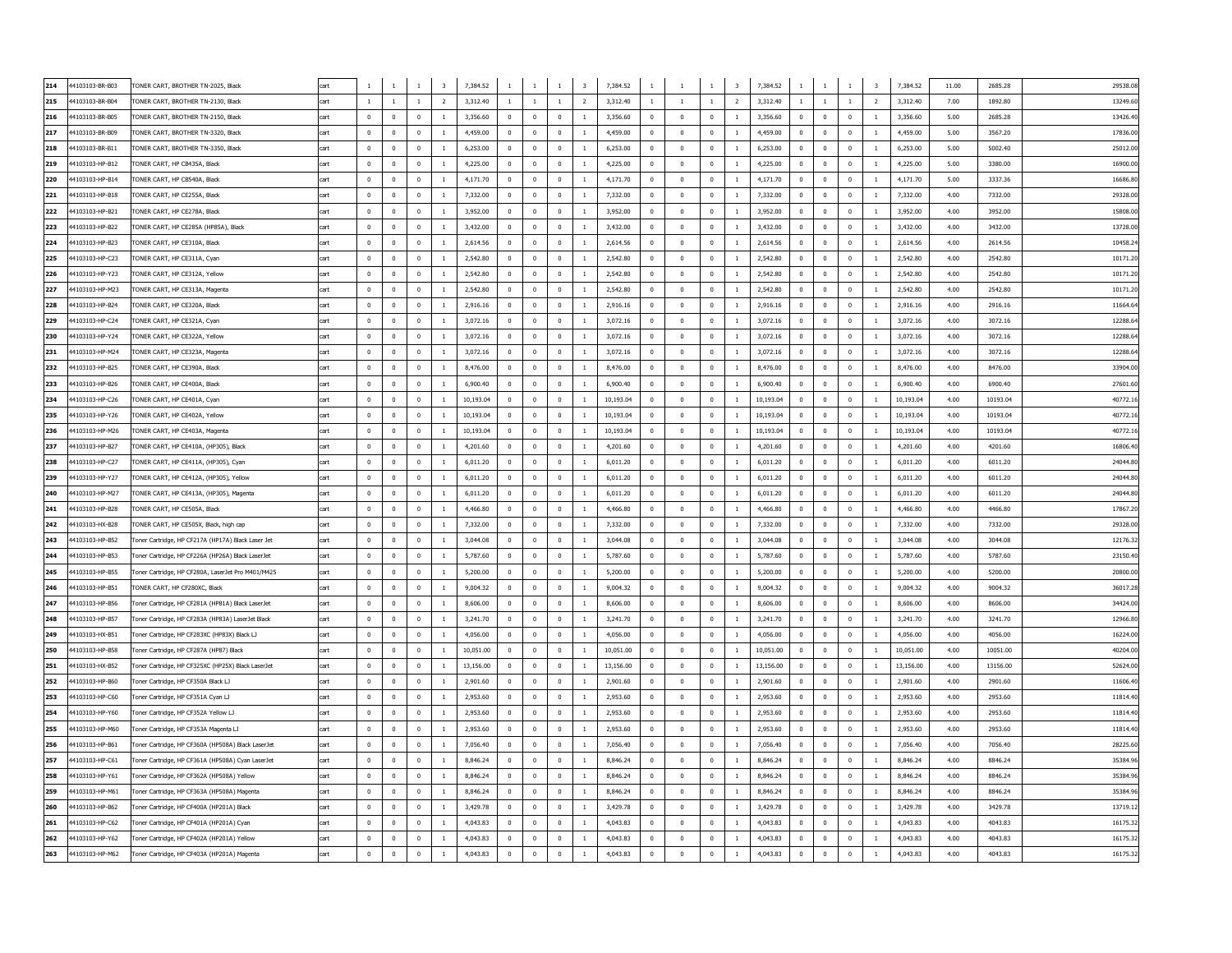| 264<br>4103103-HP-B63            | Toner Cartridge, HP CF410A (HP410A) black              | cart  | $\mathbf 0$    | $\mathbf 0$    | $\mathbf 0$    | $\mathbf{1}$   | 4,440.80   | $\mathbf 0$    | $\mathbf 0$    | $^{\circ}$     | 1              | 4,440.80   | $\mathbf 0$    | $\mathbf 0$    | $\mathbf 0$    | <sup>1</sup>   | 4,440.80   | $\mathbf 0$  | $\mathbf 0$    | $\mathbf 0$    | $\overline{1}$ | 4,440.80   | 4.00     | 4440.80  | 17763.20  |
|----------------------------------|--------------------------------------------------------|-------|----------------|----------------|----------------|----------------|------------|----------------|----------------|----------------|----------------|------------|----------------|----------------|----------------|----------------|------------|--------------|----------------|----------------|----------------|------------|----------|----------|-----------|
| 265<br>44103103-HX-B54           | Toner Cartridge, HP CF410XC (HP410XC) black            | cart  | $\mathbf 0$    | $\overline{0}$ | $\mathbf{0}$   | $\mathbf{1}$   | 7,441.20   | $\mathbf 0$    | $\mathbf 0$    | $^{\circ}$     | 1              | 7,441.20   | $\mathbf 0$    | $\mathbf 0$    | $\mathbf 0$    | <sup>1</sup>   | 7.441.20   | $^{\circ}$   | $\mathbf 0$    | $\mathbf 0$    | $\overline{1}$ | 7.441.20   | 4.00     | 7441.20  | 29764.80  |
| 266<br>44103103-HP-C63           | Toner Cartridge, HP CF411A (HP410A) cvan               | cart  | $\mathbf{0}$   | $\overline{0}$ | $\mathbf{0}$   | -1             | 5,616.00   | $\mathbf{0}$   | $\overline{0}$ | $^{\circ}$     | 1              | 5,616.00   | $\mathbf{0}$   | $\overline{0}$ | $\overline{0}$ | -1             | 5.616.00   | $^{\circ}$   | $^{\circ}$     | $^{\circ}$     | <sup>1</sup>   | 5,616,00   | 4.00     | 5616.00  | 22464.00  |
| 267<br>44103103-HX-C54           | Toner Cartridge, HP CF411XC (HP410XC) cvan             | cart  | $\mathbf 0$    | $\mathbf{0}$   | $\mathbf{0}$   | $\mathbf{1}$   | 7.472.40   | $\mathbf{0}$   | $\overline{0}$ | $^{\circ}$     | 1              | 7,472.40   | $\mathbf{0}$   | $\overline{0}$ | $\overline{0}$ | $\mathbf{1}$   | 7.472.40   | $^{\circ}$   | $\overline{0}$ | $^{\circ}$     | <sup>1</sup>   | 7.472.40   | 4.00     | 7472.40  | 29889.60  |
| 268<br>44103103-HP-Y63           | Toner Cartridge, HP CF412A (HP410A) vellow             | cart  | $\mathbf{0}$   | $^{\circ}$     | $\mathbf{0}$   | 1              | 5,616.00   | $^{\circ}$     | $\Omega$       | $^{\circ}$     | 1              | 5,616.00   | $\mathbf{0}$   | $\overline{0}$ | $\overline{0}$ | <sup>1</sup>   | 5.616.00   | $^{\circ}$   | $\mathbf{0}$   | $^{\circ}$     | <sup>1</sup>   | 5,616,00   | 4.00     | 5616.00  | 22464.00  |
| 269<br>4103103-HX-Y54            | Foner Cartridge, HP CF412XC (HP410XC) yellow           | cart  | $\mathbf 0$    | $\mathbf 0$    | $\mathbf 0$    | $\mathbf{1}$   | 7,472.40   | $\mathbf 0$    | $\overline{0}$ | $\mathbf 0$    | $\mathbf{1}$   | 7,472.40   | $\mathbf 0$    | $\,$ 0         | $\mathbf 0$    | $\mathbf{1}$   | 7,472.40   | $\mathbf 0$  | $\mathbf 0$    | $^{\circ}$     | <sup>1</sup>   | 7,472.40   | 4.00     | 7472.40  | 29889.60  |
| 270<br>4103103-HP-M63            | Foner Cartridge, HP CF413A (HP410A) magenta            | cart  | $\pmb{0}$      | $\mathbf 0$    | $\mathbf{0}$   | $\mathbf{1}$   | 5,616.00   | $\mathbf 0$    | $\mathbf{0}$   | $^{\circ}$     | $\mathbf{1}$   | 5,616.00   | $\mathbf{0}$   | $\overline{0}$ | $\mathbf 0$    | <sup>1</sup>   | 5,616.00   | $\mathbf{0}$ | $\mathbf{0}$   | $^{\circ}$     | <sup>1</sup>   | 5,616.00   | 4.00     | 5616.00  | 22464.00  |
| 271<br>4103103-HX-M54            | Foner Cartridge, HP CF413XC (HP410XC) magenta          | cart  | $\mathbf 0$    | $\mathbf 0$    | $\mathbf 0$    | $\mathbf{1}$   | 7,472.40   | $\mathbf 0$    | $\overline{0}$ | $^{\circ}$     | 1              | 7,472.40   | $\mathbf 0$    | $\,$ 0         | $\mathbf 0$    | $\mathbf{1}$   | 7,472.40   | $\mathbf 0$  | $\mathbb O$    | $^{\circ}$     | <sup>1</sup>   | 7,472.40   | 4.00     | 7472.40  | 29889.60  |
| 272<br>4103103-HP-B34            | FONER CART, HP Q2612A, Black                           | cart  | $\mathbf 0$    | $\mathbf 0$    | $\mathbf 0$    | 1              | 3,900.00   | $\mathbf 0$    | $\mathbf{0}$   | $^{\circ}$     | <sup>1</sup>   | 3,900.00   | $\mathbf{0}$   | $\,$ 0         | $\mathbf 0$    | <sup>1</sup>   | 3,900.00   | $\mathbf 0$  | $\mathbf{0}$   | $\mathbf{0}$   | <sup>1</sup>   | 3,900.00   | 4.00     | 3900.00  | 15600.00  |
| 273<br>4103103-HP-B48            | TONER CART, HP Q7553A, Black                           | cart  | $\pmb{0}$      | $\mathbf 0$    | $\mathbf 0$    | $\mathbf{1}$   | 4,399.20   | $\mathbf 0$    | $\overline{0}$ | $\mathbf 0$    | $\mathbf{1}$   | 4,399.20   | $\mathbf{0}$   | $\,$ 0         | $\mathbf 0$    | $\mathbf{1}$   | 4,399.20   | $\mathbf 0$  | $\mathbf 0$    | $\pmb{0}$      | -1             | 4,399.20   | 4.00     | 4399.20  | 17596.80  |
| 274<br>4103103-SA-B06            | TONER CART, SAMSUNG MLT-D101S, Black                   | cart  | $\mathbf 0$    | $\mathbf 0$    | $\mathbf 0$    | 1              | 1,703.00   | $\mathbf 0$    | $\mathbf{0}$   | $\bf{0}$       | $\mathbf{1}$   | 1,703.00   | $\mathbf{0}$   | $\,$ 0         | $\mathbf 0$    | 1              | 1,703.00   | $\mathbf 0$  | $\mathbf{0}$   | $\pmb{0}$      | $\overline{1}$ | 1,703.00   | 2.00     | 3406.00  | 6812.00   |
| 275<br>4103103-SA-B07            | TONER CART, SAMSUNG MLT-D103S, Black                   | cart  | $\mathbf 0$    | $\mathbf{0}$   | $\mathbf 0$    | $\mathbf{1}$   | 1,175.20   | $\mathbf 0$    | $\mathbf 0$    | $\mathbf 0$    | $\mathbf{1}$   | 1,175.20   | $\mathbf 0$    | $\,$ 0         | $\mathbf 0$    | $\mathbf{1}$   | 1,175.20   | $\mathbf 0$  | $\mathbb O$    | $\mathbf{0}$   | <sup>1</sup>   | 1,175.20   | 2.00     | 2350.40  | 4700.80   |
| 276<br>4103103-SA-B08            | <b>FONER CART, SAMSUNG MLT-D104S, Black</b>            | cart  | $\pmb{0}$      | $\mathbf 0$    | $\mathbf 0$    | $\overline{1}$ | 1,227.20   | $\bf{0}$       | $\mathbf{0}$   | $\mathbf 0$    | $1\,$          | 1,227.20   | $\mathbf{0}$   | $\,$ 0         | $\mathbf 0$    | 1              | 1,227.20   | $\mathbf 0$  | $\mathbf{0}$   | $\mathbf{0}$   | <sup>1</sup>   | 1,227.20   | 2.00     | 2454.40  | 4908.80   |
| 277<br>4103103-SA-B09            | <b>TONER CART, SAMSUNG MLT-D105L, Black</b>            | cart  | $\mathbf 0$    | $\mathbf 0$    | $\mathbf 0$    | $\mathbf{1}$   | 1,690.00   | $\mathbf 0$    | $\mathbf 0$    | $\mathbf 0$    | $\mathbf{1}$   | 1,690.00   | $\mathbf 0$    | $\mathbf 0$    | $\mathbf 0$    | $1\,$          | 1,690.00   | 0            | $\mathbf 0$    | $\mathbf 0$    | $\overline{1}$ | 1,690.00   | 2.00     | 3380.00  | 6760.00   |
| 278<br>4103103-SA-B14            | ONER CART, Samsung MLT-D108S, Black                    | art   | $\mathbf 0$    | $\mathbf 0$    | $\mathbf 0$    | $\mathbf{1}$   | 1,437.79   | $\pmb{0}$      | $\mathbf 0$    | $\bf{0}$       | $\mathbf{1}$   | 1,437.79   | $\mathbf 0$    | $\mathbf 0$    | $\mathbf 0$    | $\mathbf{1}$   | 1,437.79   | $\pmb{0}$    | $\pmb{0}$      | $\mathbf 0$    | $\mathbf{1}$   | 1,437.79   | 2.00     | 2875.58  | 5751.16   |
| 279<br>4103103-SA-B21            | ONER CART, Samsung MLT-D203E, Black                    | cart  | $\mathbf 0$    | $\mathbf 0$    | $\mathbf 0$    | $\mathbf{1}$   | 3,629.60   | $\pmb{0}$      | $\mathbf 0$    | $\bf{0}$       | $\mathbf{1}$   | 3,629.60   | $\mathbf 0$    | $\mathbf 0$    | $\mathbf 0$    | $1\,$          | 3,629.60   | $\pmb{0}$    | $\mathbf 0$    | $\mathbf 0$    | $\mathbf{1}$   | 3,629.60   | 2.00     | 7259.20  | 14518.4   |
| 280<br>4103103-SA-B18            | ONER CART, Samsung MLT-D203L, Black                    |       | $\mathbf 0$    | $\mathbf 0$    | $\mathbf 0$    | $\mathbf{1}$   | 1,729.00   | $\pmb{0}$      | $\mathbf 0$    | $\bf{0}$       | $\mathbf{1}$   | 1,729.00   | $\mathbf 0$    | $\mathbf 0$    | $\mathbf 0$    | $\mathbf{1}$   | 1,729.00   | $\pmb{0}$    | $\mathbf 0$    | $\mathbf 0$    | $\overline{1}$ | 1,729.00   | 2.00     | 3458.00  | 6916.00   |
| 281<br>4103103-SA-B20            | FONER CART, Samsung MLT-D203U, Black                   | cart  | $\mathbf 0$    | $\mathbf 0$    | $\mathbf 0$    | $\mathbf{1}$   | 3,221.40   | $\pmb{0}$      | $\mathbf 0$    | $\bf{0}$       | $1\,$          | 3,221.40   | $\mathbf 0$    | $\mathbf 0$    | $\mathbf 0$    | $\mathbf{1}$   | 3,221.40   | 0            | $\mathbf 0$    | $\mathbf 0$    | $\mathbf{1}$   | 3,221.40   | 2.00     | 6442.80  | 12885.60  |
| 282<br>4103103-SA-B12            | <b>TONER CART, SAMSUNG MLT-D205E, Black</b>            |       | $\mathbf 0$    | $\mathbf 0$    | $\mathbf 0$    | $\mathbf{1}$   | 3,660.57   | $\pmb{0}$      | $\mathbf 0$    | $\bf{0}$       | $1\,$          | 3,660.57   | $\mathbf 0$    | $\mathbf 0$    | $\mathbf 0$    | $\mathbf{1}$   | 3,660.57   | $\pmb{0}$    | $\mathbf 0$    | $\mathbf 0$    | $\overline{1}$ | 3,660.57   | 2.00     | 7321.14  | 14642.28  |
| 283<br>44103103-SA-B05           | <b>TONER CART, SAMSUNG MLT-D205L, Black</b>            | cart  | $\mathbf 0$    | $\mathbf 0$    | $\mathbf 0$    | $1\,$          | 1,981.12   | $\mathbf 0$    | $\mathbf 0$    | $\mathbf 0$    | $1\,$          | 1,981.12   | $\mathbf 0$    | $\mathbf 0$    | $\mathbf 0$    | $\,$ 1         | 1,981.12   | $\mathbf 0$  | $\mathbf 0$    | $\mathbf 0$    | $\mathbf{1}$   | 1,981.12   | 2.00     | 3962.24  | 7924.48   |
| 284<br>4103103-SA-B10            | TONER CART, SAMSUNG SCX-D6555A, Black                  | cart  | $\mathbf 0$    | $\mathbf 0$    | $\mathbf 0$    | $\,1\,$        | 2,033.20   | $\pmb{0}$      | $\pmb{0}$      | $\mathbf 0$    | $\,1\,$        | 2,033.20   | $\mathbf 0$    | $\pmb{0}$      | $\pmb{0}$      | $\,1\,$        | 2,033.20   | $\pmb{0}$    | $\pmb{0}$      | $\mathbf 0$    | $\,1\,$        | 2,033.20   | 2.00     | 4066.40  | 8132.80   |
| 285<br>4103103-BR-B15            | TONER CART, BROTHER TN-3478, Black                     | cart  | $\mathbf 0$    | $\bf{0}$       | $\mathbf 0$    | $\,1\,$        | 6,370.00   | $\pmb{0}$      | $\pmb{0}$      | $\mathbf 0$    | $\,1\,$        | 6,370.00   | $\mathbf 0$    | $\pmb{0}$      | $\mathbf 0$    | $\,1\,$        | 6,370.00   | $\mathbf 0$  | $\mathbf 0$    | $\mathbf 0$    |                | 6,370.00   | 4.00     | 6370.00  | 25480.00  |
| 286<br>44103103-CA-B00           | TONER CART, CANON CRG 324 II                           | cart  | $\mathbf{1}$   | $\mathbf{1}$   | $\mathbf{1}$   | $\overline{4}$ | 46.897.76  | $\mathbf{1}$   | $\overline{1}$ | $\mathbf{1}$   | $\overline{4}$ | 46.897.76  | $\mathbf{1}$   | $\overline{1}$ | $\,$ 1         | $\overline{4}$ | 46.897.76  | $\mathbf{1}$ | <sup>1</sup>   | $\mathbf{1}$   | $\overline{4}$ | 46.897.76  | 14.00    | 13399.36 | 187591.0  |
|                                  | AUDIO AND VISUAL EQUIPMENT AND SUPPLIES                |       |                |                |                |                |            |                |                |                |                |            |                |                |                |                |            |              |                |                |                |            |          |          |           |
| 287<br>45121517-DO-C02           | DOCUMENT CAMERA, 8 MP                                  | unit  | $\mathbf{0}$   | $\overline{0}$ | $\mathbf{0}$   | $\mathbf{0}$   | 0.00       | $^{\circ}$     | $\overline{0}$ | $^{\circ}$     | $^{\circ}$     | 0.00       | $\mathbf{0}$   | $\overline{0}$ | $\overline{0}$ | $\overline{0}$ | 0.00       | $^{\circ}$   | $\overline{0}$ | $^{\circ}$     | $\overline{0}$ | 0.00       | 0.00     | 23623.60 | 0.00      |
| 288<br>45111609-MM-P01           | MULTIMEDIA PROJECTOR                                   | unit  | $\mathbf{0}$   | $\overline{0}$ | $\mathbf{0}$   | $\mathbf 0$    | 0.00       | $^{\circ}$     | $\mathbf 0$    | $\mathbf{0}$   | $\mathbf 0$    | 0.00       | $\mathbf{0}$   | $\overline{0}$ | $\mathbf 0$    | $\mathbf 0$    | 0.00       | $^{\circ}$   | $\mathbf{0}$   | $\mathbf{0}$   | $\overline{0}$ | 0.00       | 0.00     | 17472.00 | 0.00      |
| <b>FLAG OR ACCESSORIES</b>       |                                                        |       |                |                |                |                |            |                |                |                |                |            |                |                |                |                |            |              |                |                |                |            |          |          |           |
| 289<br>55121905-PH-F01           | PHILIPPINE NATIONAL FLAG                               | piece | 20             | 20             | 20             | 61             | 17,446.45  | 20             | 20             | 20             | 61             | 17,446.45  | 20             | 20             | 20             | 61             | 17,446.45  | 20           | 20             | 20             | 61             | 17,446.45  | 245.00   | 284.84   | 69785.80  |
| <b>PRINTED PUBLICATIONS</b>      |                                                        |       |                |                |                |                |            |                |                |                |                |            |                |                |                |                |            |              |                |                |                |            |          |          |           |
| 290<br>55101524-RA-H01           | HANDBOOK (RA 9184), 8th edition                        | book  | 22             | 22             | 22             | 66             | 2,446.56   | 22             | 22             | 22             | 66             | 2,446.56   | 22             | 22             | 22             | 66             | 2,446.56   | 22           | 22             | 22             | 66             | 2,446.56   | 263.00   | 37.21    | 9786.23   |
| <b>FIRE FIGHTING EQUIPMENT</b>   |                                                        |       |                |                |                |                |            |                |                |                |                |            |                |                |                |                |            |              |                |                |                |            |          |          |           |
| 291<br>46191601-FE-M01           |                                                        |       | $\mathbf 0$    | $\mathbf 0$    | $\mathbf{0}$   | $\mathbf{0}$   | 0.00       | $\mathbf 0$    | $\mathbf 0$    | $^{\circ}$     | $\mathbf 0$    | 0.00       | $\mathbf 0$    | $\mathbf 0$    | $\mathbf 0$    | $\mathbf 0$    | 0.00       | $^{\circ}$   | $\mathbf 0$    | $\mathbf 0$    | $\overline{0}$ | 0.00       | 0.00     | 1144.00  | 0.00      |
|                                  | FIRE EXTINGUISHER, dry chemical                        | unit  |                |                |                |                |            |                |                |                |                |            |                |                |                |                |            |              |                |                |                |            |          |          |           |
| 292<br>46191601-FE-H01           | FIRE EXTINGUISHER, pure HCFC                           | unit  | $\mathbf 0$    | $\bf{0}$       | $\mathbf 0$    | $\mathbf 0$    | 0.00       | $\mathbf{0}$   | $\mathbf 0$    | $\mathbf 0$    | $\bf{0}$       | 0.00       | $\mathbf 0$    | $\bf{0}$       | $\mathbf 0$    | $\mathbf 0$    | 0.00       | $\bf{0}$     | $\mathbf 0$    | $\mathbf 0$    | $\bf{0}$       | 0.00       | 0.00     | 5613.25  | 0.00      |
| <b>CONSUMER ELECTRONICS</b>      |                                                        |       |                |                |                |                |            |                |                |                |                |            |                |                |                |                |            |              |                |                |                |            |          |          |           |
| 293<br>52161535-DV-R01           | DIGITAL VOICE RECORDER                                 | unit  | $\overline{4}$ | $\overline{4}$ | $\overline{4}$ | $12\,$         | 75,383.77  | $\overline{4}$ | $\overline{4}$ | $\overline{4}$ | $12\,$         | 75,383.77  | $\overline{4}$ | $\overline{4}$ | $\ddot{4}$     | $12\,$         | 75,383.77  | $\ddot{4}$   | $\overline{4}$ | $\overline{4}$ | $12\,$         | 75,383.77  | 47.00    | 6415.64  | 301535.08 |
| <b>FURNITURE AND FURNISHINGS</b> |                                                        |       |                |                |                |                |            |                |                |                |                |            |                |                |                |                |            |              |                |                |                |            |          |          |           |
| 56101504-CM-B01<br>294           | MONOBLOC CHAIR, beige                                  | niece | 108            | 108            | 108            | 324            | 98,316.40  | 108            | 108            | 108            | 324            | 98.316.40  | 108            | 108            | 108            | 324            | 98,316,40  | 108          | 108            | 108            | 324            | 98,316,40  | 1,295.00 | 303.68   | 393265.60 |
| 295<br>56101504-CM-W01           | MONOBLOC CHATR, white                                  | niece | 138            | 138            | 138            | 414            | 124,862.40 | 138            | 138            | 138            | 414            | 124,862,40 | 138            | 138            | 138            | 414            | 124,862.40 | 138          | 138            | 138            | 414            | 124,862.40 | 1.656.00 | 301.60   | 499449.60 |
| 296<br>56101519-TM-S01           | MONOBLOC TABLE, white                                  | unit  | 40             | $40\,$         | 40             | 121            | 149,189.04 | 40             | 40             | 40             | 121            | 149,189.04 | 40             | 40             | 40             | 121            | 149.189.04 | 40           | 40             | 40             | 121            | 149.189.04 | 483.00   | 1235.52  | 596756.16 |
| 297<br>56101519-TM-S02           | MONOBLOC TABLE, beige                                  | unit  | 30             | 30             | 30             | 89             | 96,910.32  | 30             | 30             | 30             | 89             | 96,910.32  | 30             | 30             | 30             | 89             | 96,910.32  | 30           | $30\,$         | 30             | 89             | 96,910.32  | 356.00   | 1088.88  | 387641.28 |
|                                  | ARTS AND CRAFTS EQUIPMENT AND ACCESSORIES AND SUPPLIES |       |                |                |                |                |            |                |                |                |                |            |                |                |                |                |            |              |                |                |                |            |          |          |           |
| 298<br>60121413-CB-P01           | CLEARBOOK, 20 Transparent pockets, A4                  | piece | 76             | $76\,$         | 76             | 229            | 8,482.16   | 76             | 76             | 76             | 229            | 8,482.16   | 76             | $76\,$         | 76             | 229            | 8,482.16   | $76\,$       | 76             | 76             | 229            | 8,482.16   | 916.00   | 37.04    | 33928.6   |
| 60121413-CB-P02<br>299           | CLEARBOOK, 20 Transparent pockets, Legal               | piece | 102            | 102            | 102            | 305            | 11,724.65  | 102            | 102            | 102            | 305            | 11,724.65  | 102            | 102            | 102            | 305            | 11,724.65  | 102          | 102            | 102            | 305            | 11,724.65  | 1,221.00 | 38.41    | 46898.6   |
| 300<br>60121534-ER-P01           | ERASER, plastic/rubber                                 | piece | 104            | 104            | 104            | 313            | 1,365.63   | 104            | 104            | 104            | 313            | 1,365.63   | 104            | 104            | 104            | 313            | 1,365.63   | 104          | 104            | 104            | 313            | 1,365.63   | 1,250.00 | 4.37     | 5462.50   |
| 301<br>60121524-SP-G01           | SIGN PEN, black                                        | piece | 265            | 265            | 265            | 795            | 16,111.77  | 265            | 265            | 265            | 795            | 16,111.77  | 265            | 265            | 265            | 795            | 16,111.77  | 265          | 265            | 265            | 795            | 16,111.77  | 3,181.00 | 20.26    | 64447.06  |
| 302<br>60121524-SP-G02           | SIGN PEN, blue                                         | piece | 301            | 301            | 301            | 903            | 18,294.78  | 301            | 301            | 301            | 903            | 18,294.78  | 301            | 301            | 301            | 903            | 18,294.78  | 301          | 301            | 301            | 903            | 18,294.78  | 3,612.00 | 20.26    | 73179.12  |
| 303<br>60121524-SP-G03           | SIGN PEN, red                                          | piece | 187            | 187            | 187            | 562            | 11,375.99  | 187            | 187            | 187            | 562            | 11,375.99  | $187\,$        | 187            | 187            | 562            | 11,375.99  | 187          | 187            | 187            | 562            | 11,375.99  | 2,246.00 | 20.26    | 45503.96  |
| 304<br>60121124-WR-P01           | <b>WRAPPING PAPFR, kraft</b>                           | pack  | 47             | 47             | 47             | 142            | 22.025.99  | 47             | 47             | 47             | 142            | 22.025.99  | 47             | 47             | 47             | 142            | 22.025.99  | 47           | 47             | 47             | 142            | 22.025.99  | 569.00   | 154.84   | 88103.96  |
| <b>SOFTWARE</b>                  |                                                        |       |                |                |                |                |            |                |                |                |                |            |                |                |                |                |            |              |                |                |                |            |          |          |           |
|                                  |                                                        |       |                |                |                |                |            |                |                |                |                |            |                |                |                |                |            |              |                |                |                |            |          |          |           |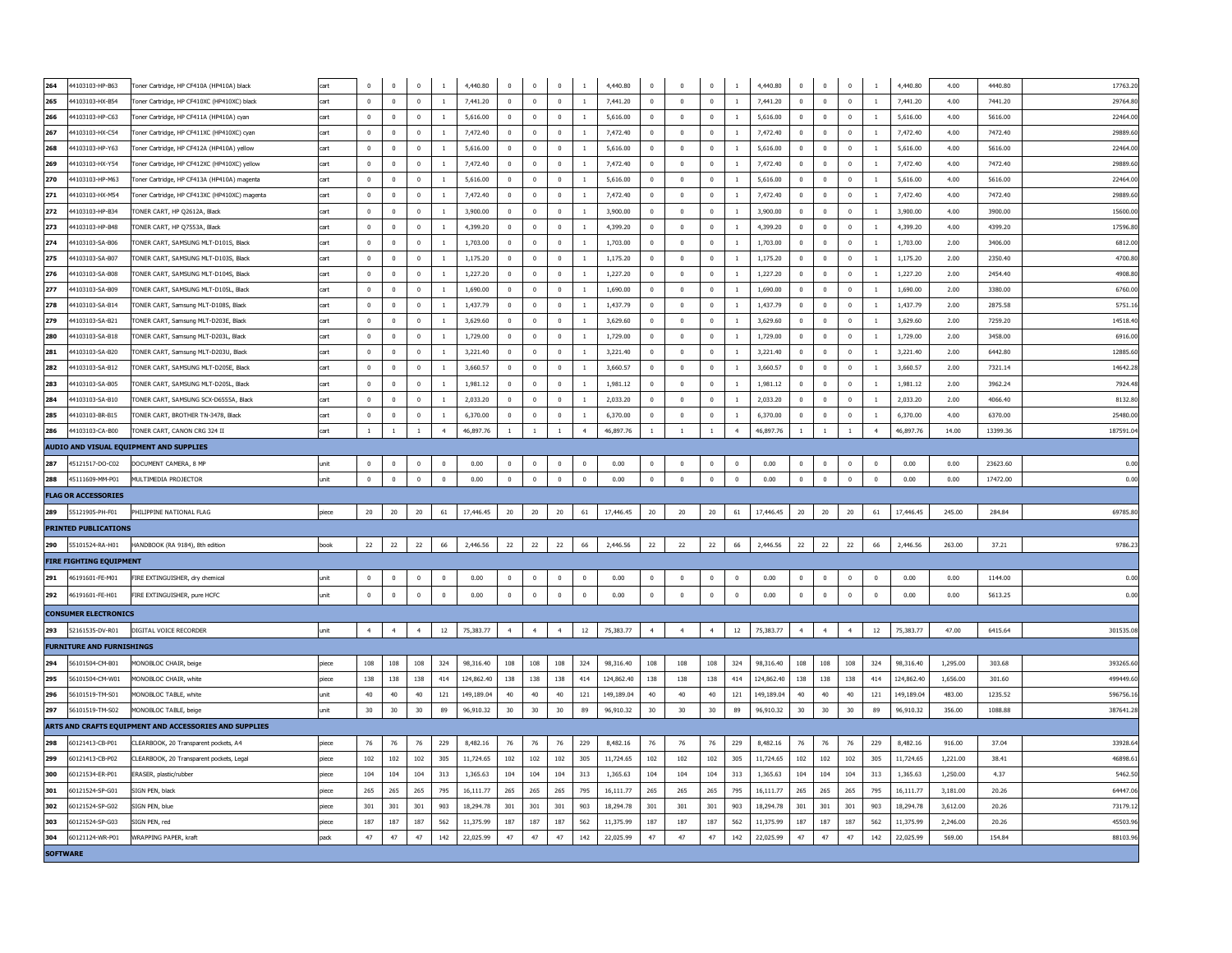|           | 43231513-SFT-001                     | Business function specific software                                                                                               | license           | $1\,$                          | $\overline{1}$          | $\mathbf{1}$                   | $\overline{2}$               | 0.00         | $\mathbf{1}$   | $\mathbf{1}$                   | $\mathbf 1$                  | $\overline{2}$                            | 0.00         | $\mathbf 1$                      | $\mathbf{1}$                     | $1\,$                          | $\overline{2}$                            | 0.00         |                                                 | $\mathbf{1}$ |                              | $\overline{2}$          | 0.00         | 7.00           | 0.00         | 0.00       |
|-----------|--------------------------------------|-----------------------------------------------------------------------------------------------------------------------------------|-------------------|--------------------------------|-------------------------|--------------------------------|------------------------------|--------------|----------------|--------------------------------|------------------------------|-------------------------------------------|--------------|----------------------------------|----------------------------------|--------------------------------|-------------------------------------------|--------------|-------------------------------------------------|--------------|------------------------------|-------------------------|--------------|----------------|--------------|------------|
|           | 43231602-SFT-002                     | Finance accounting and enterprise resource planning ERP software                                                                  | license           | $\mathbf{1}$                   | $\overline{1}$          | $\mathbf{1}$                   | $\overline{2}$               | 0.00         | $\mathbf{1}$   | $\overline{1}$                 | $\mathbf{1}$                 | $\overline{2}$                            | 0.00         | $\mathbf{1}$                     | $\mathbf{1}$                     | $\mathbf{1}$                   | $\overline{2}$                            | 0.00         | $\,$ 1<br>$\mathbf{1}$                          |              | $\mathbf{1}$                 | $\overline{2}$          | 0.00         | 6.00           | 0.00         | 0.00       |
|           | 43232004-SFT-003                     | Computer game or entertainment software                                                                                           | license           | $\mathbf 0$                    | $\mathbf 0$             | $\mathbf 0$                    | $\overline{1}$               | 0.00         | $\mathbf 0$    | $\,$ 0                         | $\overline{0}$               | $\mathbf{1}$                              | 0.00         | $\overline{0}$                   | $\mathbf 0$                      | $\mathbf 0$                    | $\overline{1}$                            | 0.00         | $\mathbf 0$<br>$\mathbf{0}$                     |              | $\overline{0}$               | $\mathbf{1}$            | 0.00         | 5.00           | 0.00         | 0.00       |
|           | 43232107-SFT-004                     | Content authoring and editing software                                                                                            | license           | $\mathbf{1}$                   | $\mathbf{1}$            | $\mathbf{1}$                   | $\sqrt{3}$                   | 0.00         | $\mathbf{1}$   | $\overline{1}$                 | $\mathbf{1}$                 | $\overline{\mathbf{3}}$                   | 0.00         | $\mathbf{1}$                     | $\mathbf{1}$                     | $\mathbf{1}$                   | $\overline{\mathbf{3}}$                   | 0.00         | $\mathbf{1}$<br><sup>1</sup>                    |              | $\mathbf{1}$                 | $\overline{\mathbf{3}}$ | 0.00         | 11.00          | 0.00         | 0.00       |
|           | 43232202-SFT-005                     | Content management software                                                                                                       | license           | $\mathbf{1}$                   | $\mathbf{1}$            | $\mathbf{1}$                   | $\overline{2}$               | 0.00         | $\mathbf{1}$   | $\,$ 1                         | $\mathbf{1}$                 | $\overline{2}$                            | 0.00         | $\mathbf{1}$                     | $\mathbf{1}$                     | $\mathbf{1}$                   | $\overline{2}$                            | 0.00         | $\mathbf{1}$<br><sup>1</sup>                    |              | $\mathbf{1}$                 | $\overline{2}$          | 0.00         | 6.00           | 0.00         | 0.00       |
|           | 43232304-SFT-006                     | Data management and query software                                                                                                | license           | $\mathbf{1}$                   | $\overline{1}$          | $\mathbf{1}$                   | $\overline{2}$               | 0.00         | $\mathbf{1}$   | $\,$ 1                         | $\,$ 1                       | $\overline{2}$                            | 0.00         | $\,$ 1                           | $\,1\,$                          | $1\,$                          | $\overline{2}$                            | 0.00         | $\mathbf{1}$<br>$\,$ 1                          |              | $\mathbf{1}$                 | $\overline{2}$          | $0.00\,$     | 8.00           | 0.00         | 0.00       |
|           | 43232402-SFT-007                     | Development software                                                                                                              | license           | $\mathbf{1}$                   | $\overline{1}$          | $\mathbf{1}$                   | $\overline{2}$               | 0.00         | $\mathbf{1}$   | $\mathbf{1}$                   | $\,$ 1 $\,$                  | 2                                         | 0.00         | $\overline{1}$                   | $\mathbf{1}$                     | $1\,$                          | $\overline{2}$                            | 0.00         | $\mathbf{1}$<br>$\,$ 1                          |              | $\mathbf{1}$                 | $\overline{2}$          | 0.00         | 7.00           | 0.00         | 0.00       |
|           | 43232505-SFT-008                     | Educational or reference software                                                                                                 | license           | $\mathbf{1}$                   | $\overline{1}$          | $\mathbf{1}$                   | $\overline{2}$               | 0.00         | $\mathbf{1}$   | $\mathbf{1}$                   | $\,$ 1 $\,$                  | $\overline{2}$                            | 0.00         | $\overline{1}$                   | $\,1\,$                          | $1\,$                          | $\overline{2}$                            | 0.00         | $\mathbf{1}$<br>$\,$ 1                          |              | $\mathbf{1}$                 | $\overline{2}$          | 0.00         | 8.00           | 0.00         | 0.00       |
|           | 43232603-SFT-009                     | Industry specific software                                                                                                        | license           | $\Omega$                       | $\mathbf{0}$            | $\mathbf{0}$                   | $\overline{1}$               | 0.00         | $\mathbf{0}$   | $\overline{\mathbf{0}}$        | $\mathbb O$                  | $\mathbf{1}$                              | 0.00         | $\mathbf 0$                      | $\mathbf 0$                      | $\mathbf 0$                    | $\overline{1}$                            | 0.00         | $\mathbf{0}$<br>$\,$ 0                          |              | $\mathbb O$                  | $\overline{1}$          | 0.00         | 5.00           | 0.00         | 0.00       |
| 10        | 43232701-SFT-010                     | Network applications software                                                                                                     | license           | <sup>1</sup>                   | $\overline{1}$          | $\mathbf{1}$                   | $\overline{\mathbf{3}}$      | 0.00         | $\mathbf{1}$   | $\mathbf{1}$                   | <sup>1</sup>                 | $\overline{\mathbf{3}}$                   | 0.00         | <sup>1</sup>                     | $\mathbf{1}$                     | $1\,$                          | $\overline{\mathbf{3}}$                   | 0.00         | $\mathbf{1}$<br>$\overline{1}$                  |              | $\mathbf{1}$                 | $\overline{\mathbf{3}}$ | 0.00         | 11.00          | 0.00         | 0.00       |
| 11        | 43232802-SFT-011                     | Network management software                                                                                                       | license           | <sup>1</sup>                   | $\overline{1}$          | $\mathbf{1}$                   | $\overline{2}$               | 0.00         | $\mathbf{1}$   | $\mathbf{1}$                   | $\,$ 1 $\,$                  | $\overline{2}$                            | 0.00         | $\overline{1}$                   | $\mathbf{1}$                     | $\mathbf{1}$                   | $\overline{2}$                            | 0.00         | $\mathbf{1}$<br>$\overline{1}$                  |              | $\mathbf{1}$                 | $\overline{2}$          | 0.00         | 7.00           | 0.00         | 0.00       |
| 12        | 43232905-SFT-012                     | Networking software                                                                                                               | license           | <sup>1</sup>                   | $\overline{1}$          | $\mathbf{1}$                   | $\overline{2}$               | 0.00         | $\mathbf{1}$   | $\mathbf{1}$                   | $\,$ 1 $\,$                  | $\overline{2}$                            | 0.00         | $\overline{1}$                   | $\,$ 1                           | $1\,$                          | $\overline{2}$                            | 0.00         | $\mathbf{1}$<br>$\overline{1}$                  |              | $\mathbf{1}$                 | $\overline{2}$          | 0.00         | 7.00           | 0.00         | 0.00       |
| 13        |                                      |                                                                                                                                   |                   | $\overline{1}$                 | $\overline{1}$          | $\mathbf{1}$                   |                              |              | $\mathbf{1}$   |                                |                              | $\overline{\mathbf{3}}$                   |              |                                  |                                  |                                | $\overline{\mathbf{3}}$                   |              | $\mathbf{1}$                                    |              | <sup>1</sup>                 | $\overline{\mathbf{3}}$ |              |                |              | 0.00       |
| 14        | 43233004-SFT-013<br>43233205-SFT-014 | Operating environment software                                                                                                    | license<br>icense | $\overline{2}$                 | 2                       | $\overline{2}$                 | $\overline{\mathbf{3}}$<br>5 | 0.00<br>0.00 | $\overline{2}$ | $\mathbf{1}$<br>$\overline{2}$ | $\,$ 1 $\,$                  | $\overline{5}$                            | 0.00<br>0.00 | $\overline{1}$<br>$\overline{2}$ | $\overline{1}$<br>$\overline{2}$ | $\mathbf{1}$<br>$\overline{2}$ | 5                                         | 0.00<br>0.00 | $\overline{1}$<br>$2^{\circ}$<br>$\overline{2}$ |              | $\overline{2}$               | $\overline{5}$          | 0.00<br>0.00 | 10.00<br>18.00 | 0.00<br>0.00 | 0.00       |
| 15        |                                      | Security and protection software                                                                                                  |                   |                                | $\overline{1}$          |                                |                              | 0.00         |                |                                | $\overline{2}$               |                                           |              |                                  |                                  |                                |                                           | 0.00         |                                                 |              |                              |                         | 0.00         |                | 0.00         | 0.00       |
| 16        | 43233405-SFT-015<br>43233501-SFT-016 | Utility and device driver software                                                                                                | icense            | <sup>1</sup><br>$\overline{1}$ | $\overline{1}$          | $\overline{1}$<br>$\mathbf{1}$ | $\overline{\mathbf{3}}$      | 0.00         | $\mathbf{1}$   | $\overline{1}$<br><sup>1</sup> | $\mathbf{1}$<br>$\mathbf{1}$ | $\overline{\mathbf{3}}$<br>$\overline{2}$ | 0.00<br>0.00 | $\overline{1}$<br>$\mathbf{1}$   | <sup>1</sup>                     | $\mathbf{1}$                   | $\overline{\mathbf{3}}$<br>$\overline{2}$ | 0.00         | $\mathbf{1}$<br><sup>1</sup><br>$\mathbf{1}$    |              | <sup>1</sup><br><sup>1</sup> | $\overline{\mathbf{3}}$ | 0.00         | 12.00<br>7.00  | 0.00         | 0.00       |
|           |                                      | Information exchange software                                                                                                     | icense            |                                |                         |                                | $\overline{2}$               |              | $\mathbf{1}$   |                                |                              |                                           |              |                                  | $\mathbf{1}$                     | $\mathbf{1}$                   |                                           |              | $\mathbf{1}$                                    |              |                              | $\overline{2}$          |              |                |              |            |
|           |                                      | PART II. OTHER ITEMS NOT AVALABLE AT PS-DBM BUT ARE REGULARLY PURCHASED FROM OTHER SOURCES (Note: Please indicate price of items) |                   |                                |                         |                                |                              |              |                |                                |                              |                                           |              |                                  |                                  |                                |                                           |              |                                                 |              |                              |                         |              |                |              |            |
|           | 40101701-AC-W01                      | Air Conditioning Unit, Window Inverter Type                                                                                       | unit              | $\overline{0}$                 | $\overline{0}$          | $^{\circ}$                     | $\overline{0}$               | 0.00         | $\mathbf{0}$   | $\Omega$                       | $\mathbf{0}$                 | $^{\circ}$                                | 0.00         | $\bf{0}$                         | $\overline{0}$                   | $\mathbf 0$                    | $\overline{0}$                            | 0.00         | $\overline{0}$<br>$\mathbf{0}$                  |              | $\overline{0}$               | $\bf{0}$                | 0.00         | 0.00           | 37990.00     | 0.00       |
|           | 40101701-AC-S01                      | Air Conditioning Unit, Split Type                                                                                                 | unit              | $\overline{0}$                 | $\mathbf{0}$            | $\bf{0}$                       | $\overline{0}$               | 0.00         | $\mathbf{0}$   | $\overline{0}$                 | $\mathbf{0}$                 | $^{\circ}$                                | 0.00         | $\bf{0}$                         | $\bf{0}$                         | $\overline{0}$                 | $\overline{0}$                            | 0.00         | $\overline{\mathbf{0}}$<br>$\mathbf{0}$         |              | $\bf{0}$                     | $\bf{0}$                | 0.00         | 0.00           | 29999.00     | 0.00       |
|           | 44111905-WB-N01                      | White Board                                                                                                                       | unit              | 5                              | 5                       | 5                              | 15                           | 27,877.50    | 5              | 5                              | 5                            | 15                                        | 27,877.50    | 5                                | - 5                              | $\overline{\phantom{0}}$       | 15                                        | 27,877.50    | 5<br>5                                          |              | 5                            | 15                      | 27,877.50    | 59.00          | 1890.00      | 111510.00  |
|           | 44111911-WB-D01                      | White Board, Digita                                                                                                               | unit              | $\overline{2}$                 | $\overline{2}$          | $\overline{2}$                 | $\overline{7}$               | 12,285.00    | $\overline{2}$ | $\overline{2}$                 | $\overline{2}$               | $\overline{7}$                            | 12,285.00    | $\overline{2}$                   | $\overline{2}$                   | $\overline{2}$                 | $\overline{7}$                            | 12,285.00    | $\overline{2}$<br>$\overline{2}$                |              | $\overline{2}$               | $\overline{7}$          | 12,285.00    | 26.00          | 1890.00      | 49140.00   |
|           | 52161505-TV-S01                      | <b>SMART Television</b>                                                                                                           | unit              | $\overline{2}$                 | 2                       | <sup>2</sup>                   | - 5                          | 58,222.50    | $\overline{2}$ | $\overline{2}$                 | $\overline{2}$               | -5                                        | 58,222.50    | $\overline{2}$                   | $\overline{2}$                   | $\overline{2}$                 | 5                                         | 58,222.50    | $\overline{2}$<br>$\overline{2}$                |              | $\overline{2}$               | 5                       | 58,222.50    | 21.00          | 11090.00     | 232890.00  |
|           | 52161520-MC-M01                      | Microphone                                                                                                                        | unit              | 5                              | 5                       | 5                              | 14                           | 20,860.00    | 5              | 5                              | 5                            | 14                                        | 20,860.00    | 5                                | 5                                | $\overline{\phantom{a}}$       | 14                                        | 20,860.00    | 5<br>5                                          |              | 5                            | $14\,$                  | 20,860.00    | 56.00          | 1490.00      | 83440.00   |
|           | 52161512-SP-K01                      | Speakers                                                                                                                          | unit              | $\overline{4}$                 | $\overline{4}$          | $\overline{4}$                 | 13                           | 158,986.75   | $\overline{4}$ | $\overline{4}$                 | $\overline{4}$               | 13                                        | 158,986.75   | $\overline{4}$                   | $\overline{4}$                   | $\overline{4}$                 | 13                                        | 158,986.75   | $\overline{4}$<br>$\sim$                        |              | $\overline{4}$               | 13                      | 158,986.75   | 53.00          | 11999.00     | 635947.00  |
|           | 32101514-AM-P01                      | <i><b>Amplifier</b></i>                                                                                                           | unit              | $\overline{2}$                 | $\overline{2}$          | $\overline{2}$                 | - 5                          | 13,495.50    | $\overline{2}$ | $\overline{2}$                 | $\overline{2}$               | 5                                         | 13,495.50    | $\overline{2}$                   | $\overline{2}$                   | $\overline{2}$                 | 5                                         | 13,495.50    | $\overline{2}$<br>2                             |              | $\overline{2}$               | 5                       | 13,495.50    | 18.00          | 2999.00      | 53982.00   |
|           | 52161517-EQ-E01                      | Equalizer                                                                                                                         | unit              | <sup>1</sup>                   | $\overline{1}$          | 1                              | $\overline{4}$               | 10,796.00    | $\mathbf{1}$   | <sup>1</sup>                   | <sup>1</sup>                 | $\overline{4}$                            | 10,796.00    | <sup>1</sup>                     | <sup>1</sup>                     | $\mathbf{1}$                   | $\overline{4}$                            | 10,796.00    | $\mathbf{1}$<br><sup>1</sup>                    |              | $\overline{1}$               | $\overline{4}$          | 10,796.00    | 16.00          | 2699.00      | 43184.00   |
|           | 46171615-HD-C01                      | <b>HD Camera</b>                                                                                                                  | unit              | $\overline{0}$                 | $\mathbf 0$             | $\mathbf 0$                    | $\mathbf 0$                  | 0.00         | $\mathbf 0$    | $\overline{\mathbf{0}}$        | $\mathbb O$                  | $\pmb{0}$                                 | 0.00         | $\mathbf 0$                      | $\mathbf 0$                      | $\bf{0}$                       | $\overline{0}$                            | 0.00         | $\mathbf 0$<br>$\,$ 0                           |              | $\mathbb O$                  | $\mathbf 0$             | 0.00         | 0.00           | 2599.00      | 0.00       |
| 11        | 45121504-DS-C01                      | <b>DSLR Camera</b>                                                                                                                | unit              | $\overline{0}$                 | $\mathbf 0$             | $\mathbf 0$                    | $\mathbf 0$                  | 0.00         | $\mathbf 0$    | $\overline{\mathbf{0}}$        | $\mathbb O$                  | $\pmb{0}$                                 | 0.00         | $\mathbf 0$                      | $\mathbf 0$                      | $\mathbf 0$                    | $\mathbf 0$                               | 0.00         | $\mathbf 0$<br>$\,$ 0                           |              | $\mathbb O$                  | $\mathbf 0$             | 0.00         | 0.00           | 11500.00     | 0.00       |
| 12        | 45121516-VH-C01                      | HD Video Camera                                                                                                                   | unit              | $\overline{0}$                 | $\mathbf 0$             | $\mathbf 0$                    | $\mathbf 0$                  | 0.00         | $\mathbf 0$    | $\overline{\mathbf{0}}$        | $\mathbb O$                  | $\pmb{0}$                                 | 0.00         | $\mathbf 0$                      | $\mathbf 0$                      | $\bf{0}$                       | $\,$ 0                                    | 0.00         | $\mathbf 0$<br>$\,$ 0                           |              | $\mathbb O$                  | $\mathbf 0$             | 0.00         | 0.00           | 3999.00      | 0.00       |
| 13        | 45121506-VC-C01                      | Video Conference Equipment                                                                                                        | unit              | $\mathbf{1}$                   | $\mathbf{1}$            | $\mathbf{1}$                   | $\overline{4}$               | 4,602.50     | $\mathbf{1}$   | $\mathbf{1}$                   | $\,$ 1                       | $\overline{4}$                            | 4,602.50     | $\mathbf{1}$                     | $1\,$                            | $1\,$                          | $\ddot{4}$                                | 4,602.50     | $\,$ 1<br>$\mathbf{1}$                          |              | $\mathbf{1}$                 | $\overline{4}$          | 4,602.50     | 14.00          | 1315.00      | 18410.00   |
| 14        | 39112102-LB-B01                      | LED bulb                                                                                                                          | unit              | 43                             | 43                      | 43                             | 130                          | 28,490.00    | 43             | 43                             | 43                           | 130                                       | 28,490.00    | 43                               | 43                               | 43                             | 130                                       | 28,490.00    | 43                                              | 43           | 43                           | 130                     | 28,490.00    | 518.00         | 220.00       | 113960.00  |
| 15        | 43212104-PI-M01                      | PRINTER, Inkjet, Monochrome                                                                                                       | unit              | $\overline{1}$                 | $\overline{1}$          | $\mathbf{1}$                   | $\overline{4}$               | 8,746.50     | $\mathbf{1}$   | $\mathbf{1}$                   | $\mathbf{1}$                 | $\overline{4}$                            | 8,746.50     | $1\,$                            | $1\,$                            | $1\,$                          | $\ddot{4}$                                | 8,746.50     | <sup>1</sup>                                    |              | 1                            | $\overline{4}$          | 8,746.50     | 14.00          | 2499.00      | 34986.00   |
|           | 43212104-PI-C01                      | PRINTER, Inkjet, Color                                                                                                            | unit              | $\,$ 1 $\,$                    | $\mathbf{1}$            | $\mathbf{1}$                   | $\overline{4}$               | 12,745.75    | $1\,$          | $\mathbf{1}$                   | $\mathbf{1}$                 | $\overline{4}$                            | 12,745.75    | $\mathbf{1}$                     | $1\,$                            | $\,1\,$                        | $\overline{4}$                            | 12,745.75    | $\mathbf{1}$<br><sup>1</sup>                    |              | $\,$ 1                       | $\overline{4}$          | 12,745.75    | 17.00          | 2999.00      | 50983.00   |
| 17        | 43212105-PP-001                      | Portable Printer                                                                                                                  | unit              | $\,$ 1 $\,$                    | $\mathbf{1}$            | $\mathbf{1}$                   | $\overline{4}$               | 15,257.50    | $\mathbf{1}$   | $\mathbf{1}$                   | $\,$ 1                       | $\overline{4}$                            | 15,257.50    | $1\,$                            | $1\,$                            | $1\,$                          | $\ddot{4}$                                | 15,257.50    | $\mathbf{1}$<br><sup>1</sup>                    |              | $\mathbf{1}$                 | $\overline{4}$          | 15,257.50    | 17.00          | 3590.00      | 61030.00   |
| 18        | 43211509-AT-001                      | <b>Android Tablet</b>                                                                                                             | unit              | $\overline{2}$                 | $\overline{2}$          | $\overline{2}$                 | 6                            | 36,439.17    | $\overline{2}$ | $\overline{2}$                 | $\overline{2}$               | 6                                         | 36,439.17    | $\overline{2}$                   | $\overline{2}$                   | $\overline{2}$                 | 6                                         | 36,439.17    | $\overline{2}$<br>$\overline{2}$                |              | $\overline{2}$               | 6                       | 36,439.17    | 24.33          | 5990.00      | 145756.6   |
| 19        | 43222610-HS-001                      | Hub/Switches                                                                                                                      | unit              | $\overline{2}$                 | 2                       | $\overline{2}$                 | 6                            | 11,774.17    | $\overline{2}$ | $\overline{2}$                 | $\overline{2}$               | 6                                         | 11,774.17    | $\overline{2}$                   | $\overline{2}$                   | $\overline{2}$                 | 6                                         | 11,774.17    | $\overline{2}$<br>$\overline{2}$                |              | $\overline{2}$               | 6                       | 11,774.17    | 23.67          | 1990.00      | 47096.67   |
| 20        | 43222609-NR-001                      | Network Routers                                                                                                                   | unit              | $\overline{2}$                 | $\overline{2}$          | $\overline{2}$                 | 6                            | 15,971.67    | $\overline{2}$ | $\overline{2}$                 | $\overline{2}$               | 6                                         | 15,971.67    | $\overline{2}$                   | $\overline{2}$                   | $\overline{2}$                 | 6                                         | 15,971.67    | $\overline{2}$<br>$\overline{2}$                |              | $\overline{2}$               | 6                       | 15,971.67    | 24.67          | 2590.00      | 63886.67   |
| 21        | 43222640-WA-P01                      | Wireless Access Point                                                                                                             | unit              | $\overline{2}$                 | $\overline{2}$          | $\overline{2}$                 | 6                            | 6,594.00     | $\overline{2}$ | $\overline{2}$                 | $\overline{2}$               | 6                                         | 6,594.00     | $\overline{2}$                   | $\overline{2}$                   | $\overline{2}$                 | 6                                         | 6,594.00     | $\overline{2}$<br>$\overline{2}$                |              | $\overline{2}$               | 6                       | 6,594.00     | 24.00          | 1099.00      | 26376.00   |
| 122       | 43211711-SF-001                      | Scanner, Flatbed                                                                                                                  | unit              | $\overline{2}$                 | $\overline{2}$          | $\overline{2}$                 | -6                           | 113,370.00   | $\overline{2}$ | $\overline{\phantom{a}}$       | $\overline{2}$               | -6                                        | 113,370,00   | $\overline{2}$                   | $\overline{2}$                   | $\overline{2}$                 | 6                                         | 113,370,00   | $\overline{2}$<br>$\overline{2}$                |              | $\overline{2}$               | 6                       | 113,370.00   | 24.00          | 18895.00     | 453480.00  |
| 23        | 45111601-WP-P01                      | Wireless Pointing Device / Laser Pointer                                                                                          | ınit              | $\overline{2}$                 | $\overline{2}$          | 2                              | 6                            | 45,425.00    | $\overline{2}$ | $\overline{2}$                 | $\overline{2}$               | 6                                         | 45,425.00    | $\overline{2}$                   | $\overline{2}$                   | $\overline{2}$                 | 6                                         | 45,425.00    | $\overline{2}$<br>$\overline{2}$                |              | $\overline{2}$               | 6                       | 45,425.00    | 23.00          | 7900.00      | 181700.00  |
| <b>24</b> | 81112306-MF-P01                      | Multi Function PRINTER                                                                                                            | ınit              | $\overline{2}$                 | $\overline{2}$          | $\overline{2}$                 | 6                            | 45,942.50    | $\overline{2}$ | $\overline{2}$                 | $\overline{2}$               | 6                                         | 45,942.50    | $\overline{2}$                   | $\overline{2}$                   | $\overline{2}$                 | 6                                         | 45,942.50    | $\overline{2}$<br>$\overline{2}$                |              | $\overline{2}$               | 6                       | 45,942.50    | 23.00          | 7990.00      | 183770.00  |
| 25        |                                      |                                                                                                                                   |                   | 6                              | 6                       | 6                              |                              |              | 6              |                                |                              |                                           |              |                                  |                                  |                                |                                           |              | 6                                               |              | 6                            |                         |              |                |              |            |
|           | 39121011-UP-S01                      | UNINTERRUPTIBLE POWER SUPPLY (UPS)                                                                                                | unit              |                                |                         |                                | $18\,$                       | 24,440.83    |                | 6                              | 6                            | $18\,$                                    | 24,440.83    | 6                                | 6                                | 6                              | 18                                        | 24,440.83    | 6                                               |              |                              | 18                      | 24,440.83    | 70.33          | 1390.00      | 97763.33   |
|           | 43191501-MP-001                      | Mobile Phone                                                                                                                      | ınit              | 5                              | 5                       | 5                              | 15                           | 58,652.00    | 5              | 5                              | 5                            | 15                                        | 58,652.00    | 5                                | 5                                | 5                              | 15                                        | 58,652.00    | 5<br>5                                          |              | 5                            | 15                      | 58,652.00    | 58.67          | 3999.00      | 234608.00  |
| 27        | 43211711-SC-D01                      | Scanner, Colored, Double sided, feeder type                                                                                       | unit              | $\overline{2}$                 | $\overline{2}$          | $\overline{2}$                 | 6                            | 179.940.00   | $\overline{2}$ | $\overline{2}$                 | <sup>2</sup>                 | 6                                         | 179,940.00   | $\overline{2}$                   | $\overline{2}$                   | $\overline{2}$                 | 6                                         | 179,940.00   | $\overline{2}$<br>$\overline{2}$                |              | $\overline{2}$               | 6                       | 179,940.00   | 24.00          | 29990.00     | 719760.00  |
|           | 53121601-GB-001                      | GO BAG, for disaster relief, rescue operations                                                                                    | unit              | 10                             | $10\,$                  | 100                            | 120                          | 624,866.67   | 10             | 10                             | 100                          | 120                                       | 624.866.67   | 10                               | 10                               | 100                            | 120                                       | 624.866.67   | 10<br>10                                        |              | 100                          | 120                     | 624.866.67   | 480.67         | 5200.00      | 2499466.67 |
|           | 60104701-SP-001                      | Solar Panel<br>Life Vest / Life Jacket                                                                                            | ınit              | 8                              | 8                       | 8                              | 24                           | 84,365.00    | 8              | 8                              | 8                            | 24                                        | 84,365.00    | 8                                | 8                                | 8                              | 24                                        | 84,365.00    | 8<br>8                                          |              | 8                            | 24                      | 84,365.00    | 94.00          | 3590.00      | 337460.00  |
| 30        | 46161604-LV-L01                      | (for emergency purposes / emergency preparedness / for disaster<br>relief / rescue operations)                                    | ınit              | $\overline{9}$                 |                         | 9                              | 27                           | 11,925.00    | 9              | $\overline{9}$                 | 9                            | 27                                        | 11,925.00    | 9                                | $\overline{9}$                   | 9                              | 27                                        | 11,925.00    | $\overline{9}$<br>$\overline{9}$                |              | $\mathbf{q}$                 | 27                      | 11,925.00    | 106.00         | 450.00       | 47700.00   |
| 31        | 26111607-CC-S01                      | Charge Controller and DC Inverter for Solar Panel                                                                                 | ınit              | $\overline{\mathbf{3}}$        | $\overline{\mathbf{3}}$ | 3                              | $\,9$                        | 18,480.00    | 3              | $\overline{\mathbf{3}}$        | $\overline{\mathbf{3}}$      | 9                                         | 18,480.00    | $\overline{\mathbf{3}}$          | $\overline{\mathbf{3}}$          | $\overline{\mathbf{3}}$        | 9                                         | 18,480.00    | 3<br>$\overline{\mathbf{3}}$                    |              | $\overline{\mathbf{3}}$      | 9                       | 18,480.00    | 37.33          | 1980.00      | 73920.00   |